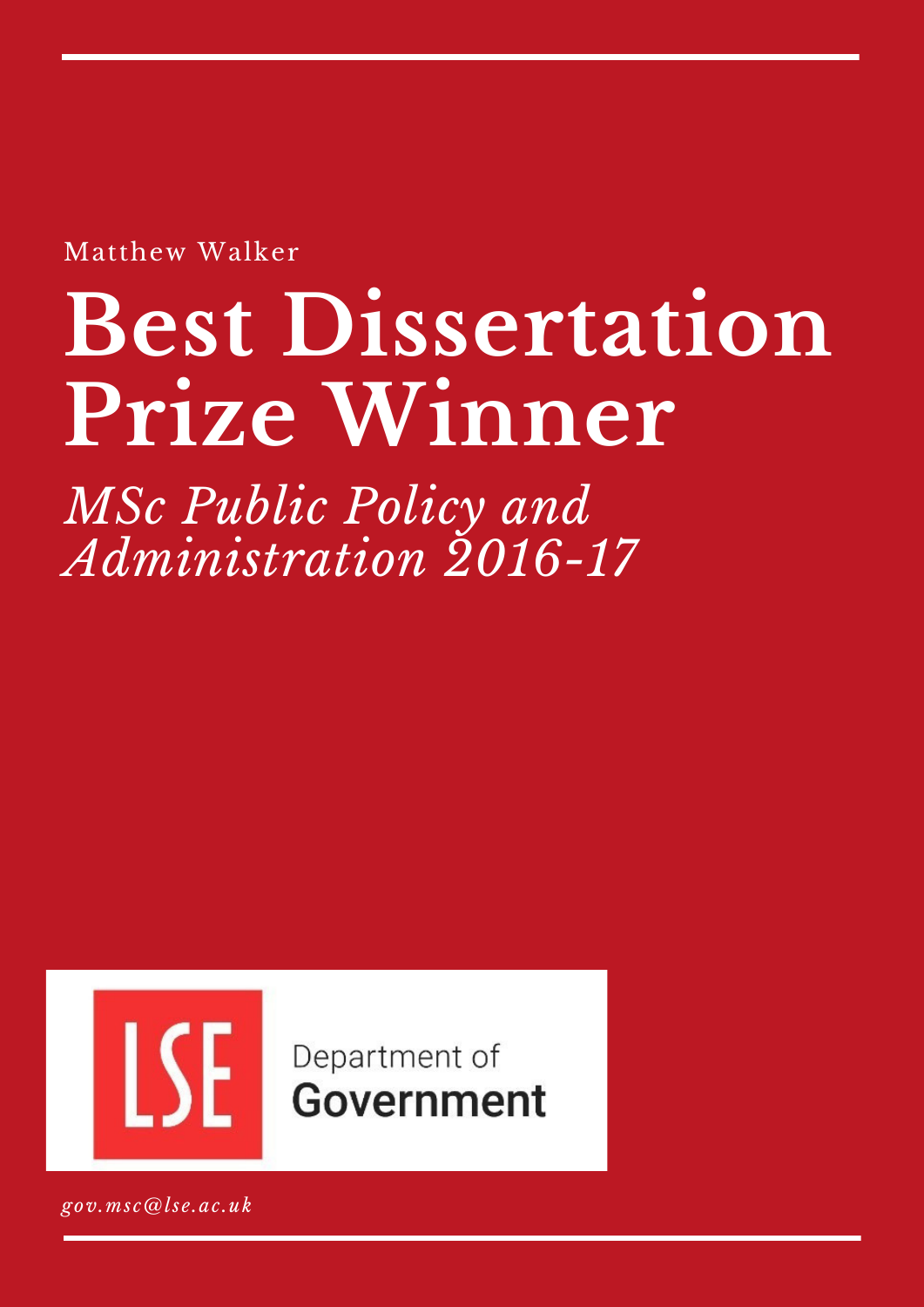## **Measuring Transforming Rehabilitation's Impact on Public Service Motivation**

A dissertation submitted to the Department of Government, the London School of Economics and Political Science, in part completion of the requirements for the MSc in Public Policy and Administration.

August 2017

10,159 words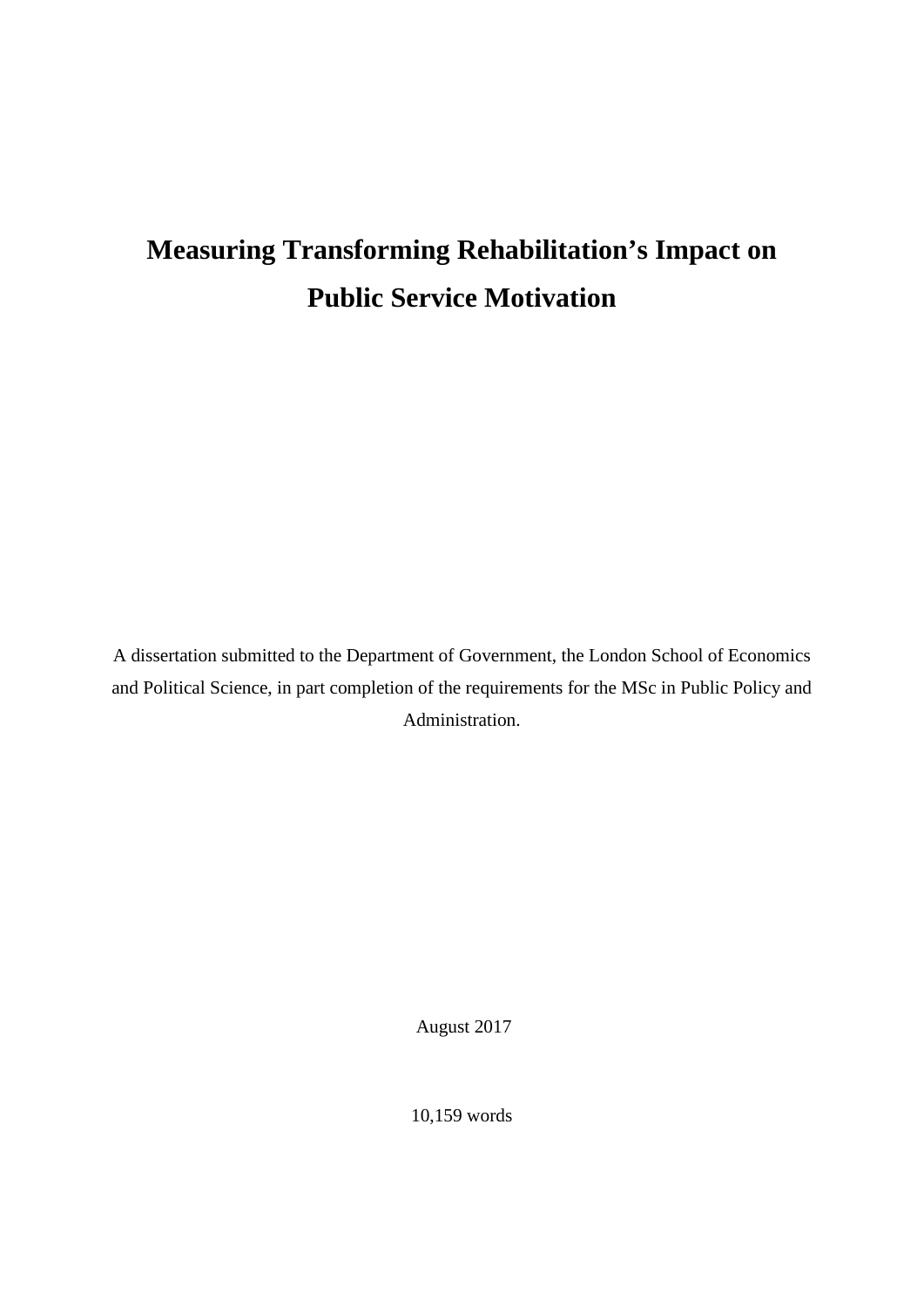|         | <b>TABLE OF CONTENTS</b>                                      |
|---------|---------------------------------------------------------------|
| Page 2  | Abstract                                                      |
|         |                                                               |
| Page 3  | Introduction<br>1.                                            |
|         | A. Public Service Motivation: Determinants and Effects        |
|         | B. Context of Study: Transforming Rehabilitation              |
| Page 12 | 2. Data Collection and Research Design                        |
|         | A. Data Collection                                            |
|         | Characteristics of the Respondent Sample<br>I.                |
|         | B. Measures used in Survey                                    |
|         | <b>Public Service Motivation</b><br>I.                        |
|         | Value Congruence and Job Satisfaction<br>Π.                   |
|         | Demographic Variables<br>III.                                 |
|         | <b>Additional Measures</b><br>IV.                             |
|         | C. Hypotheses                                                 |
| Page 21 | Results<br>3.                                                 |
| Page 29 | Discussion and Limitations<br>4.                              |
|         | A. Discussion of Results                                      |
|         | <b>B.</b> Limitations                                         |
| Page 39 | Conclusion<br>5.                                              |
|         |                                                               |
| Page 42 | Bibliography                                                  |
| Page 48 | Acknowledgements                                              |
| Page 48 | Appendix 1: Information on Postings of Survey                 |
| Page 48 | Appendix 2: Sources of Items used in Survey                   |
| Page 50 | Appendix 3: MLR Regression Models with Responses to Questions |
|         | Outlined in Section 2.B.IV as the Dependent Variables         |

#### **Abstract**

This study seeks to evaluate two issues still undetermined by the public service motivation (PSM) theory literature: (i) whether PSM may be vulnerable to reduction on account of adaptation to an incompatible working environment, and (ii) whether the relationship between PSM and job satisfaction may be mediated by the employee's level of value congruence with his/her employer. To evaluate these issues, a cross-sectional survey was conducted of English and Welsh probation workers (*n* = 517) following their recent division into newly-established public and private sector organisations under the Coalition Government's Transforming Rehabilitation reform agenda. Using multiple linear regression analysis, it is found that the New Public Management (NPM) -style reforms introduced have, to date, not resulted in disparate levels of PSM across the part-privatised probation service, indicating that PSM is not vulnerable to reduction on account of negative adaptation processes. Results also show that PSM is not significantly related to job satisfaction amongst the respondent sample, indicating that value congruence may usurp the importance of PSM in the determination of job satisfaction in a post-reform, politically charged working environment in which reform efforts have not been well received, as is the case in the current English and Welsh probation service.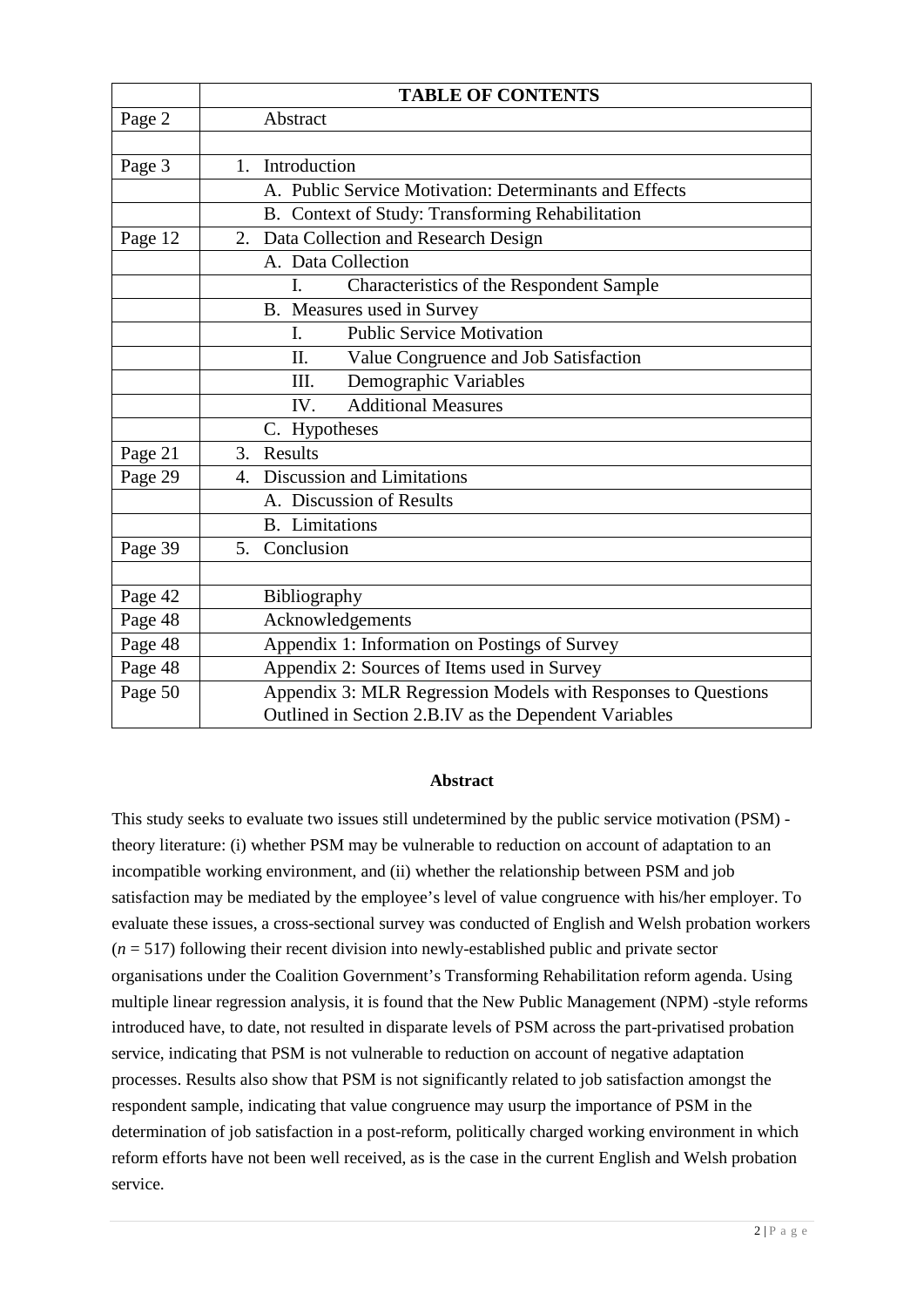#### **1. Introduction**

#### **A. Public Service Motivation: Determinants and Effects**

The publication of Perry and Wise's (1990) seminal work 'The Motivational Bases of Public Service' prompted great academic interest in the concept of public service motivation (hereafter, 'PSM') which has remained strong to this day, resulting in PSM becoming 'one of the core concepts of public administration and public management research' (Vandenabeele 2014, p.153). PSM describes 'the belief, values and attitudes that go beyond self-interest and organizational interest, that concern the interest of a larger political entity and that motivate individuals to act accordingly whenever appropriate' (Vandenabeele 2007, p.549). Studies into PSM concern the altruistic, pro-social motives agents may possess (Rainey 1993), which are grounded in values and beliefs that favour self-sacrifice in advance of the greater good (Kim and Vandenabeele 2010), and which duly influence the agent's behaviour (Wise 2000) in their professional (Cheng 2015) or civic (Houston 2006) capacity. Research into PSM has now been conducted in a vast array of geographical and organisational contexts (Perry and Vandenabeele 2015), with the majority of studies concerned with evaluating (and, ultimately, confirming) the two main tenets of PSM-theory: that, (i) public sector employees have greater levels of PSM than private sector employees (Steijn 2008; Taylor 2008; Vandenabeele 2008a), and that (ii) PSM is positively associated with desirable performance outcomes (Bellé 2013; Brewer and Selden 1998; Leisink and Steijn 2009).

The predominant explanation for tenet (i) (the prevalence of PSM in the public sector) is that high-PSM individuals have a better 'fit' – defined by Kristof-Brown et al. (2005, p.281) as 'the compatibility between an individual and work environment that occurs when characteristics are well matched' – with public sector organisations. This is due to the public sector's focus on equitably serving the public interest (Boyne 2002), in contrast with the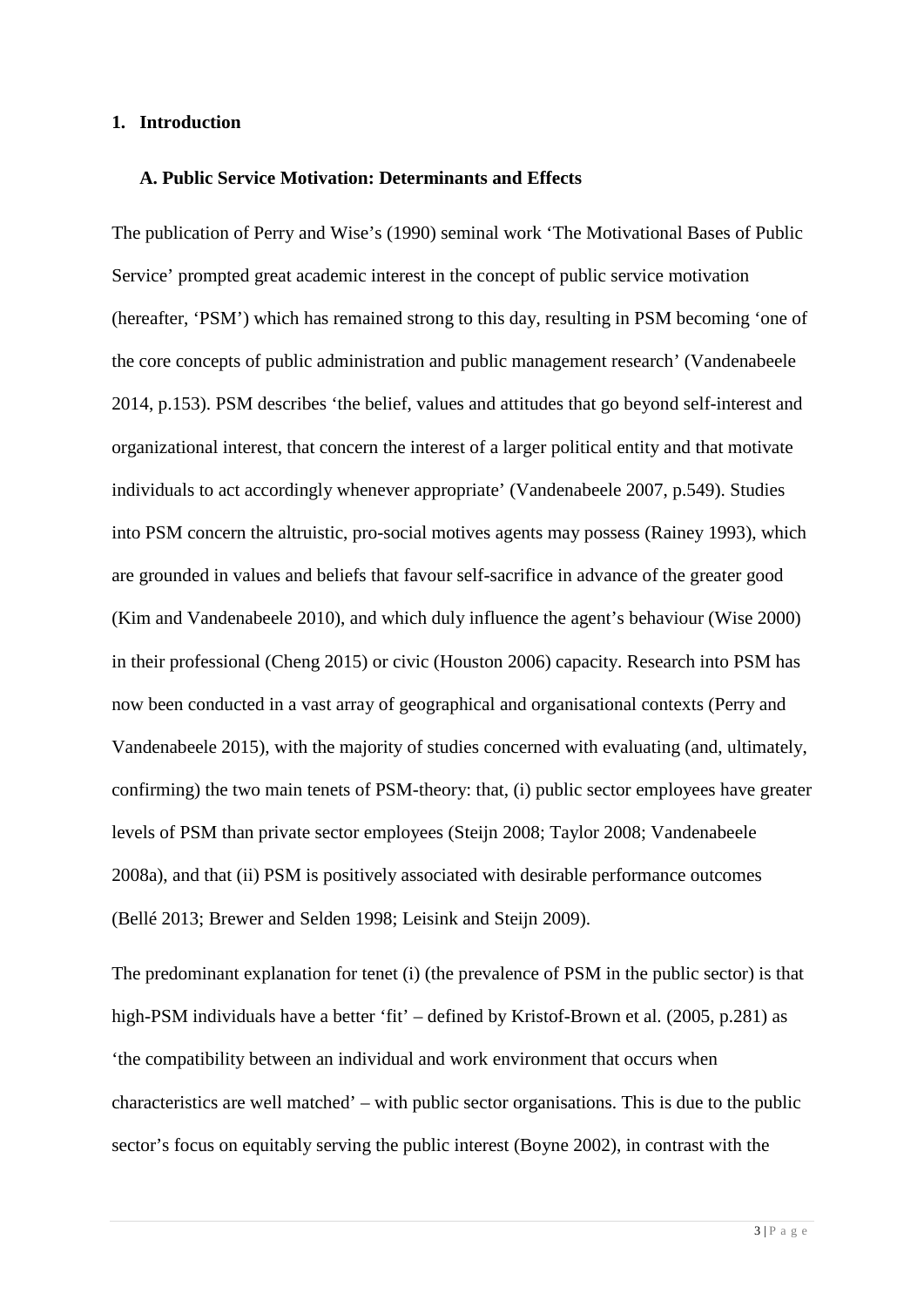private sector's focus on maximising profit through 'effective production and low-cost operations which [do] not appear to correspond well with the altruistic foundation of PSM' (Kjeldsen and Jacobsen 2012, p.902). As a consequence of this greater level of 'fit', high-PSM individuals are, according to the Attraction-Selection-Attrition (ASA) framework (Schneider 1987) often used to explain tenet (i), more likely to approach a public organisation, get hired, and remain in the long-term (Schneider et al. 1995) as both the individual and his/her employer share congruence of values and mission. This explanation assumes that PSM is an antecedent of employee job decisions, such that individuals are drawn to the public sector on account of their high-PSM. Studies have been consistent in finding that PSM is already unequally distributed amongst students (i.e. pre-workforce entry) (Christensen and Wright 2011), that early childhood experiences are significant determinants of PSM (explaining the disparity of PSM levels amongst students) (Perry 1997), and that early PSM levels are a significant determinant of sectoral preference (Carpenter et al. 2012).

Some studies have investigated the possibility of a different explanation for tenet (i), namely, that the greater prevalence of PSM in the public sector may also be, partially, a consequence of employee job decisions (i.e. the result of socialisation and adaptation processes once inrole) (Wright 2007; Wright and Grant 2010; Perry and Hondeghen 2008). It is claimed that, by working in an environment that is focused on serving the public, with like-minded coworkers and an abundance of opportunities to act pro-socially, a public sector employee's PSM may increase with time beyond the level possessed on entry to the organisation. However, research concerned with evaluating whether PSM can be increased through socialisation and adaptation processes has produced mixed results. On the one hand, Ward (2013) found that PSM can be cultivated through participation in a programme that propagates civic-orientated behaviour (AmeriCorps), and that the effect of participation (in contrast with non-participation) on individuals' PSM remained significant seven years after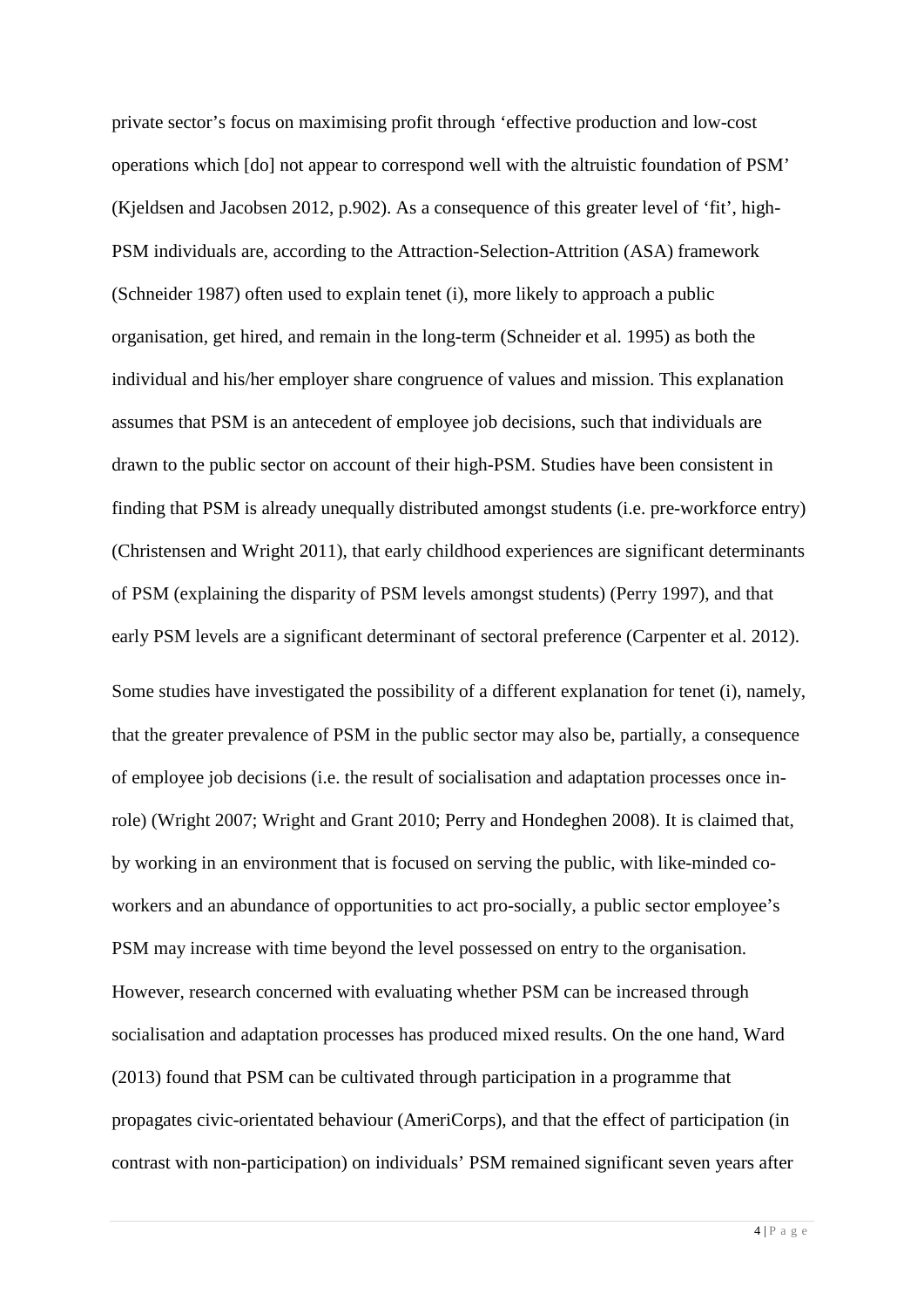completion of the program. On the other hand, Oberfield (2014) found that the PSM levels of new recruits to the police force remained relatively unchanged throughout a two-year longitudinal study. Lee and Kim (2014) found evidence of organisational socialisation affecting PSM, but their findings are limited by a problematic research design: respondents were asked to recall their PSM levels at an earlier time and then score their PSM levels again at the time of the study in order to establish a temporal dimension, rendering responses unreliable on account of social desirability and choice-supportive biases (Baron 2007). Similarly, although Pedersen (2015) found that PSM can be situationally determined through the use of low-intensity external interventions (i.e. informing participants that their efforts would benefit citizens in need), it is unclear whether this result is indicative of PSM's longterm changeability, or simply its susceptibility to present differently in an artificial environment on account of a contextual manipulation.

However, very few studies have investigated the other side of this coin: whether PSM may be *vulnerable to diminution* on account of adaptation to a work environment that is *not* compatible with public service values. This study is prompted by the need to address this gap in the literature. The possibility that PSM may be susceptible to diminishment because of adaptation to an incompatible working environment is a pressing concern, given that (a) the New Public Management ('NPM') -style reforms of the UK public sector that have become particularly prevalent in the last decade as the state seeks to address its structural deficit (Taylor-Gooby 2012) utilise an array of incentives (i.e. Payment by Results, hereafter, 'PbR') and public management techniques (i.e. privatisation and introduction of competition to the market) that are thought to be incompatible with PSM (Weibel et al. 2009; Hedderman 2013; Burgess and Ratto 2003), and that (b) PSM is positively associated with desirable performance outcomes and therefore any reduction may imply a deterioration of service quality. The few empirical studies that have evaluated the possibility of PSM's vulnerability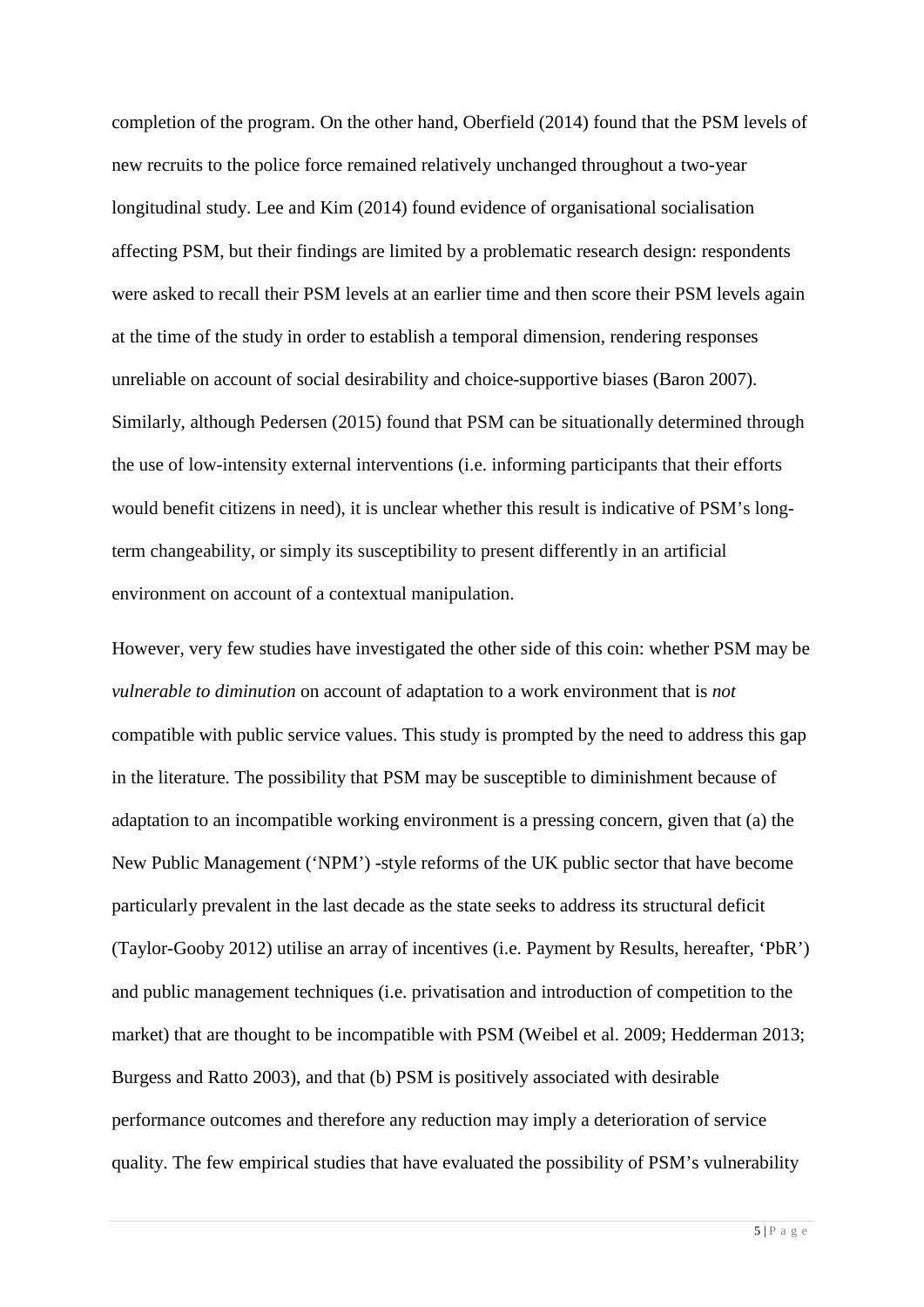to NPM-style reforms paint a mixed picture. Whereas Bellé and Ongaro (2014) found that two decades of aggressive NPM-style reforms in the Italian public sector had not equalised PSM levels across the private and public sectors, Hebson et al. (2003) found that the use of public-private partnerships (PPPs) in the UK health and local authority sectors had led to a clear weakening of some key elements of the public sector ethos. In sum, the prospect that PSM may be vulnerable to reduction on account of adaptation to an incompatible working environment has not yet been conclusively determined. Accordingly, evaluating this prospect is a major focus of the present study.

The second focus of this study concerns a gap in the predominant explanation offered for tenet (ii): PSM's positive association with desirable performance outcomes. A variety of empirical studies have confirmed that PSM is positively related with employee performance (i.e. Frank and Lewis 2004; Andersen et al. 2014), organisational performance (Kim 2005; Brewer 2013), and organisational commitment (Crewson 1997; Pandey et al. 2008). These positive associations are predominantly explained as the consequence of PSM's positive relationship with job satisfaction (Homberg et al. 2015). According to this logic, high-PSM individuals enjoy a greater level of intrinsic reward than low-PSM individuals when given the opportunity to serve others, resulting in higher job satisfaction (Naff and Crum 1999; Pandey and Stazyk 2008). PSM is thought to increase job satisfaction because it 'provides a lens through which workers view their work and interpret their work experience' (Taylor and Westover 2011, p.734); a lens which colours public sector work as an opportunity to pursue the common good and which brings high-PSM individuals heightened satisfaction. In turn, higher job satisfaction is thought to bring about desirable performance outcomes (Taylor and Westover 2011). This explanation assumes that PSM has a direct influence on job satisfaction (Naff and Crum 1999; Rainey 1982).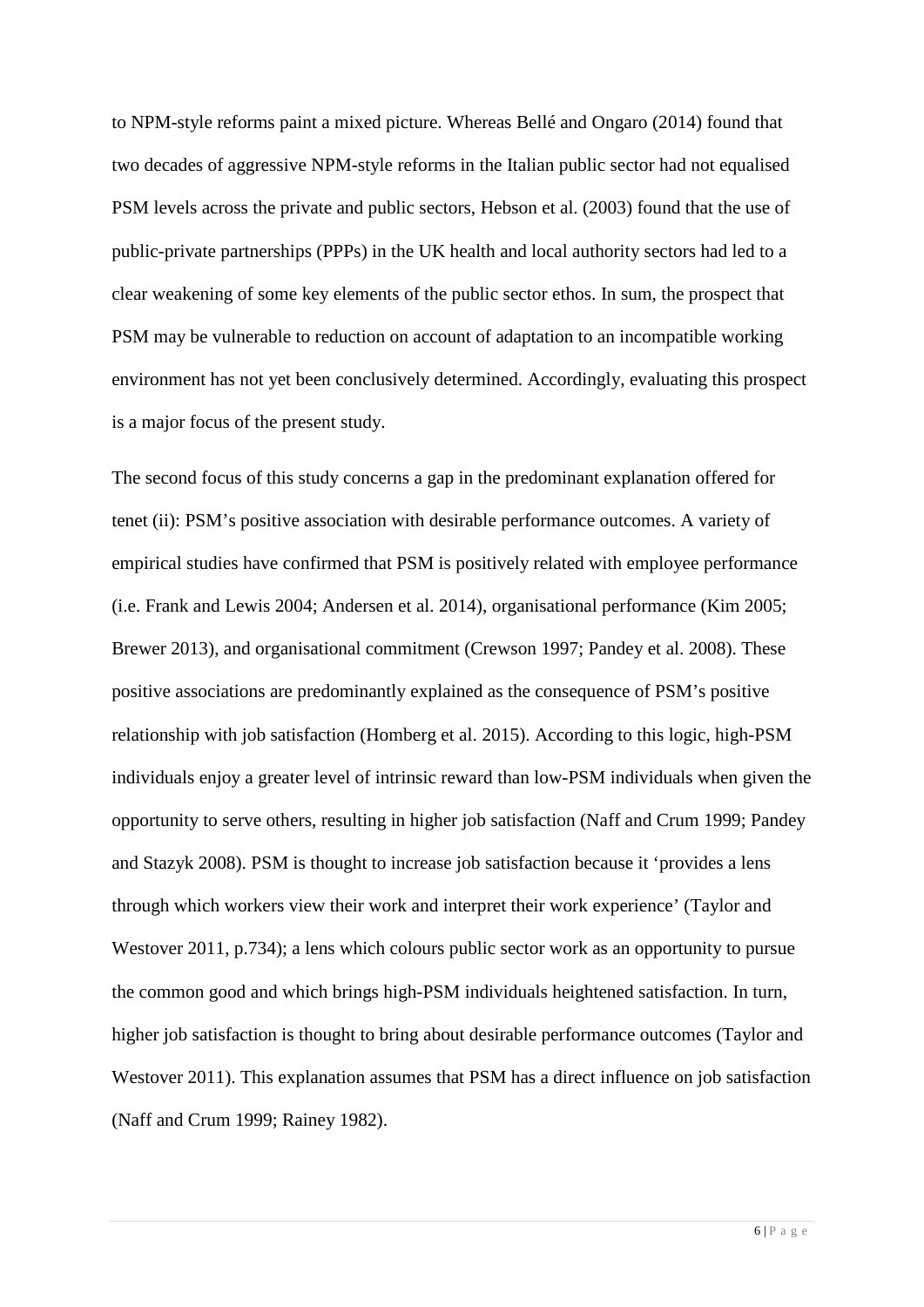However, this presumption of a direct relationship between PSM and job satisfaction is inconsistent with recent research on the 'dark side' of PSM (van Loon et al. 2015; Hartl 2016), according to which *frustrated* PSM can be *harmful* to employee welfare and job satisfaction. Just because public employment can provide opportunities to satisfy public service motives does not mean that every public organisation will provide these opportunities (Wright and Pandey 2008). Findings regarding the 'dark side' of PSM suggest that high-PSM individuals must be given meaningful opportunities to discharge their altruistic instincts for PSM to have a positive relationship with job satisfaction (Homberg et al. 2015), and that the relationship between PSM and job satisfaction is therefore mediated by an additional factor (Taylor 2013; Bakker 2015).

One promising candidate for the mediating factor, which has received some empirical support in the literature (i.e. Wright and Pandey 2008; Caillier 2015) is individual-organisation value congruence (hereafter, 'value congruence'): the extent to which an employee feels that his/her values are shared with, and reflected by, his/her employer. According to this view, high-PSM individuals are likely to be satisfied with their job so long as they believe that it serves the public and the values they feel are important (Vinzant 1998), but they are likely to feel frustrated and unsatisfied if they believe that their employer gets in the way of them making a positive impact (Taylor 2013). Differences of organisational mission, management practices, and client-facing orientation are all factors which may determine levels of value congruence (Moynihan and Pandey 2007). Accordingly, the second focus of this study is to evaluate the extent to which value congruence mediates the relationship between PSM and job satisfaction.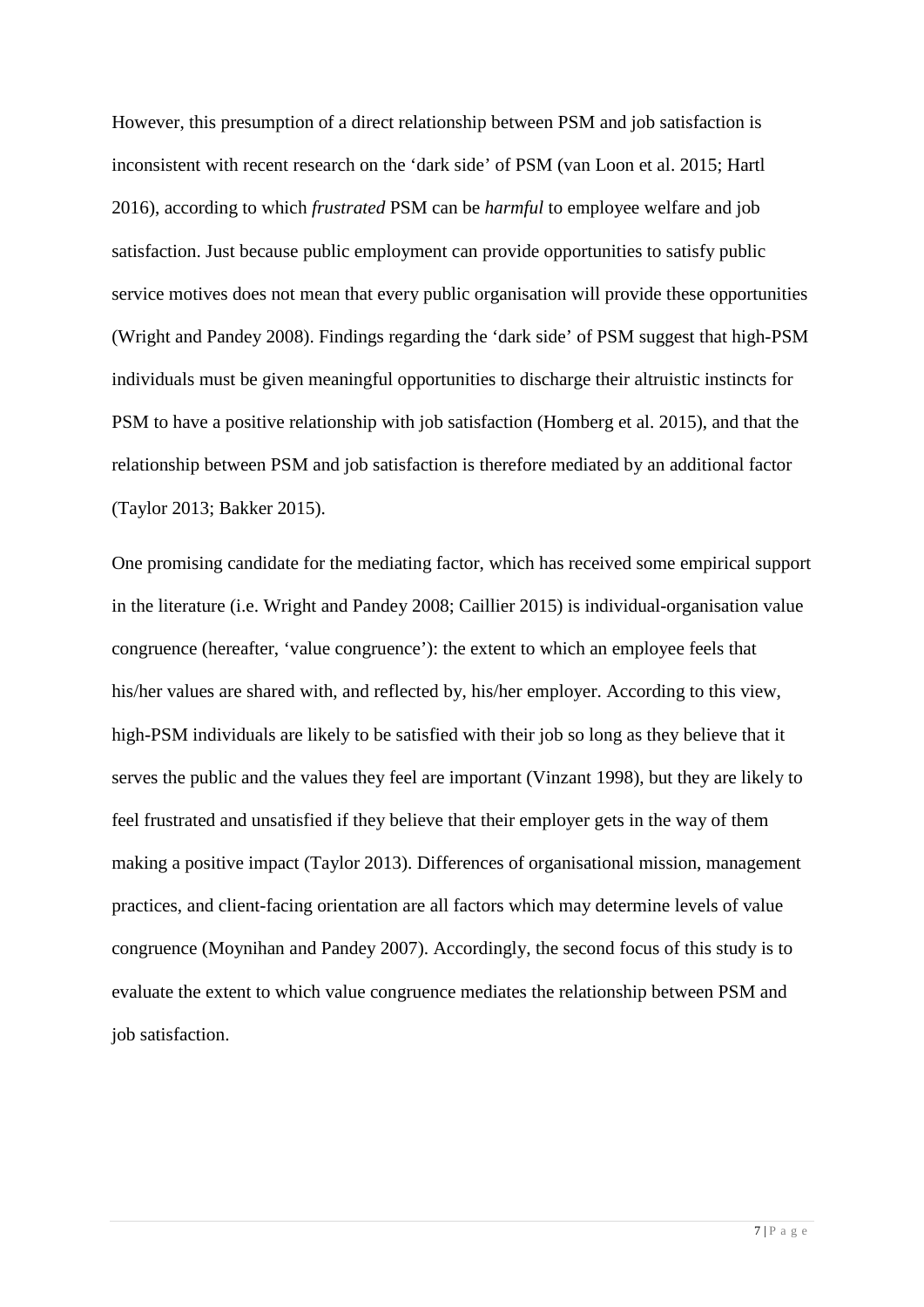#### **B. Context of Study: Transforming Rehabilitation**

The present study is set in the context of the current English and Welsh probation service, following the recent implementation of a set of reforms outlined in the 2010-15 Coalition Government's 'Transforming Rehabilitation: A Strategy for Reform' (hereafter, 'TR'). Under the TR reform agenda which was enacted in 2014, the 35 public sector Probation Trusts that were previously responsible for providing all probation services in England and Wales were replaced by 21 newly established private-sector led 'Community Rehabilitation Companies' ('CRCs') and a new public sector National Probation Service ('NPS'). Ownership of the CRCs, which are now responsible for all medium-and low-risk probation cases (roughly 70% of the total caseload), was contracted out by the Ministry of Justice ('MoJ') to the private and voluntary sectors by way of a competitive bidding process undertaken from September 2013 to February 2014 (Strickland 2016). Ultimately, the 21 contracts were divided up between 8 winning bidders, with 20 of the contracts won by for-profit commercial enterprises (House of Commons ('HoC') 2016). The remaining probation service workload – namely, management of high-risk probation cases and the advising of courts on the sentencing of all offenders – remains in the public sector under the remit of the NPS. (National Audit Office ('NAO') 2016).

The stated aim of TR was to 'make progress in driving down reoffending rates', which had remained stubbornly high at around 27% (one-year proven reoffending rate for all offenders) since the early 2000's (MoJ 2012), by 'transform[ing] the way we rehabilitate offenders' (MoJ 2013, p.6). As events unfolded, what become clear was that the 'transformative' or 'revolutionary' aspect of the Coalition government's 'rehabilitation revolution' (HM Government 2010, p.23) would concern 'the process by which rehabilitation was to be organised, rather than any distinctive quality that the rehabilitation itself offered' (Squires 2016, p.286). In introducing the reforms, the government put great emphasis on how the they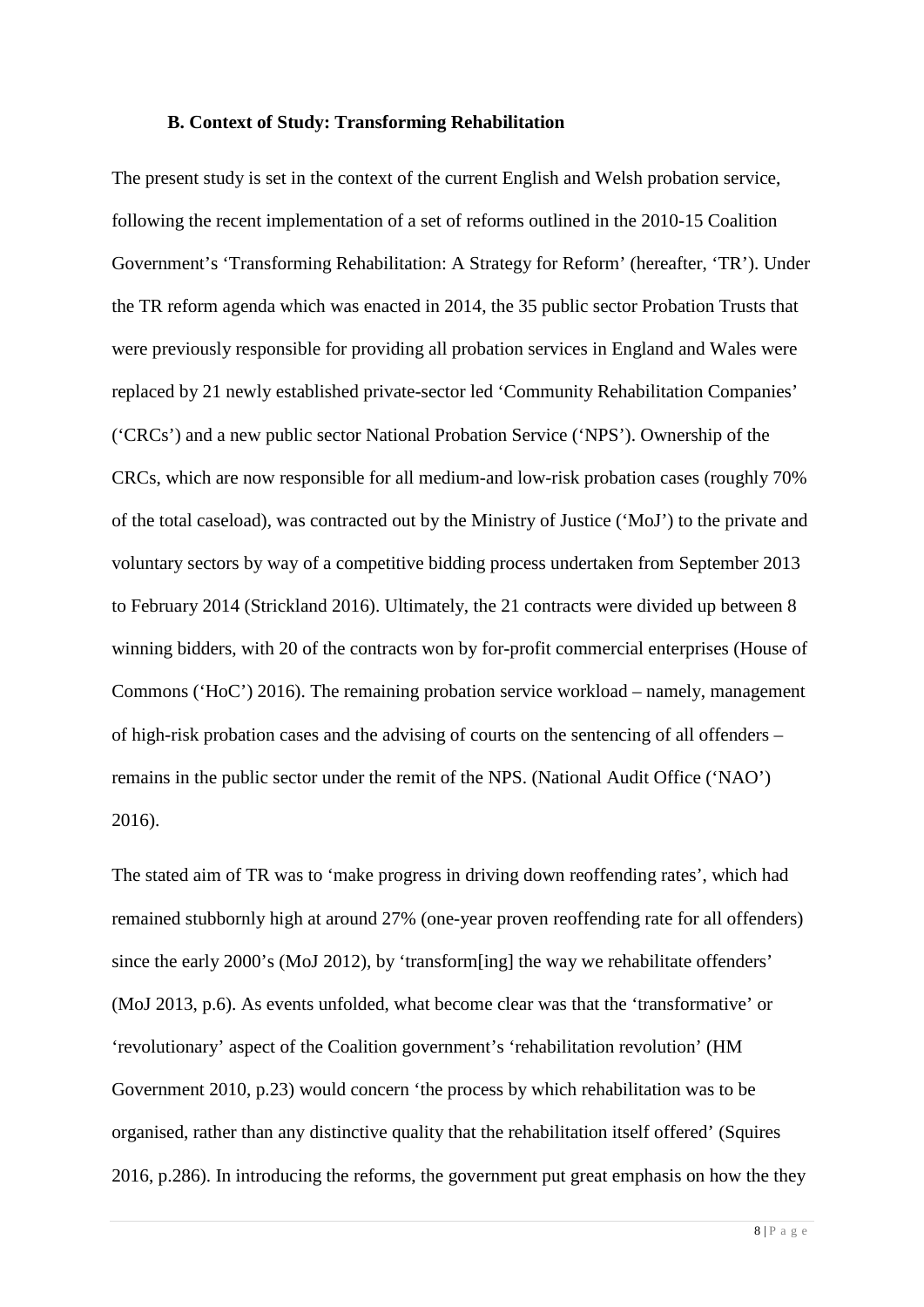would 'reduce red tape and managerialism and focus agencies on reducing reoffending' (Phillips 2014, p.32) by introducing 'new payment incentives for market providers […] giving providers flexibility to do what works […], but only paying them in full for real reduction in reoffending' (MoJ 2013, p.6). The Coalition government's approach to tackling high reoffending rates was to introduce more market model solutions to the public sphere (Taylor-Gooby 2012), broadly in line with the central tenets of the NPM canon (Barzelay 2001): decentralisation of risk and reward, introduction of independent providers and competition, PbR contracts, and deregulation of service provision so that providers are offered the freedom to innovate in ways that, allegedly, 'slow-moving state bureaucracies cannot' (Whitehead 2015, p.290).

Aside from the politicians driving the reforms and the commercial interests that stood to gain from entering the market, 'very few key players in the criminal justice system […] supported this privatisation' (Burke and Collett 2016, p.121; Clare 2015). Opposition to TR was so strong amongst probation staff that Chris Grayling (the then-Secretary of State for Justice) resorted to issuing a 'social media gag', prohibiting probation officers from criticising TR or the Justice Secretary on social media (Travis 2013). Opponents of the reforms often criticised: (i) the complete lack of evidence 'that anything [that is proposed] will work' (Justice Committee 2014,  $p.11$ ) – particularly the inclusion of PbR, which was viewed by some as unethical (Whitehead 2015) and liable to produce perverse incentives (Hedderman 2013; HoC 2016) – and the rapid advancement of the reforms without adequate testing (Annison et al. 2014); (ii) the poor track record of the likely victors of a competitive bidding process for such large contracts (Travis 2014; New Philanthropy Capital 2015); and (iii) the probability that stratifying the probation service along the boundaries of risk would result in a fragmented service (Robinson 2016; Dominey 2016; Evans 2016), with unequal standards of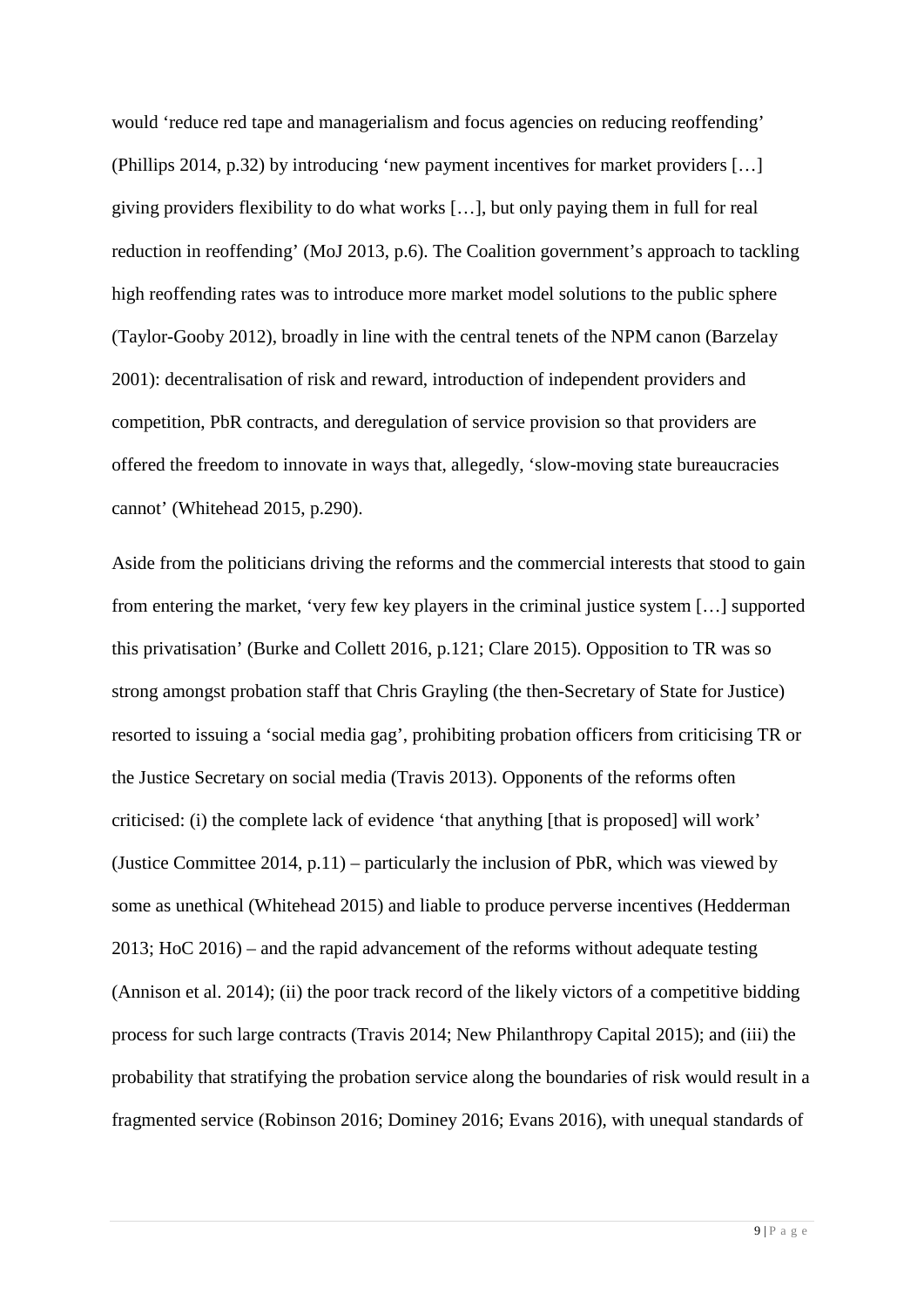training and service, and which would ultimately be harmful to probationers' chances of desistance (Kay 2016).

The question of the extent to which TR has been a success or failure remains an open matter as, ultimately, success will depend on the extent to which reoffending rates are reduced (HoC 2016), and the first set of official reoffending statistics are not expected until late 2017 (NAO 2016). However, what is clear is that the transition to the new institutional arrangements has not been smooth. A complete commentary on the issues that have arisen since June 2014 is beyond the scope of this study but, in brief, the reforms thus far have been seriously hampered by: poorly devised and incomplete contracts with the CRCs, resulting in them being insufficiently incentivised to provide some areas of service to an adequate standard (HM Inspectorate of Probation & HM Inspectorate of Prisons 2017); unexpectedly low volumes of medium-and low-risk cases (6-36% lower than expected) which has made business under the current contractual arrangements (already too stringent themselves as a result of the competitive bidding process) unsustainable for the CRCs (Justice Committee 2017a; Sturgess 2011); a lack of trust amongst sentencers in the CRCs to deliver community sentences, resulting in a diminishing use of community sentences (HM Inspectorate of Probation 2017); and a plethora of major I.T. issues across the NPS and CRCs (Justice Committee 2017a; Justice Committee 2017b).

On the 1<sup>st</sup> of June 2014, 54% of the 17,000-strong Probation Trust workforce were involuntarily transferred to the CRCs through a statutory Staff Transfer Scheme, with the remaining 46% transferred to the NPS (NAO 2014a). Staff were divided between the NPS and the CRCs on the basis of a snapshot assessment of their caseloads on a single day in November 2013 (Burke 2014); a process which 'caused much consternation, dissatisfaction and bewilderment among probation staff', and was seen as 'an extremely simplistic methodology, [that] did not properly acknowledge their probation experience, qualifications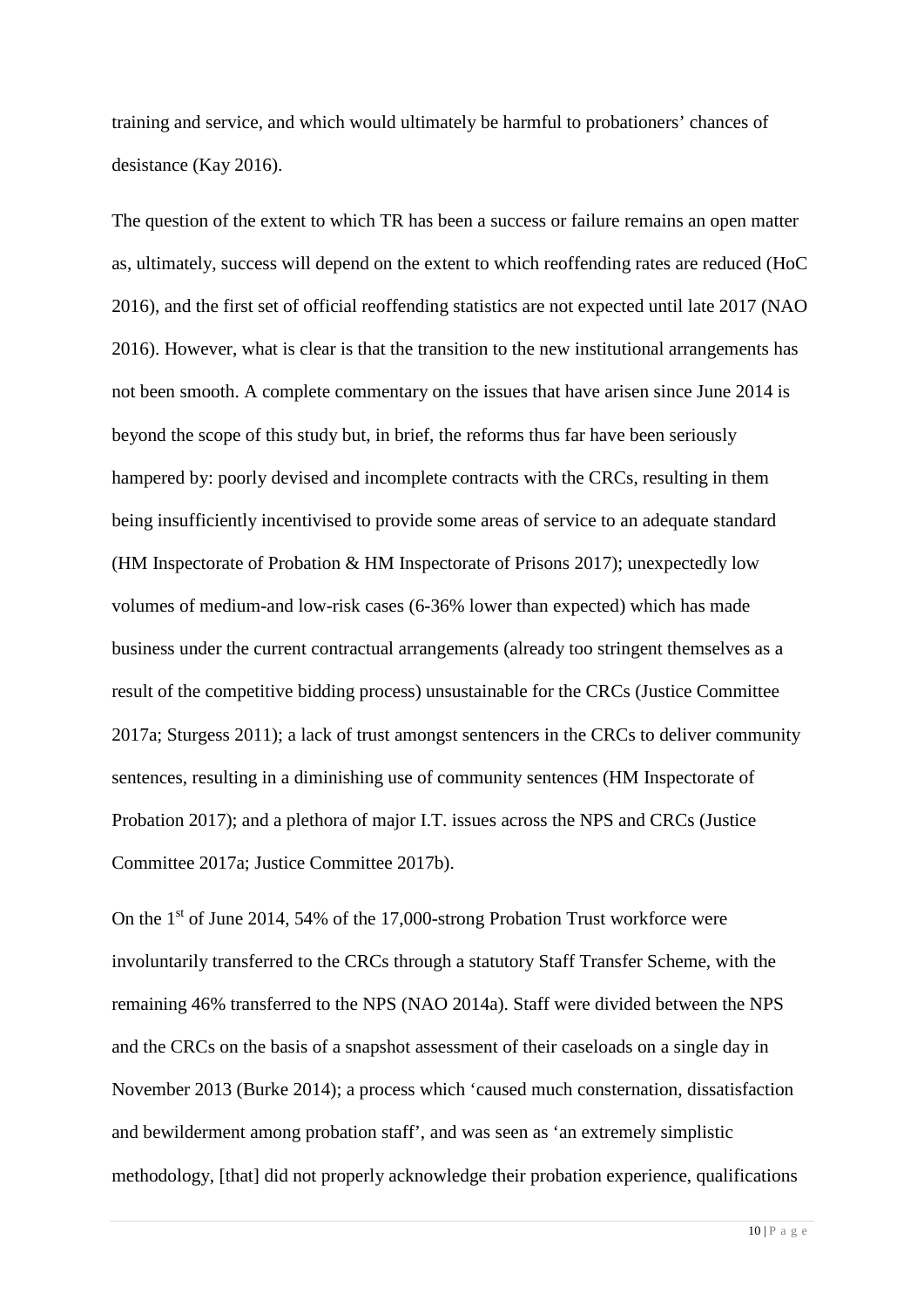and skill sets' (Kirton and Guillaume 2015, p.21). As a consequence of TR, over 9000 workers suddenly found themselves involuntarily 'sifted' off to the private sector, 'on a personal journey in a situation not of [their] choosing' (Robinson et al. 2016, p.173).

The probation service provision landscape post-TR offers a unique opportunity to investigate whether PSM is vulnerable to diminishment on account of sensitivity to an uncomplimentary working environment and the extent to which value-congruence mediates the relationship between PSM and job satisfaction. The reforms can be considered as an exogenous source of variation, dividing a workforce in a near-random allocation process into two groups that have since received different 'treatments'; with 'treatment' understood as the differences of organisational context employees have had to adjust to, as determined by the organisations' disparate cultures, values and pressures (Mullins 2010). Two implicit assumptions of this methodology, albeit ones which are supported by a great deal of research, are that the difference of ownership between the CRCs and the NPS (i.e. private vs. public) and the difference of payment mechanism (i.e. PbR vs no-PbR) are relevant factors in the determination of PSM (Bellé 2015), value congruence (Wright and Pandey 2008), and job satisfaction (Georgellis and Tabvuma 2010; Herzberg 1966). Arguably, on the 31st of May 2014, levels of PSM, value congruence, and job satisfaction would have been equally distributed across the two (yet to be formally split) groups. Over three years later, therefore, differences observed in these three variables amongst NPS and CRC staff can be attributed to differences in the organisational contexts they have had to adjust to.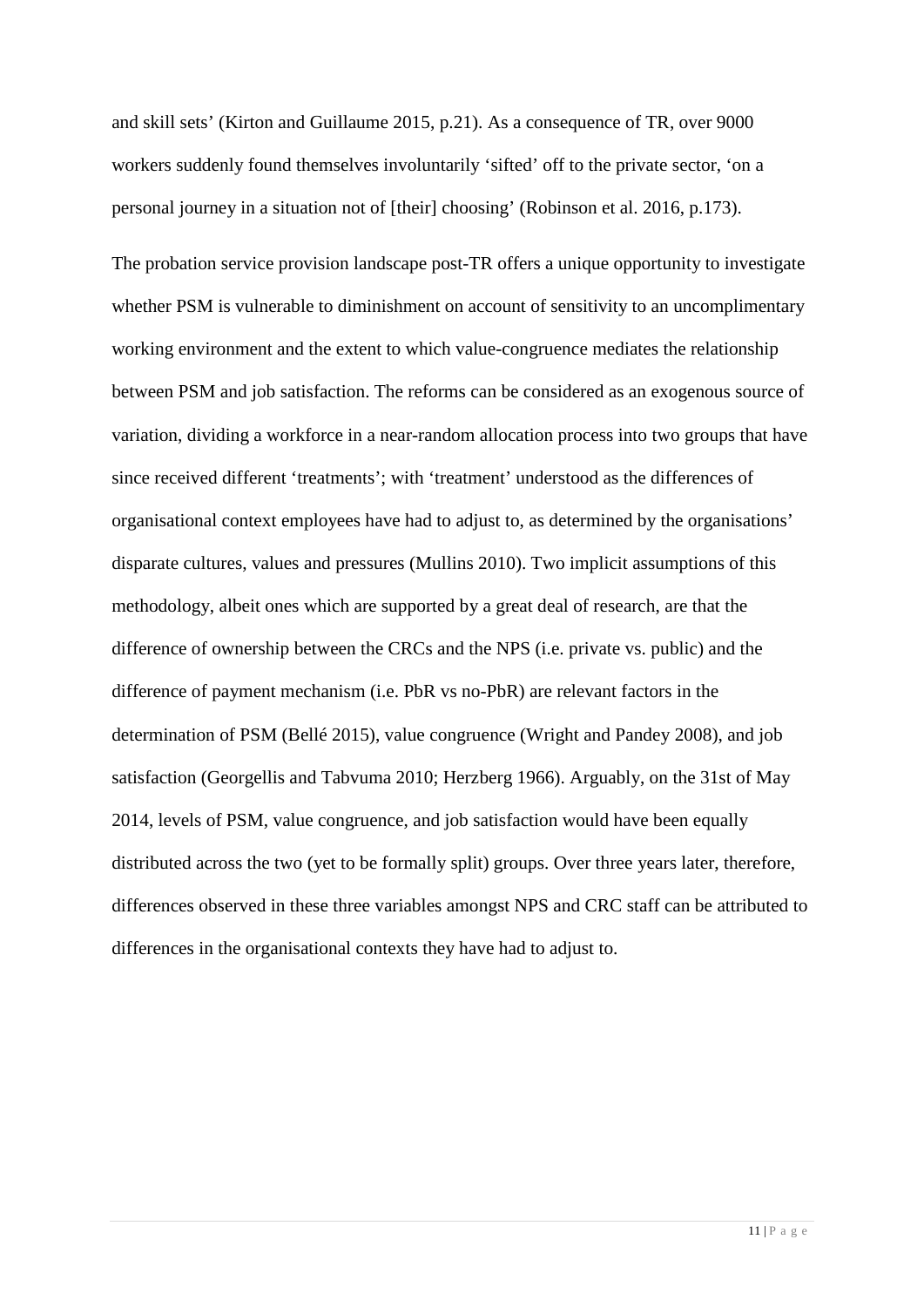#### **2. Data Collection and Research Design**

#### **A. Data Collection**

Evaluating CRCs and NPS employees' levels of PSM, value congruence and job satisfaction required the collection of a new dataset from a respondent sample consisting of current employees from both the NPS and the CRCs. Data was obtained by conducting an online, cross-sectional survey of current probation staff for six weeks between the  $11<sup>th</sup>$  of June and the 24<sup>th</sup> of July 2017. Details of the measures used in the survey and this study's research design are more fully described in sections 2.B and 2.C. Various bodies assisted in the promotion and circulation of the survey amongst the probation workforce, including: Napo (formerly, the National Association of Probation Officers), UNISON (Police and Justice Service Group), the Probation Institute, the Criminal Justice Alliance, Clinks, Russell Webster, and the Probation Matters blog (see Appendix 1 for more information). Reviewing the responses for unintended respondents (i.e. retired probation staff and individuals not employed by the probation service), resulted in the removal of two responses, leaving a total of 517 complete responses (although only 482 of these responses included values for value congruence, and 398 of those 482 included values for job satisfaction, due to these variables' late inclusion). It is impossible to know the overall response rate due to the use of Twitter and blog-posts by some of the promoting actors and the absence of information on how many individuals viewed these posts; however, it is known that roughly 380 of the responses were the result of the two trade unions (Napo and UNISON) circulating the survey in separate emails to roughly 8,500 members collectively, suggesting a response rate of approximately 4.5% to those messages.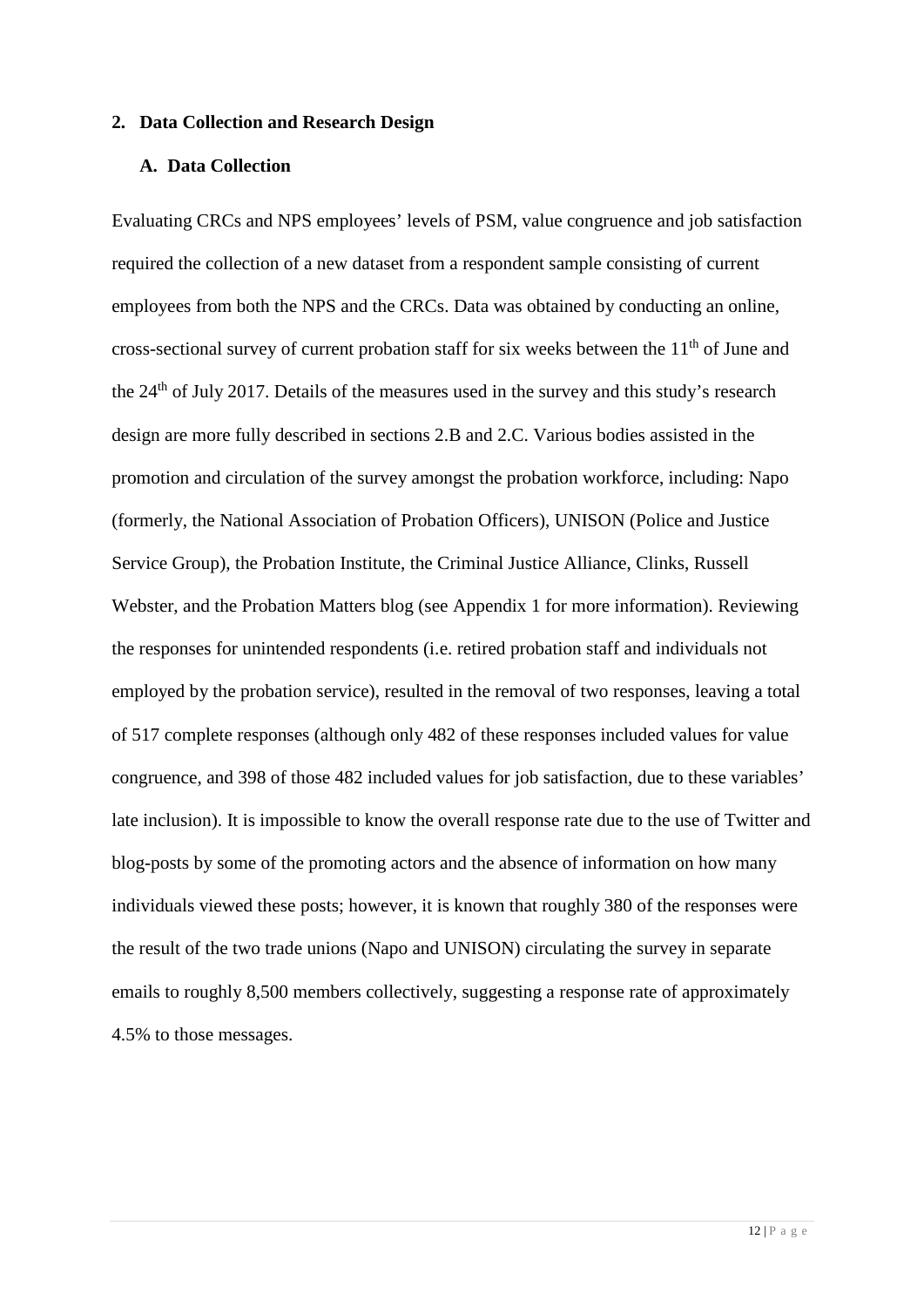#### **I. Characteristics of the Respondent Sample**

Table 1 (below) shows the demographic make-up of the respondent sample. The respondent sample's demographic characteristics are similar in proportion to those found in Kirton and Guillaume's (2015) survey-sample of probation staff, and they also cohere with reports of the feminisation of the probation service (Mawby and Worrall 2011) and the low numbers of new recruits whilst the CRCs continue to pursue a programme of job-cuts (Justice Committee 2017a; Napo 2015).

|                                    |                          | <b>Frequency</b> | $\%$             |                    |                                | <b>Frequency</b> | $\%$    |
|------------------------------------|--------------------------|------------------|------------------|--------------------|--------------------------------|------------------|---------|
| Gender                             | Male                     | 154              | 29.8             |                    | <b>PSO</b>                     | 129              | 25.0    |
|                                    | Female                   | 363              | 70.2             |                    | CA (Case<br>Administrator)     | 25               | 4.8     |
| Age                                | $18-25$                  | 7                | 1.4              |                    | Admin                          | 22               | 4.3     |
|                                    | $26 - 35$                | 66               | 12.8             |                    | Other                          | 31               | $6.0\,$ |
|                                    | 36-45                    | 139              | 26.9             | Region             | East Midlands                  | 25               | 4.8     |
|                                    | $46 - 55$                | 174              | 33.7             |                    | East of England                | 38               | 7.4     |
|                                    | $56+$                    | 131              | 25.3             |                    | London                         | 56               | 10.8    |
| Duration of                        | $< 1$ year               | $\overline{4}$   | $\overline{0.8}$ |                    | North East                     | 64               | 12.4    |
| Service                            | 1-3 years                | 25               | 4.8              |                    | North West                     | 55               | 10.6    |
|                                    | 4-6 years                | 27               | 5.2              |                    | South East                     | 71               | 13.7    |
|                                    | 7-9 years                | 43               | 8.3              |                    | South West                     | 71               | 13.7    |
|                                    | $10-12$ years            | 93               | 18.0             |                    | Wales                          | 29               | 5.6     |
|                                    | $> 12$ years             | 325              | 62.9             |                    | West Midlands                  | 69               | 13.4    |
| Employed<br>$I^{st}$ June<br>2014? | $\overline{No}$          | $\overline{22}$  | 4.3              |                    | Yorkshire and the<br>Humber    | 39               | $7.5$   |
|                                    | Yes                      | 495              | 95.7             | Org.<br>Preference | <b>CRC</b>                     | $\overline{34}$  | 6.6     |
| Current<br>Employer                | CRC                      | 231              | 44.68            |                    | <b>NPS</b>                     | 263              | 50.9    |
|                                    | <b>NPS</b>               | 286              | 55.32            |                    | No preference/Not<br>consulted | 198              | 38.3    |
| Role                               | Manager or<br><b>SPO</b> | 68               | 13.2             |                    | Not employed                   | 22               | 4.3     |
|                                    | PO                       | 242              | 46.8             |                    |                                |                  |         |

**Table 1:** Demographic characteristics of the respondent sample  $(n = 517)$ .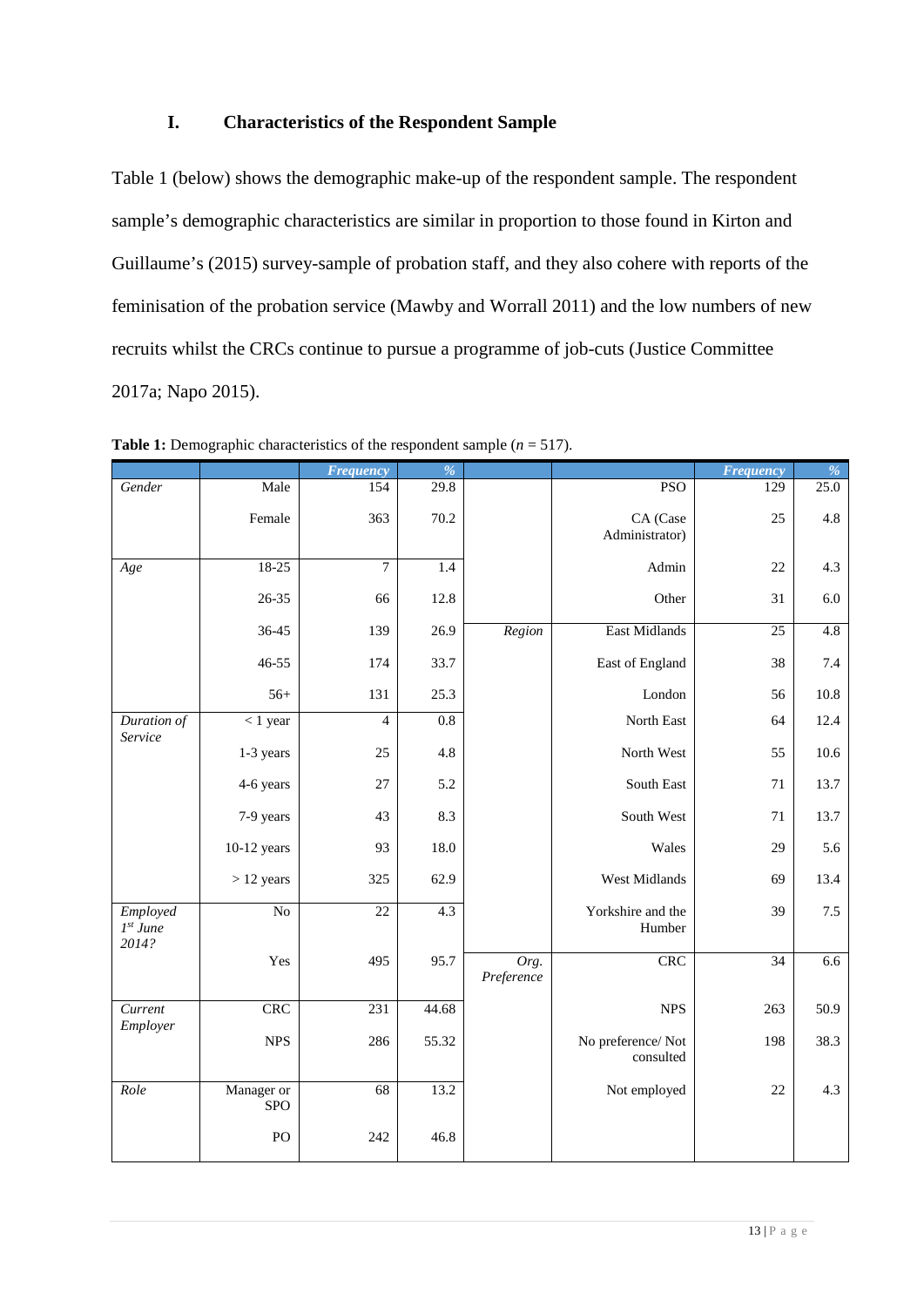#### **B. Measures used in Survey**

#### **I. Public Service Motivation**

PSM is this study's main dependent variable. It is typically understood in the literature to be a multidimensional formative construct formed out of four-dimensions: attraction to public participation, commitment to public values, compassion, and self-sacrifice (Kim et al. 2013; Vandenabeele 2008b; Kim and Vandenabeele 2010). Although many previous studies have abandoned the four-dimensional conceptualisation of PSM in favour of a global measure (Alonso and Lewis 2001; Brewer and Selden 2000), a four-dimensional measure of PSM was preferred for this study due to its ability to provide a more nuanced understanding of the different origins and forms of PSM (Wright, Christensen, and Pandey 2013). Each dimension was measured using four five-point Likert-type scale items ranging from 1 (strongly disagree) to 5 (strongly agree), resulting in a four-dimensional 16-item measure of PSM, as advocated by Kim et al. (2013), with overall PSM measured as the average score of each dimension, and each dimension measured as the average score of its four items. Each of the survey items used to measure PSM were taken from previously validated and commonly used measures (see Appendix 2 for more information).

However, the four-dimensional construction of PSM was found to be untenable for this study due to a lack of internal consistency in the 'attraction to public participation' and 'commitment to public values' dimensions. When multiple items are used to measure the same thing, they must have internal consistency (demonstrated by the items having equal covariances) establishing that they are 'parallel' (Bland and Altman 1997). Cronbach's alpha ('α'), one of the most widely used measures of internal consistency in the social sciences (Bonett and Wright 2015), was used to measure the internal consistency of each dimension (results shown in Table 2). The standard convention within social science research is that an α-score is considered acceptable if it is above 0.65 (Vaske et al. 2007). The low α-score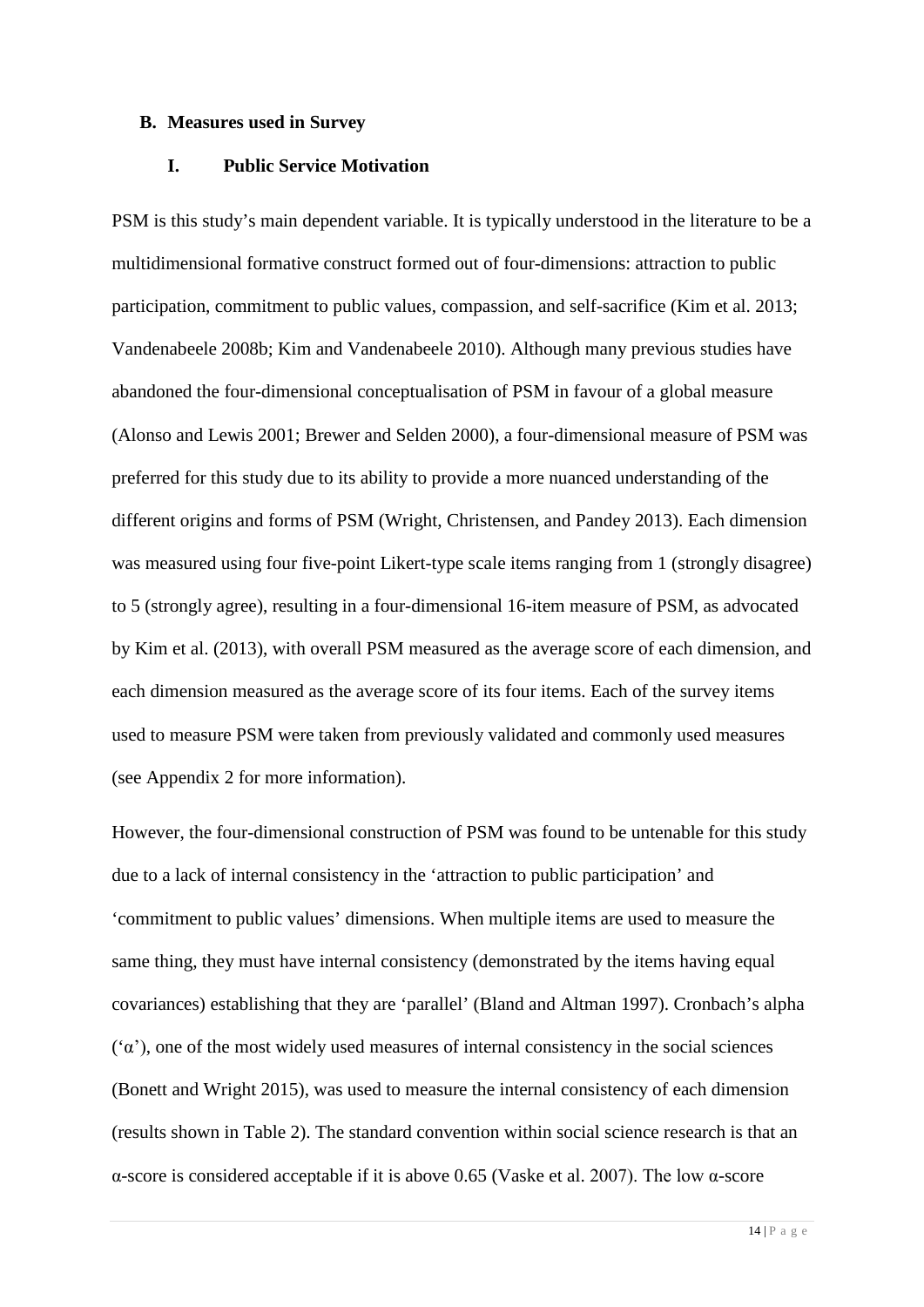observed for the first two dimensions is indicative that the items used to measure them were not successful in picking out a unique latent construct (i.e. the dimension). Numerous other studies have had similar issues with the attraction to public policy (Coursey and Pandey 2007; Ritz 2011) and commitment to public values (Leisink and Steijn 2009; Taylor 2007) dimensions of PSM.

|                                           | Average inter-item correlation | a-score |
|-------------------------------------------|--------------------------------|---------|
| <b>Attraction to Public Participation</b> | 0.0964                         | 0.2992  |
| <b>Commitment to Public Values</b>        | 0.1087                         | 0.3279  |
| Compassion                                | 0.3549                         | 0.6876  |
| Self-Sacrifice                            | 0.4087                         | 0.7344  |
| PSM (Four-Dimensional)                    | 0.3577                         | 0.6901  |
| PSM (Global Measure)                      | 0.1761                         | 0.7738  |

**Table 2:** Cronbach's Alpha Scores for PSM Dimensions (using standardized items)

Consequentially, it was decided that the four-dimensional construction of PSM should be abandoned in favour of a global construct measured as the average of the 16-items without their being divided into dimensions ( $α$ -score 0.77). It was felt that this was the best measure of PSM to proceed with, as: (i) the global measure still includes items that correlate to each of the four dimensions of PSM; (ii) there is precedent of using a global measure of PSM with a very similar number of items and α-score (i.e. Vandenabeele (2014), whose measure features 18 items with an α-score of 0.79); and (iii) research has shown (i.e. Wright, Christensen, and Pandey 2013) that different measures of PSM (multi-dimensional, global etc.) produce largely equivalent results.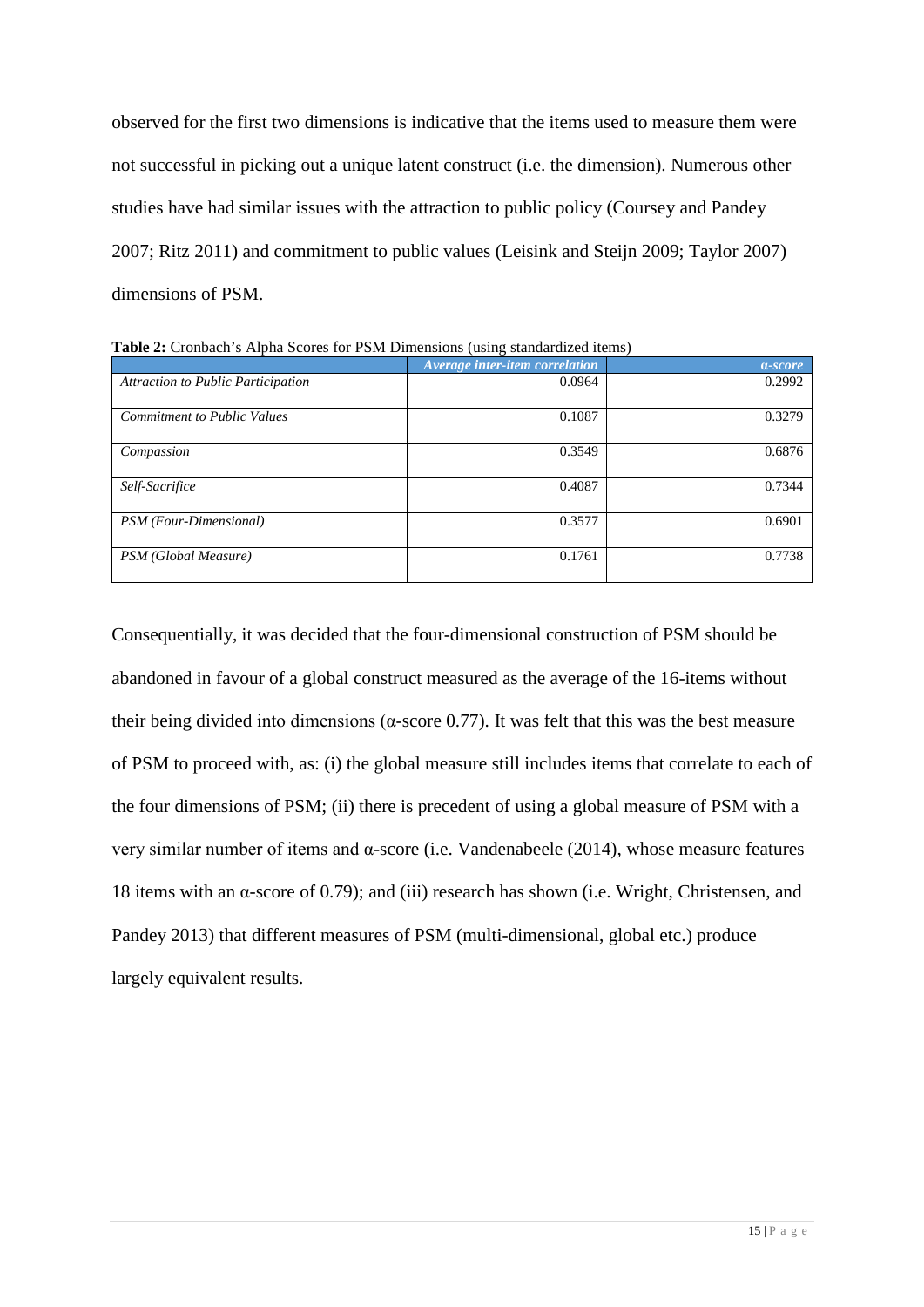#### **II. Value Congruence and Job Satisfaction**

Value congruence and job satisfaction are used as both dependent and independent variables in the models developed for this study. Job satisfaction was measured as a single item score ('all things considered, how satisfied are you with your current job on a scale of 1 to 10?') that was derived from the measure used in Dolbier et al. (2005). A single-item measurement of job satisfaction was felt to be adequate given Wanous et al.'s (1997) finding that singleitem measures of job satisfaction produce identical findings to multi-item aggregates in virtually all situations. Value congruence was measured as the average score of two items derived from the measure used in Wright and Pandey (2008) (see Appendix 2).

#### **III. Demographic Variables**

As indicated by Table 1, data was collected on various demographic variables that have been investigated as potential antecedents of PSM (Camilleri 2007; DeHart-Davis et al. 2006): age, gender, region of employment, employer, role and duration of service. Data was also collected on whether respondents were employed at the time of the CRC-NPS split (1<sup>st</sup> of June 2014), and which organisation (if any) respondents expressed a formal preference for prior to the split. 59.7% of the respondent sample who were employed at the time of the organisational split report that their Trust managers had asked for their organisational preference, although allocation was still carried out on the basis of the MoJ guidelines against the snapshot caseload procedure (Burke 2014). Kirton and Guillaume (2015) report that very few employees (less than 15%) appealed their allocation decision, with fewer still succeeding, as the only ground for reversal was misapplication of the MoJ guidelines.

Responses to the survey question 'what is your position at work' were sorted into 6 categories for the variable 'role'. Listed in order of seniority (highest first), the 6 categories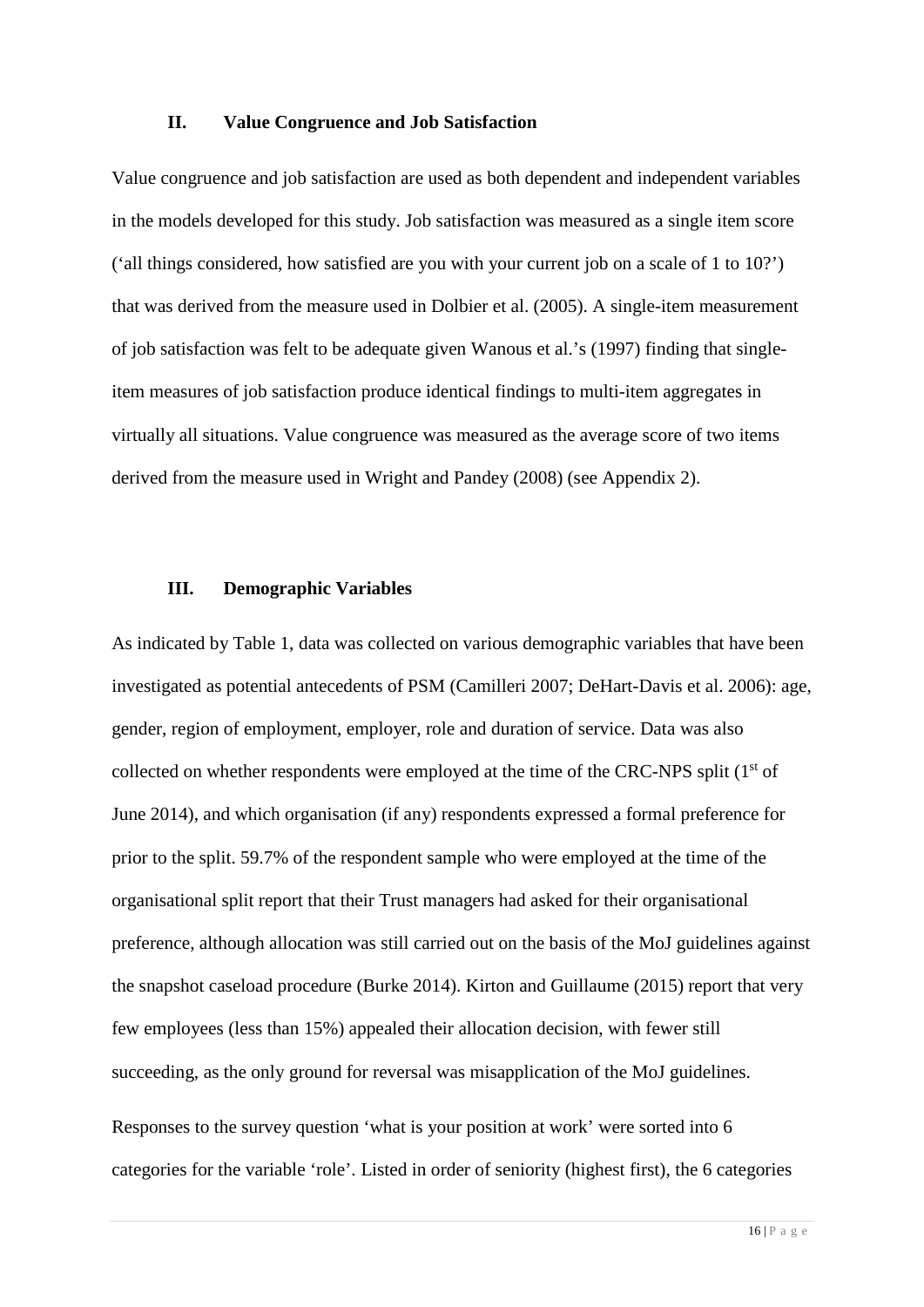are: Manager/Senior Probation Officer ('Manager/SPO'), Probation Officer ('PO'), Probation Service Officer ('PSO'), Case Administrator ('CA'), 'Other' (often Residential Assistants or Site Hosts, for example), and Administrator ('Admin'). The categories are identical to those used by Kirton and Guillaume (2015), with the addition of CA which is a job title that has recently been introduced. The roles of the respondent sample in the present study are similar in proportion to those of the respondent sample in Kirton and Guillaume (2015). To climb the organisational hierarchy from PSO- to PO-grade, officers are required to obtain an additional qualification (equivalent to NVQ level-5) and pass a tough training regime (National Careers Service 2017). Prior to TR, POs typically held responsibility for high-risk cases and courtrelated functions, whilst PSOs held responsibility for medium-and low-risk cases. CAs perform administrative support for POs and PSOs, and are more directly involved in criminal justice casework than standard administrators.

#### **IV. Additional Measures**

The survey also included a ranking exercise, in which respondents were asked to 'rank the following in order of their importance to your work': 'relationship with the probationer', 'public protection', 'inter-agency collaboration', and, 'updating computer systems with new information'. The intention of this question was to evaluate claims that, for example, NPS employees would be more focused on public protection than CRC employees due to the highrisk profile of their caseload (Kay 2016).

An additional series of questions (five-point Likert-type scales) was included to assess whether employees of the NPS or the CRCs have a higher propensity to: (i) engage in 'parking' and 'creaming' ('I am more likely to concentrate my efforts on a client with a smaller risk of reoffending than a larger risk of reoffending'); (ii) feel that 'the humanistic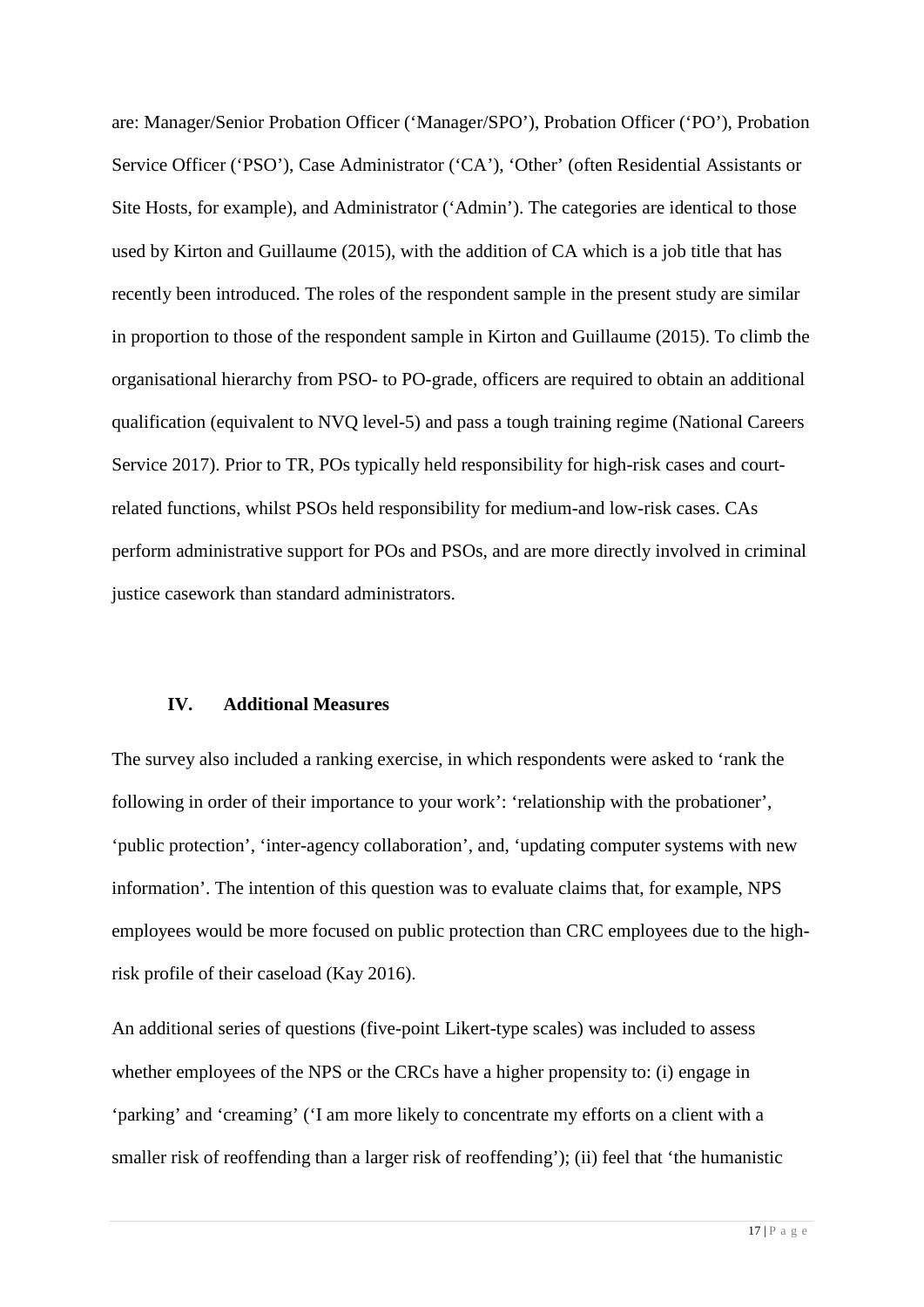underpinning of probation work has been lost as a result of the Transforming Rehabilitation reforms'; (iii) agree that 'operational performance has improved since June 2014'; or, (iv) feel that 'being so bound up in bureaucracy makes it difficult for me to perform my job'.

#### **C. Hypotheses**

The main focus of the present study is to evaluate whether PSM is vulnerable to reduction due to sensitivity to an incompatible working environment. It is hypothesised that the CRCs' organisational context – in particular, being a for-profit commercial enterprise with a portion of its payment contingent on performance – is incompatible with public service values (Andersen et al. 2011; Boardman et al. 2010; Bullock et al. 2015), as it is expected that the CRCs' predominant focus will be on organisational well-being (i.e. financial success), with the rehabilitation of service users relegated to being merely a means to that end (Senior 2016). Accordingly, the first hypothesis is as follows:

*Hypothesis 1: CRC employees' PSM levels will be lower than NPS employees' PSM levels.*

The present study is also concerned with evaluating whether value congruence mediates the relationship between PSM and job satisfaction. It is expected that CRC employees' levels of value congruence will be lower than their NPS counterparts. Previous research attests to the general sentiment amongst probation officers that 'being part of the public sector, and not being involved in the pursuit of profit, was at the heart of the value system that the probation service should have' (Deering and Feilzer 2017, p.166; Napo-UNISON 2014). Furthermore, given the purported mediating effect of value congruence on the relationship between PSM and job satisfaction, it is also expected that CRC employees' levels of job satisfaction will be lower than their NPS counterparts. Kirton and Guillaume's (2015) survey of probation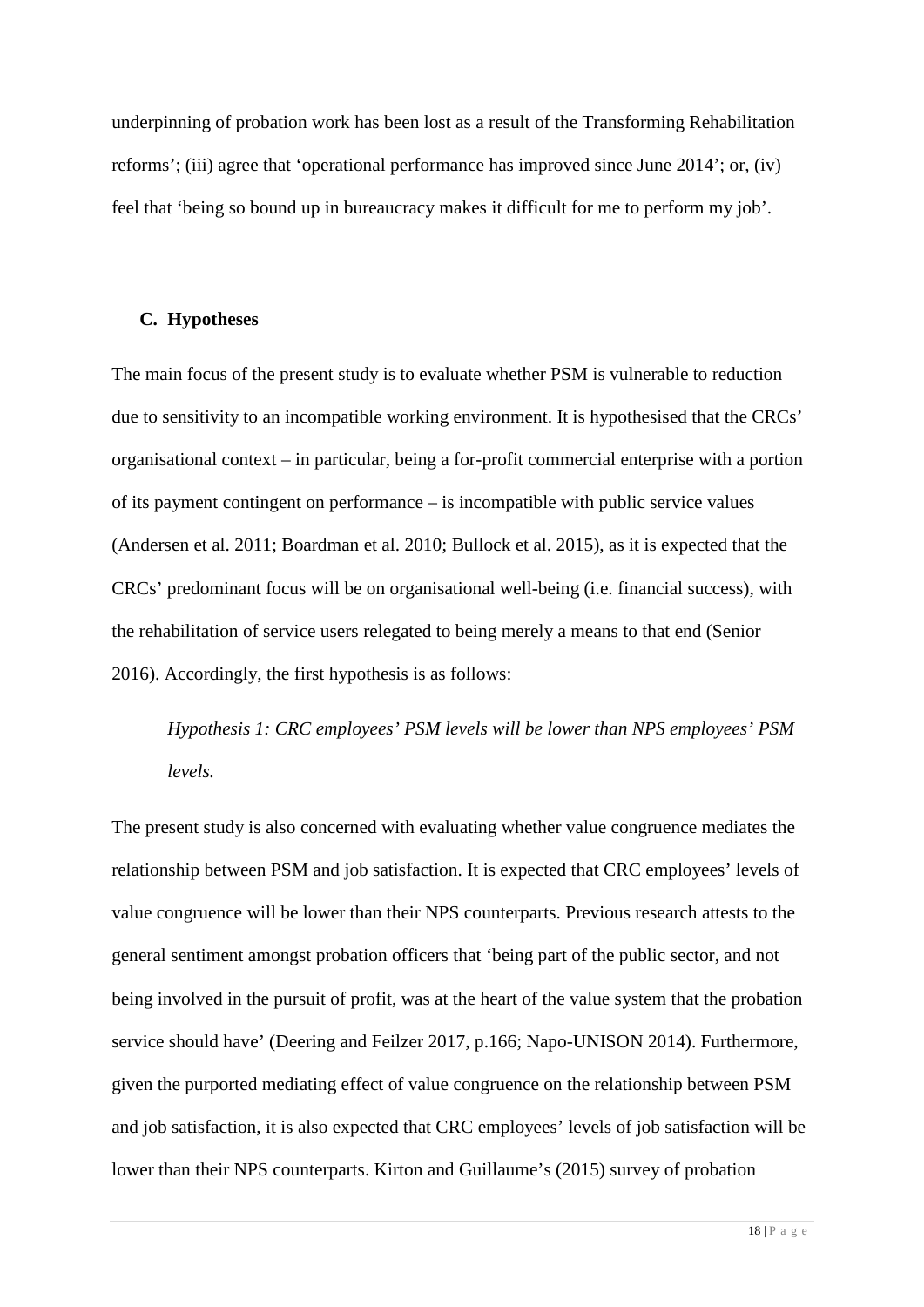workers shortly after the implementation of TR, in which it was found that those who were allocated to the NPS were considerably more likely to agree with their placement (87%) than those who were allocated to the CRCs (52%), provides some preliminary support in favour of both aforementioned expectations. In line with Wright and Pandey's (2008) thesis of the mediating role of value congruence on the relationship between PSM and job satisfaction, it is also expected that PSM will have a statistically significant relationship with job satisfaction, but that the extent of this relationship's statistical significance will decrease once value congruence is controlled for. Accordingly, the following hypotheses are advanced:

*Hypothesis 2: CRC employees' levels of value congruence will be lower than NPS employees'.*

*Hypothesis 3: CRC employees' levels of job satisfaction will be lower than NPS employees'.*

*Hypothesis 4: PSM will have a statistically significant relationship with job satisfaction, but the extent of this relationship's statistical significance will decrease once value congruence is controlled for.*

Hypotheses 1-3 concern *inter*-organisational differences of employees' characteristics resulting from TR. Additionally, it is important to bear in mind prior research which found that differences of role (Waring and Bishop 2011; Robinson et al. 2016) and tenure (Moynihan and Pandey 2007) may result in disparate reactions to reforms *within* an organisation (i.e. sources of *intra*-organisational difference). For example, members of senior management have often been found to be less ideologically opposed to NPM-style reforms than those further down the organisational hierarchy (Dias and Maynard-Moody 2007; Deering et al. 2014). Furthermore, differences of organisational tenure may correlate with different training processes undergone at the point of recruitment, causing generational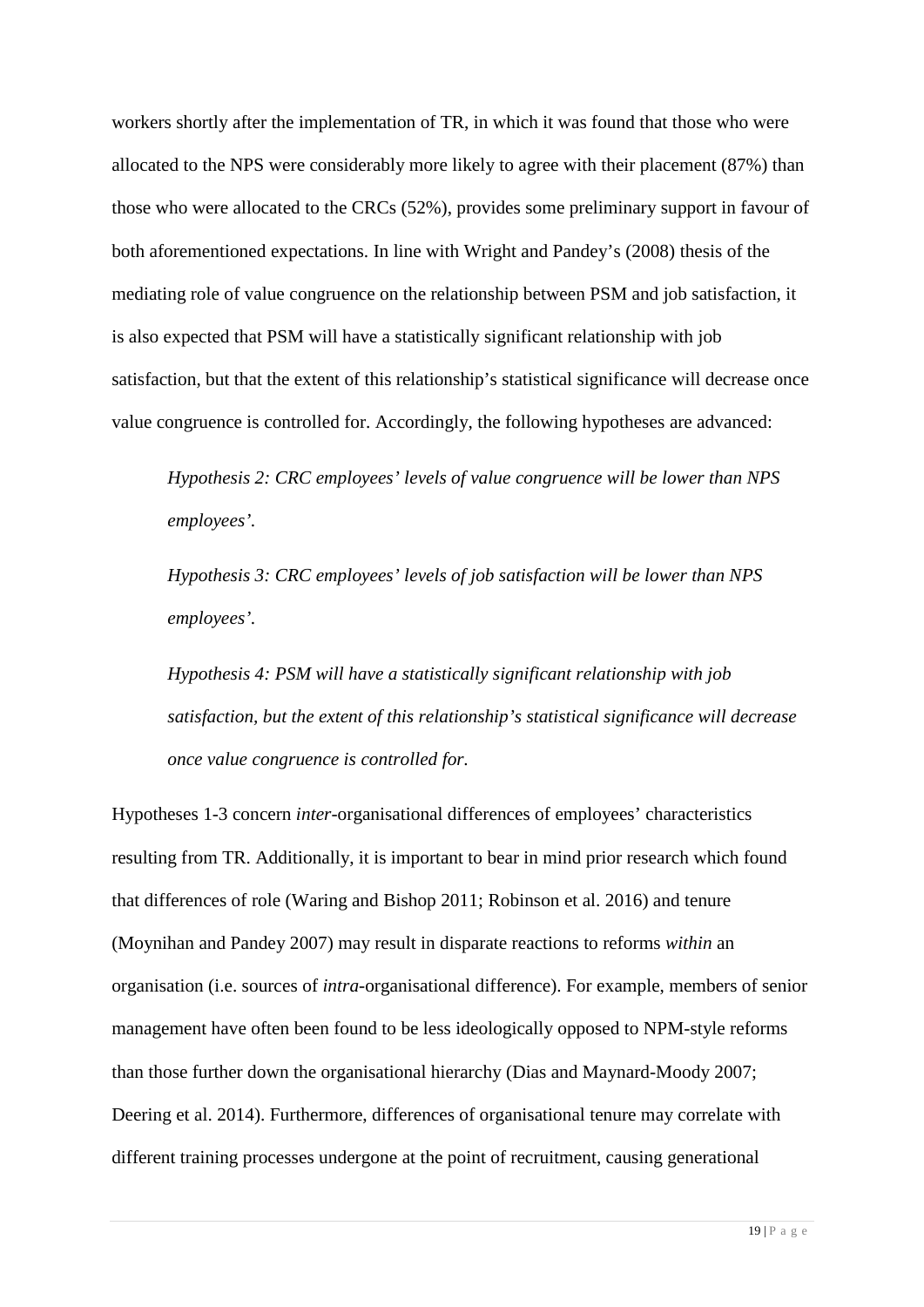differences of values and practice-norms within an organisation (Mawby and Worrall 2014). Accordingly, the following two hypotheses are advanced:

*Hypothesis 5: Job role will have a statistically significant relationship with employee levels of PSM, value-congruence, and job satisfaction.*

*Hypothesis 6: Duration of service will have a statistically significant relationship with employee levels of PSM, value-congruence, and job satisfaction.*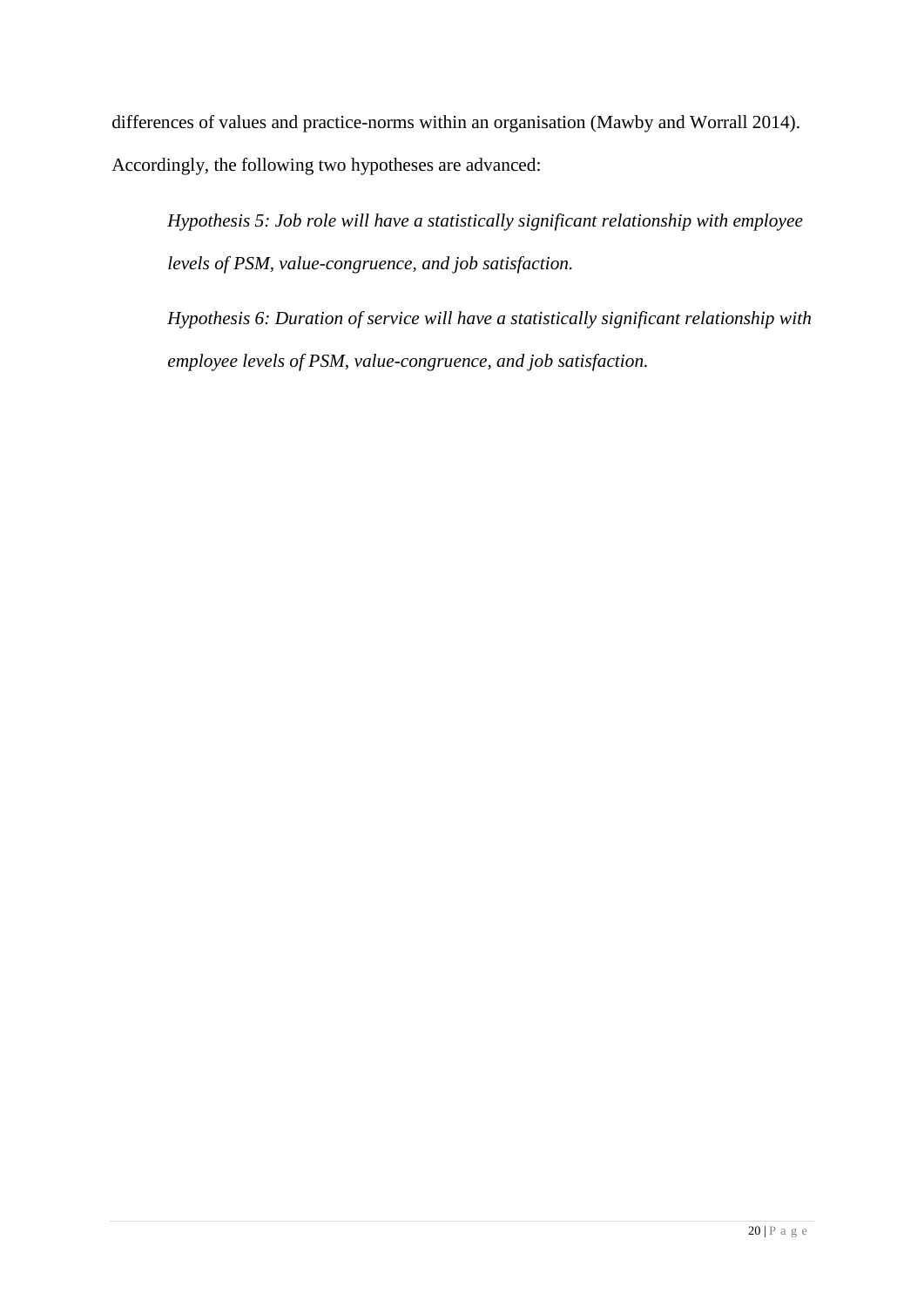#### **3. Results**

Multiple linear regression (MLR) analysis, carried out on Stata 15.0, was used to evaluate the hypotheses against the collected data. The first set of models, shown in Table 3, analysed the relationship between PSM (dependent variable) and the various independent variables shown in Table 3's leftmost column. The β-coefficients shown in Tables 3, 5, and 6 should be interpreted as the expected change in the dependent variable correlated with a one-unit increase of the independent variable, holding all other variables constant.

|                            | Model 1              |            | Model 2              |            | Model 3              |            |
|----------------------------|----------------------|------------|----------------------|------------|----------------------|------------|
|                            | $\beta$ -coefficient | $p$ -value | $\beta$ -coefficient | $p$ -value | $\beta$ -coefficient | $p$ -value |
| Age                        | 0.023                | 0.260      | 0.020                | 0.396      | 0.021                | 0.367      |
| Gender                     | 0.010                | 0.813      | 0.038                | 0.439      | 0.039                | 0.425      |
| Region                     | $-0.010$             | 0.198      | $-0.014$             | 0.111      | $-0.013$             | 0.133      |
| Employer                   | $-0.024$             | 0.544      | $-0.025$             | 0.595      | $-0.031$             | 0.514      |
| Role                       | $0.033*$             | 0.020      | $0.037*$             | 0.023      |                      |            |
| Manager/SPO                |                      |            |                      |            | $0.418**$            | 0.001      |
| PO                         |                      |            |                      |            | $0.393***$           | 0.000      |
| <b>PSO</b>                 |                      |            |                      |            | $0.391***$           | 0.000      |
| CA                         |                      |            |                      |            | $0.361**$            | 0.008      |
| Other                      |                      |            |                      |            | $0.322*$             | 0.017      |
| Admin                      |                      |            |                      |            | [Baseline]           |            |
| <b>Duration of Service</b> | $-0.012$             | 0.326      | $-0.012$             | 0.400      | $-0.011$             | 0.426      |
| Employed June 2014         | 0.010                | 0.919      | 0.004                | 0.975      | $-0.016$             | 0.886      |
| Value Congruence           |                      |            | $-0.002$             | 0.952      | $-0.004$             | 0.891      |
| <b>Job Satisfaction</b>    |                      |            | $-0.004$             | 0.708      | $-0.008$             | 0.495      |
| Constant                   | 3.81***              | 0.000      | 3.82***              | 0.000      | $3.67***$            | 0.000      |
| No. of Observations        | $\overline{517}$     |            | 398                  |            | 398                  |            |
| $R^2$                      | 0.0188               |            | 0.0307               |            | 0.0549               |            |

**Table 3***:* MLR models of PSM

 $* = p < .05; * = p < .01; * = p < .001.$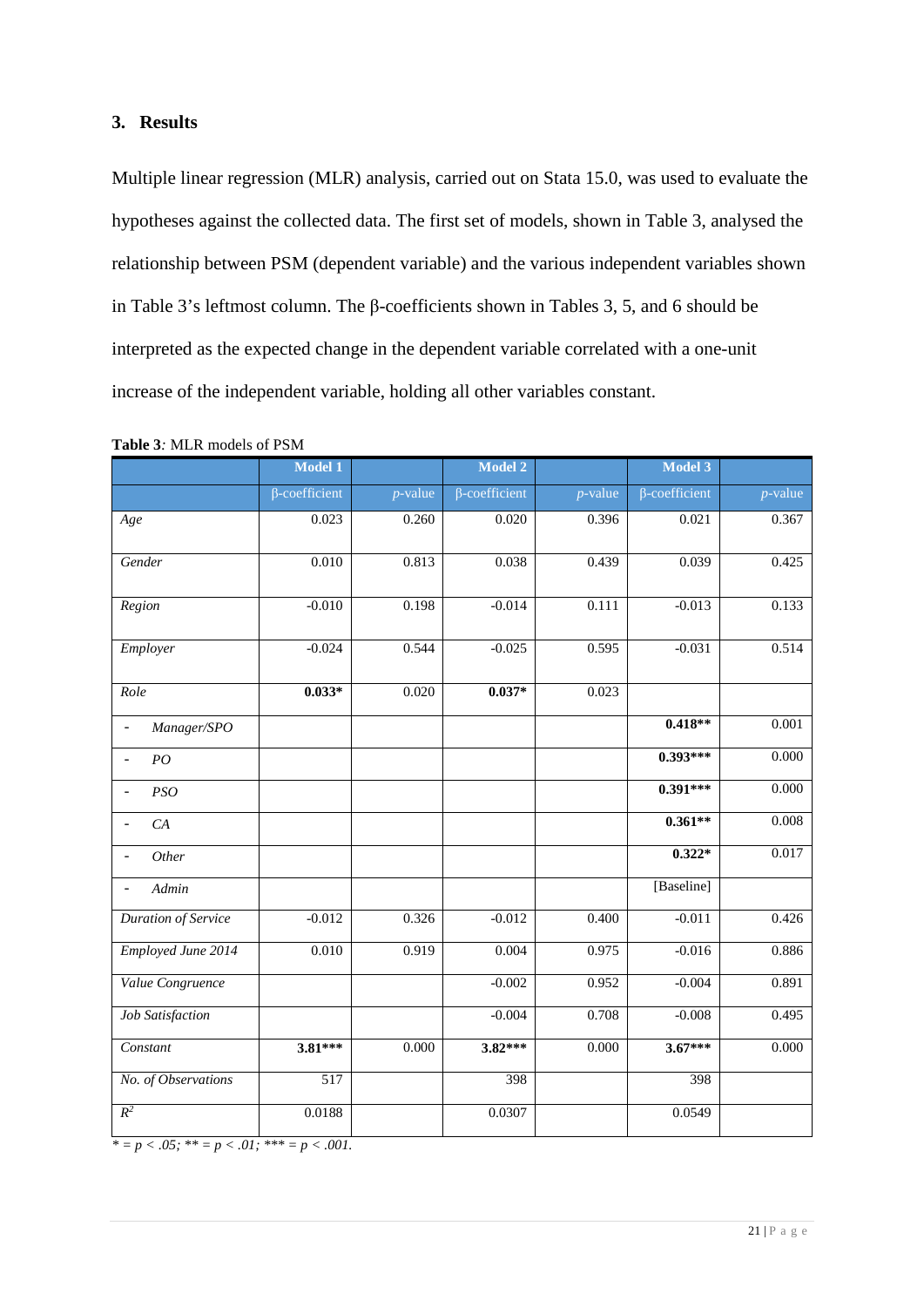'Employer' is a binary categorical variable that could assume the value of either 'CRC' or 'NPS'. For the purposes of the regression analyses it was recoded as a dummy variable, with NPS assigned the value 1 and CRC assigned 0. Employer was not found to have a statistically significant relationship with PSM in any of Table 3's three models. This result suggests that Hypothesis 1 should be rejected. In Model 1, role, duration of service, age, gender, region, and whether the respondent was employed by the probation service on June  $1<sup>st</sup> 2014$  were used as independent variables; role was the only independent variable found to have a statistically significant relationship with PSM ( $p < .05$ ). In Model 2, job satisfaction and value congruence were added to the analysis; neither were found to be significantly related to PSM, although role remained significant at the 5% level. In Model 3, role was treated as a factor variable so that each of its categories were treated as separate covariates. Model 3 shows that, compared to the administrative role, all other probation service roles are correlated with an expected increase of PSM (holding all other variables constant) and this finding is strongly statistically significant. Interestingly, the extent to which PSM is expected to increase is perfectly correlated with the ordering of the probation service professional hierarchy: the more senior the respondent, the greater the expected increase of PSM. This finding strongly supports Hypothesis 5's claim that job role will have a statistically significant relationship with PSM. The lack of a significant relationship between duration of service and PSM, on the other hand, suggests a rejection of Hypothesis 6's claimed relationship between duration of service and PSM. However, it should be noted that low  $\mathbb{R}^2$ values were observed across all three models (the highest observed  $R^2$  (Model 3's) was only 0.0549), indicating that roughly 95% of the observed variation of PSM was left unexplained by the independent variables employed.

Models 1-3 show the non-significance of the relationship between employer and PSM, controlling for the models' other independent variables. This result is unsurprising when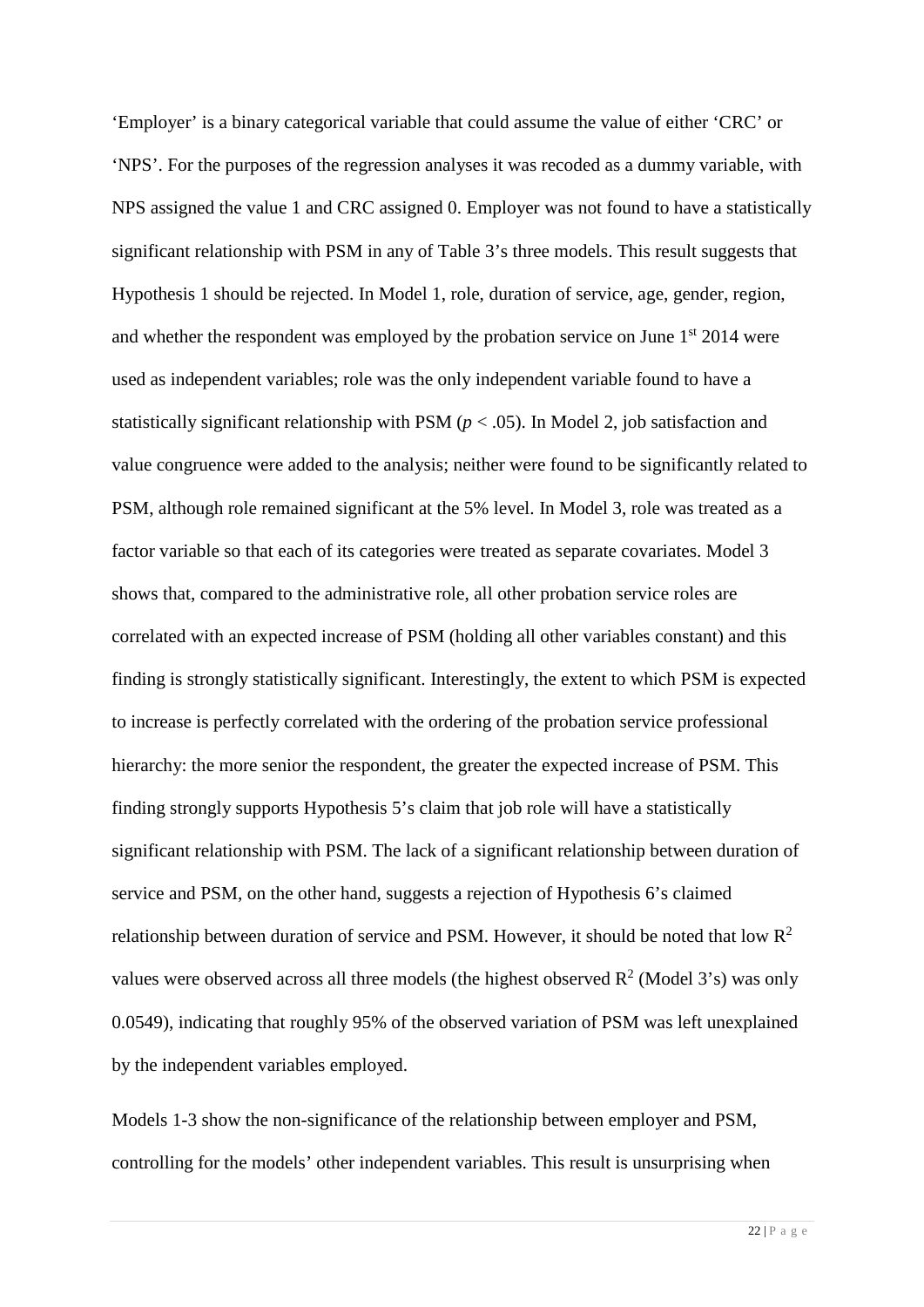considering the NPS' and CRCs' mean PSM, shown in Table 4 (below). Across 517 respondents, the mean PSM of the NPS (3.929) and the CRCs (3.949) are a mere 0.02 points apart on a scale of 1 to 5. The proximity of the two values is remarkable. This finding strongly supports an outright rejection of Hypothesis 1.

|                                                                                                                                  | <b>NPS</b> | <b>CRC</b> | P >  t     |
|----------------------------------------------------------------------------------------------------------------------------------|------------|------------|------------|
| <b>PSM</b>                                                                                                                       | 3.929      | 3.949      | 0.592      |
| Value Congruence                                                                                                                 | 2.734      | 2.395      | $0.000***$ |
| <b>Job Satisfaction</b>                                                                                                          | 4.597      | 3.672      | $0.000***$ |
| Rank: Relationship with Probationer                                                                                              | 1.503      | 1.792      | $0.000***$ |
| Rank: Public Protection                                                                                                          | 2.062      | 1.944      | 0.135      |
| Rank: Inter-agency Collaboration                                                                                                 | 2.888      | 2.844      | 0.436      |
| Rank: Updating Computer Systems                                                                                                  | 3.545      | 3.420      | 0.147      |
| I am more likely to concentrate my efforts on a client with a smaller risk of reoffending<br>than a larger risk of reoffending.' | 1.951      | 1.996      | 0.625      |
| The humanistic underpinning of probation work has been lost as a result of the<br>Transforming Rehabilitation reforms.'          | 4.413      | 4.420      | 0.930      |
| 'Operational performance has improved since June 2014.'                                                                          | 1.570      | 1.602      | 0.691      |
| 'Being so bound up in bureaucracy makes it difficult for me to perform my job.'                                                  | 4.388      | 4.307      | 0.391      |

| Table 4: Means of Main Variables of Interest and Test of Means, Sorted by Employer |  |
|------------------------------------------------------------------------------------|--|
|------------------------------------------------------------------------------------|--|

*\* p < .05, \*\* p < .01, \*\*\* p < .001.*

Table 4 also shows, sorted by employer, the mean values and *p-*values resulting from significance testing the difference of the two means for value congruence, job satisfaction, and the responses to the questions outlined in section 2.B.IV. As advanced in Hypotheses 2 and 3, Table 4 shows that CRC employees have, on average, lower levels of value congruence and job satisfaction, and that the difference between the CRCs' and the NPS' mean values is highly statistically significant  $(p < 0.01)$  in both cases. On average, NPS employees' level of value congruence is 0.339 points higher (scale of 1 to 5) than CRC employees', whilst their average reported level of job satisfaction is 0.925 points higher (scale of 1 to 10). Another interesting result shown in Table 4 is the statistically significant (*p* < 0.1) difference between NPS and CRC employees' average ranking of the importance of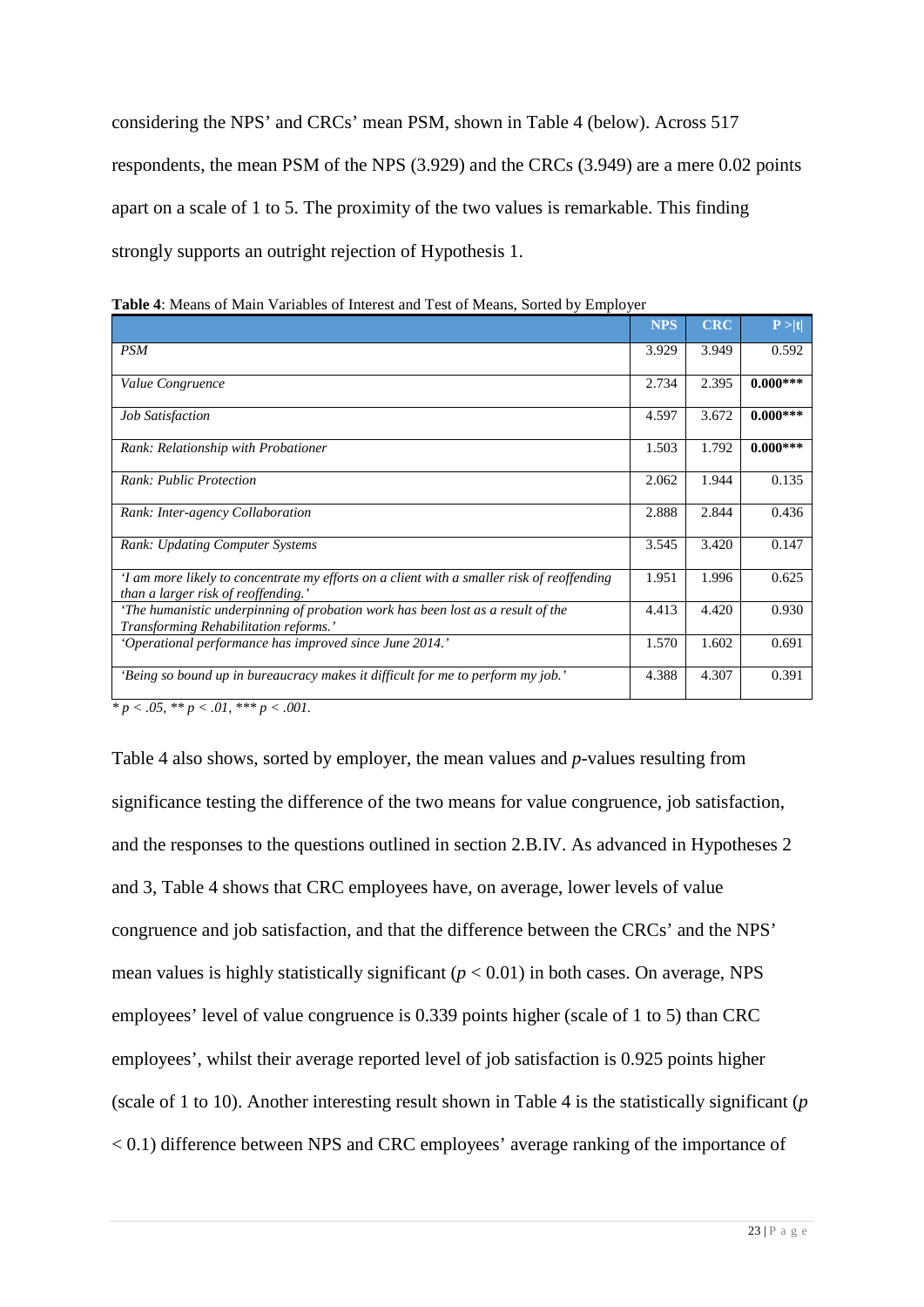the relationship with the probationer to their work. NPS employees were more likely than CRC employees to rank their relationship with the probationer as the most important element of their work (i.e. value of 1) out of the list of four; a surprising result when contrasted with Kay's (2016) claim that NPS employees are more concerned with public protection because of the high-risk profile of their caseload. Sorted by employer, no statistically significant differences of means were found regarding employees' responses to the four five-point Likert-type scale items discussed in section 2.B.IV. Regression analysis was carried out to evaluate the factors that did have a significant relationship with responses to these questions (there were some significant findings, as shown in Appendix 3), but, due to a lack of direct bearing on this study's main foci, these models are not discussed any further.

Although Table 4 presents evidence in favour of Hypotheses 2 and 3, regression analysis was necessary to rule out the possibility that the statistical significance of the difference between the NPS' and CRCs' value congruence and job satisfaction means may have been because of omitted variable bias (i.e. that the result is due to collinearity between employer and another variable) (Jöreskog 1993). Accordingly, separate MLR regression analysis with value congruence and job satisfaction as the dependent variables was carried out, the results of which are shown in Tables 5 and 6.

Model 4 (shown in Table 5) is an MLR regression model with value congruence as the dependent variable. In Model 4, employer was found to have a highly statistically significant  $(p < .001)$  relationship with value congruence, with employment in the NPS (compared to employment in the CRCs) correlated with an expected 0.364-point increase of value congruence (scale of 1 to 5), holding all other variables constant. This result is strongly supportive of Hypothesis 2. None of Model 4's other independent variables have a significant relationship with value congruence, including PSM. This is a surprising result given Wright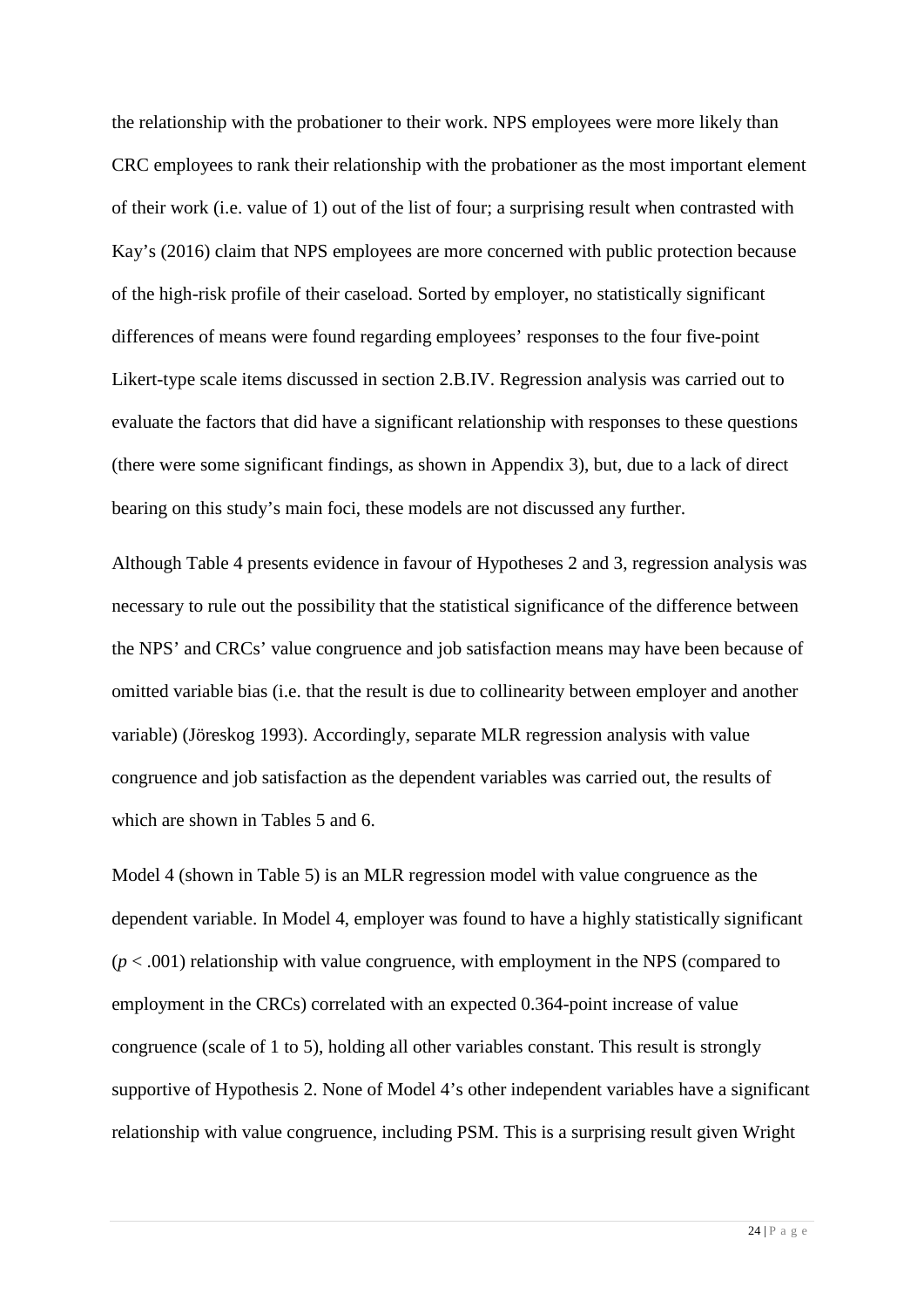and Pandey's (2008) finding that PSM had a statistically significant (*p* < .05) relationship

with value congruence in their dataset.

|                                           | Model 4              |            | Model 5              |            |
|-------------------------------------------|----------------------|------------|----------------------|------------|
|                                           | $\beta$ -coefficient | $p$ -value | $\beta$ -coefficient | $p$ -value |
| Age                                       | $-0.074$             | 0.100      | $-0.079$             | 0.091      |
| Gender                                    | 0.051                | 0.595      | 0.032                | 0.740      |
| Region                                    | 0.014                | 0.388      | 0.016                | 0.330      |
| Employer                                  | $0.364***$           | 0.000      | 0.143                | 0.291      |
| <b>PSM</b>                                | 0.001                | 0.994      | 0.005                | 0.961      |
| Role                                      |                      |            |                      |            |
| Manager/SPO<br>$\qquad \qquad -$          | 0.277                | 0.243      | 0.229                | 0.354      |
| PO<br>$\overline{\phantom{0}}$            | 0.069                | 0.746      | 0.088                | 0.700      |
| PSO<br>$\overline{a}$                     | 0.084                | 0.702      | 0.081                | 0.726      |
| CA                                        | 0.029                | 0.916      | 0.016                | 0.955      |
| Other<br>$\overline{\phantom{0}}$         | 0.004                | 0.987      | 0.074                | 0.788      |
| Admin<br>$\overline{a}$                   | [Baseline]           |            | [Baseline]           |            |
| <b>Duration of Service</b>                | 0.003                | 0.905      | $-0.002$             | 0.949      |
| Employed June 2014                        | $-0.327$             | 0.129      | $-0.080$             | 0.832      |
| E-P Match                                 |                      |            |                      |            |
| Yes: NPS<br>$\overline{\phantom{0}}$      |                      |            | $0.449*$             | 0.014      |
| Yes: CRC<br>$\overline{a}$                |                      |            | $0.459*$             | 0.020      |
| Not Consulted<br>$\overline{\phantom{0}}$ |                      |            | 0.172                | 0.225      |
| No Match<br>$\overline{a}$                |                      |            | [Baseline]           |            |
| Constant                                  | 2.784***             | 0.000      | $2.420**$            | 0.008      |
| No. of Observations                       | 482                  |            | 467                  |            |
| $R^2$                                     | 0.0617               |            | 0.0744               |            |

| Table 5: MLR models of Value Congruence |  |  |  |
|-----------------------------------------|--|--|--|
|-----------------------------------------|--|--|--|

*\* = p < .05; \*\* = p < .01; \*\*\* = p < .001.*

In Model 5, 'E-P Match' – a categorical variable recording whether respondents' current employer is matched with the allocation preference they communicated to their Trust manager(s) prior to the organisational split (if consulted) – was added. Interestingly, the addition of this variable reduced the statistical significance of the relationship between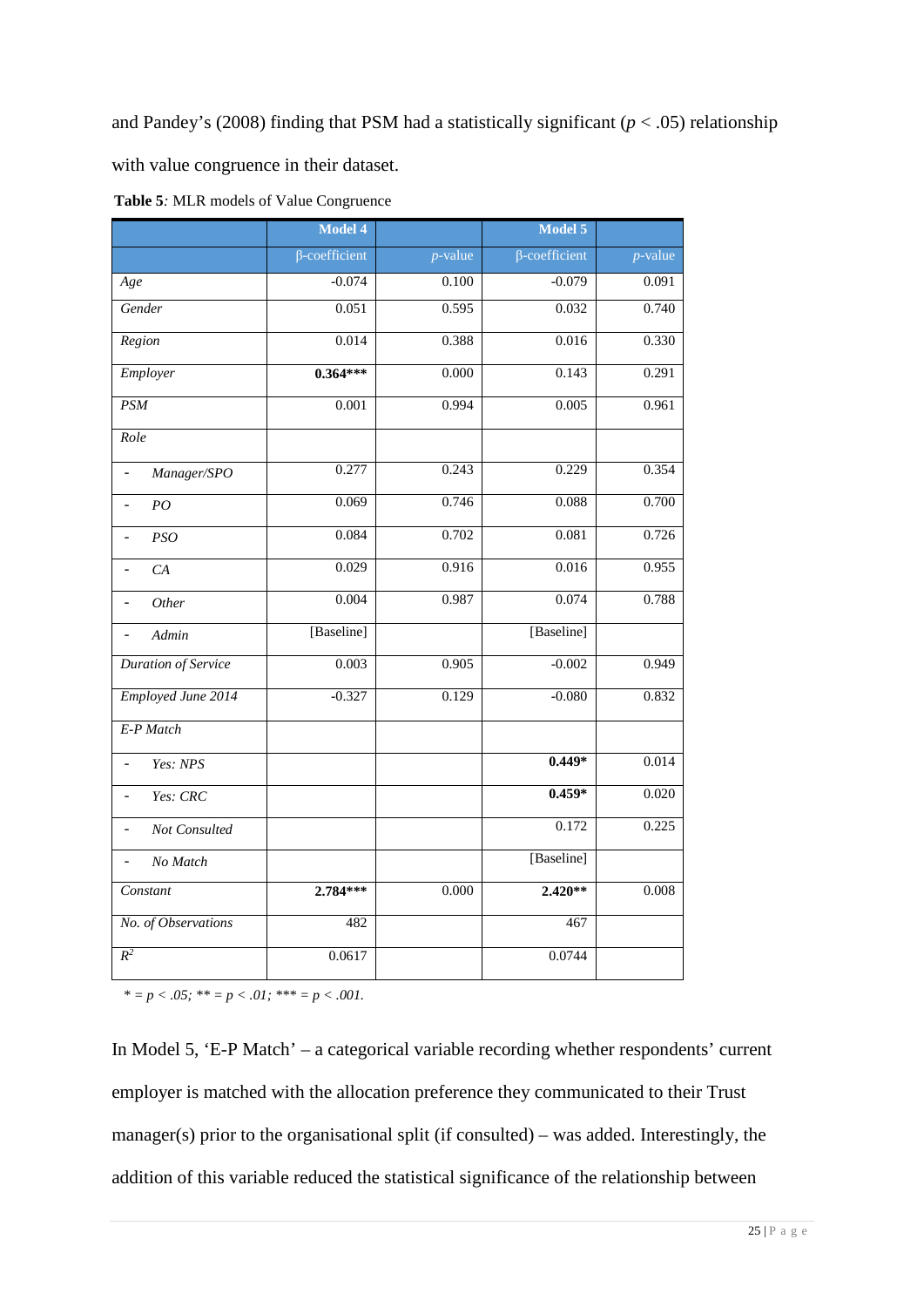employer and value congruence. This implies that the relationship between employer and value congruence is mediated by whether respondents were allocated to their preferred organisation. It also indicates that employees' views regarding the NPS' and CRCs' values have not changed much in the past three years. The non-significance of the relationships between value congruence and role or duration of service is partial evidence against Hypotheses 5 and 6 (i.e. the part of those hypotheses that concerns value congruence).

Models 6 and 7 (shown in table 6) are MLR regression models with job satisfaction as the dependent variable. Both models show that employer does not have a statistically significant relationship with job satisfaction. This is the case even in Model 6, which does not control for value congruence. Therefore, although (as advanced by Hypothesis 3) CRC employees do have, on average, significantly lower levels of job satisfaction (shown in Table 4), this is not simply because of their allocated employer. Interestingly, Model 6 shows that manager and SPO-grade respondents are expected to have a significantly higher level of job satisfaction (*p* < .05) than respondents from other roles, holding all other variables constant (result supportive of Hypothesis 5). Model 6 also shows that a positive E-P match has a statistically significant relationship with job satisfaction ( $p < .05$ ) in the case of pro-CRC preferences, in comparison with the baseline category of 'No Match', whilst matched pro-NPS preferences are also near the 5% level of significance, holding other variables constant.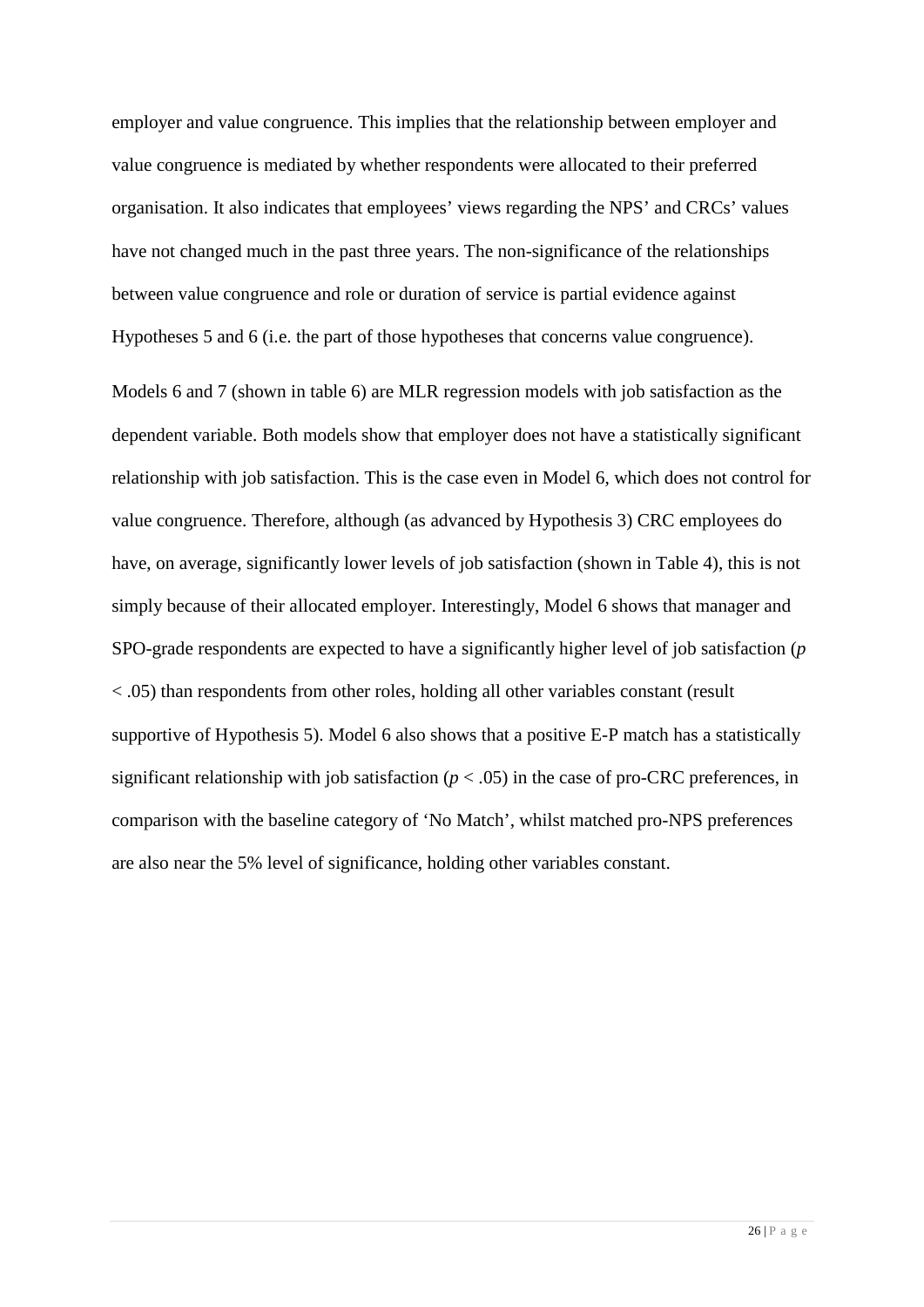| $\beta$ -coefficient<br>$-0.183$<br>$-0.141$<br>$-0.024$<br>0.496 | $p$ -value<br>0.126<br>0.564<br>0.578 | $\beta$ -coefficient<br>$-0.094$<br>$-0.200$ | $p$ -value<br>0.391<br>0.369                |
|-------------------------------------------------------------------|---------------------------------------|----------------------------------------------|---------------------------------------------|
|                                                                   |                                       |                                              |                                             |
|                                                                   |                                       |                                              |                                             |
|                                                                   |                                       |                                              |                                             |
|                                                                   |                                       | $-0.040$                                     | 0.318                                       |
|                                                                   | 0.154                                 | 0.364                                        | 0.251                                       |
| $-0.261$                                                          | 0.305                                 | $-0.231$                                     | 0.320                                       |
|                                                                   |                                       |                                              |                                             |
| $1.293*$                                                          | 0.035                                 | 1.067                                        | 0.056                                       |
| 0.133                                                             | 0.809                                 | 0.197                                        | 0.694                                       |
| 0.107                                                             | 0.849                                 | 0.081                                        | 0.874                                       |
| 0.461                                                             | 0.502                                 | 0.343                                        | 0.584                                       |
| 0.233                                                             | 0.733                                 | 0.419                                        | 0.503                                       |
| [Baseline]                                                        |                                       | [Baseline]                                   |                                             |
| 0.052                                                             | 0.467                                 | 0.023                                        | 0.722                                       |
| $-1.484$                                                          | 0.127                                 | $-1.839*$                                    | 0.039                                       |
|                                                                   |                                       |                                              |                                             |
| 0.895                                                             | 0.056                                 | 0.521                                        | 0.224                                       |
| $1.038*$                                                          | 0.044                                 | 0.627                                        | 0.184                                       |
| 0.197                                                             | 0.584                                 | 0.027                                        | 0.934                                       |
| [Baseline]                                                        |                                       | [Baseline]                                   |                                             |
|                                                                   |                                       | $0.983***$                                   | 0.000                                       |
| 7.350**                                                           | 0.001                                 | 5.849**                                      | 0.005                                       |
| 386                                                               |                                       | 386                                          |                                             |
| 0.1157                                                            |                                       | 0.2667                                       |                                             |
|                                                                   |                                       |                                              | $* = p < .05, ** = p < .01,*** = p < .001.$ |

**Table 6***:* Regression models of Job Satisfaction

Value congruence was added as an independent variable in Model 7, and was found to have an extremely significant  $(p < .001)$  relationship with job satisfaction in the expected direction (higher value-congruence increases the expected value of job satisfaction). The inclusion of value congruence eliminates the statistical significance of E-P match observed in Model 6, implying the existence of collinearity between E-P match and value congruence. Once value congruence is controlled for, the statistical significance of occupying a manager/SPO role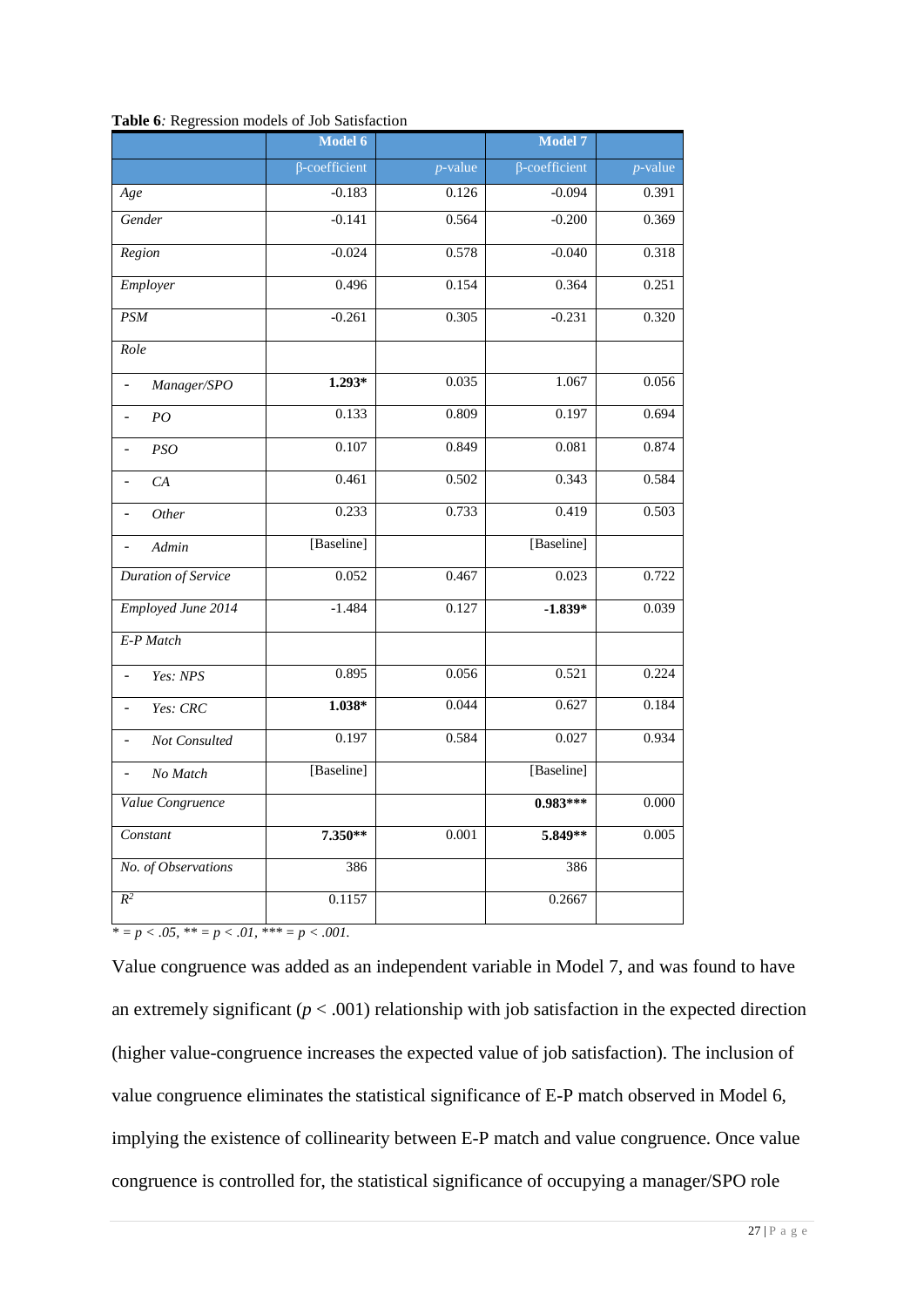falls marginally outside the 5% level of significance. Interestingly, Model 7 shows that, once value congruence is held constant, whether respondents were employed on the 1<sup>st</sup> of June 2014 has a significant relationship with job satisfaction ( $p < .05$ ), with a (very substantial) 1.8-point decrease in job satisfaction expected amongst those who were in comparison with those who were not.

Hypothesis 4 – a TR context-specific proxy of Wright and Pandey's (2008) thesis of value congruence's mediating role on the relationship between PSM and job satisfaction – is not supported by Models 6 or 7. This is because PSM was not found to have a significant relationship with job satisfaction in either model (i.e. even prior to the inclusion of value congruence in Model 7). Hypothesis 6 is again not supported by Table 6's results, as duration of service does not have a significant relationship with job satisfaction in either model, although this must be qualified with the observation that having been employed prior to June 2014 does. Model 7's relatively high  $R^2$  value ( $R^2 = 0.2667$ ) in comparison with Model 6's  $(R^2 = 0.1157)$  indicates that a fairly large proportion of the observed variation in job satisfaction is explained with the addition of value congruence. Separate analysis showed that value congruence alone explains 19.63% of the total observed variation in job satisfaction.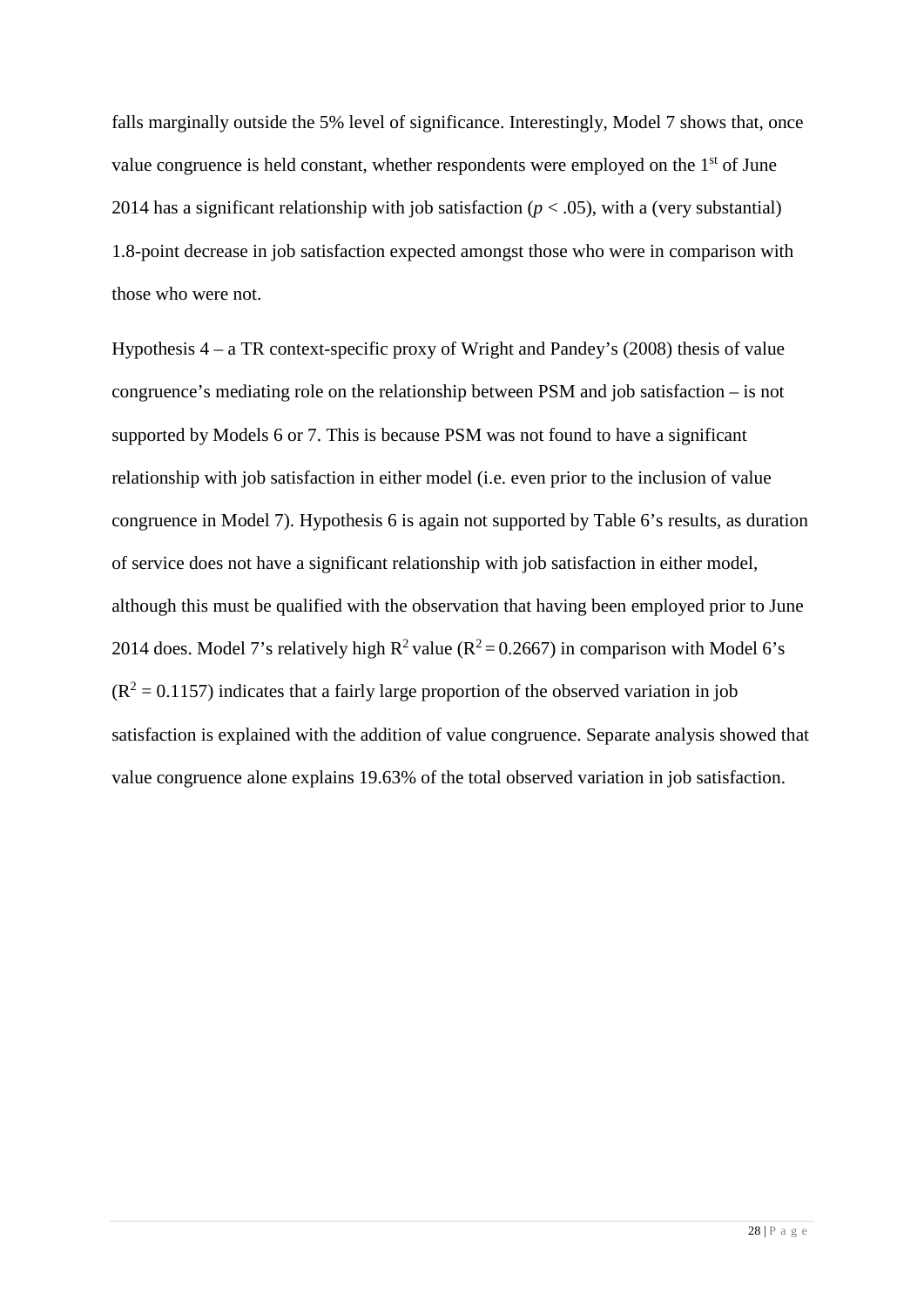#### **4. Discussion and Limitations**

#### **A. Discussion of Results**

This study's most important result is that TR has not resulted in disparate levels of PSM between NPS and CRC employees, contra-Hypothesis 1. When considering both the scale and content of the TR reforms, this is a remarkable finding. What this implies is that, even in the context of the aftermath of aggressive NPM-style reforms that are widely thought to (and possibly intended to) undermine the public sector ethos (Koumenta 2011; Moynihan 2010), PSM is not vulnerable to reduction on account of adaptation processes. The CRCs' organisational context features virtually all of the characteristics that have been thought to be harmful to PSM, were it susceptible to diminution: involuntary transfer of staff (Wright, Christensen and Isett 2013) to a private sector setting engaged in the pursuit of profit (Houston 2011), publicly known inclusion of PbR in contractual arrangements (Deci et al. 1999; Bellé 2015), and the prevalence of cost-saving rather than quality-improving 'innovations', such as the introduction of ATM-style kiosks to facilitate further job cuts (Travis 2015) and the use of open-plan, privacy-eliminating interview rooms (Leftly 2016) to maximise the use of space (van Loon et al. 2015). TR is a prime example of a set of reforms that *should* affect PSM; and yet, it hasn't. Given this notable finding, it is concluded that PSM is not vulnerable to diminution on account of adaptation to an incompatible working environment.

A sceptic of this conclusion might argue that the absence of disparate levels of PSM between NPS and CRC employees following TR is in fact a consequence of the relatively weak PbR schemes that were ultimately agreed to in the CRCs' contracts, rather than a reflection of the underlying nature of PSM. Whilst this is an important point which merits further discussion, it is not a persuasive refutation of the aforementioned conclusion regarding PSM's resilient nature. It is true that the PbR component of the CRCs' contracts was ultimately far smaller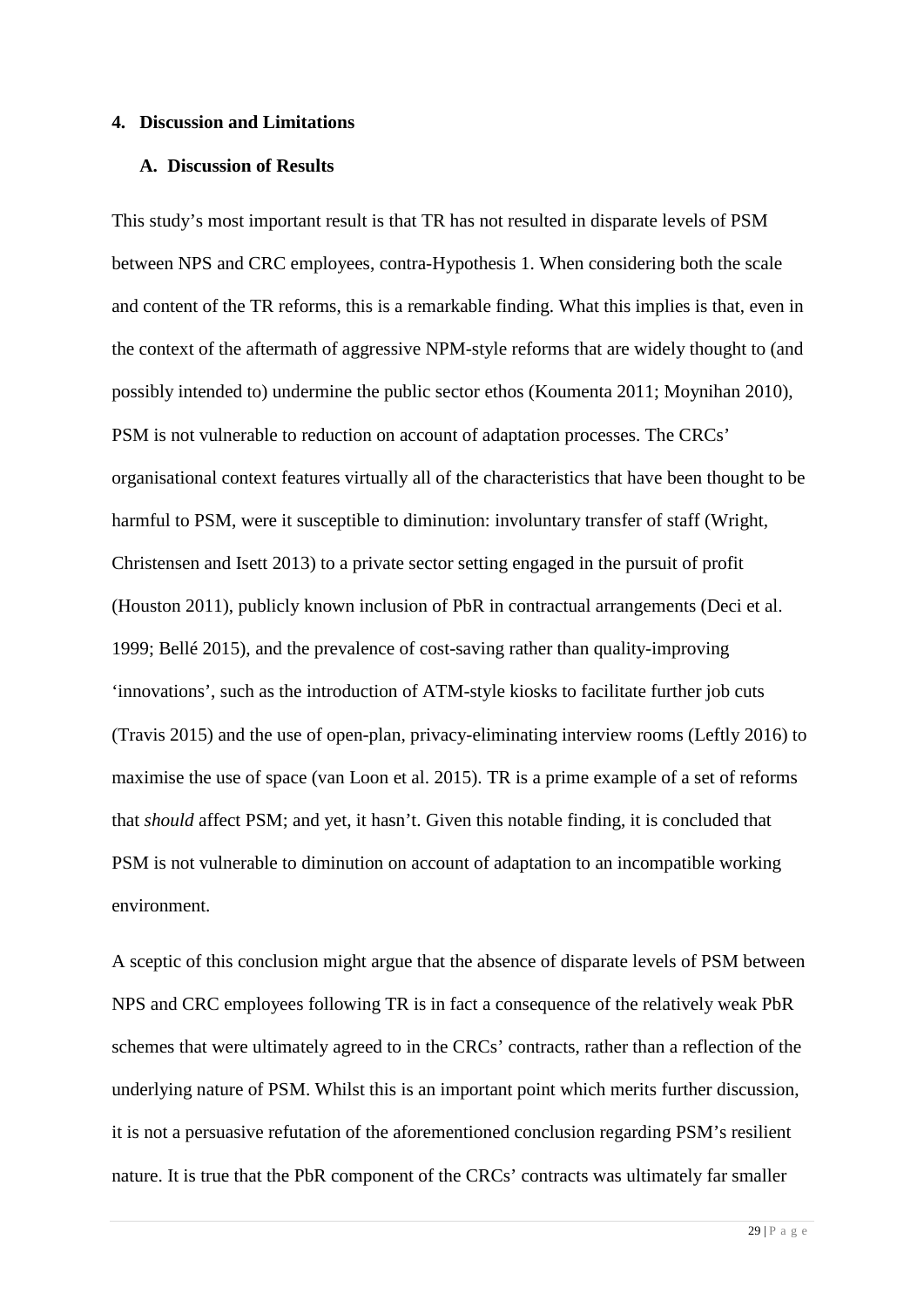than the government originally made out (Phillips 2014). Just as had been observed in the 2012 failed PbR pilot in Leeds prison (HoC 2016), bidders for the CRCs were wary of taking on additional financial risk when already facing squeezed profit margins resulting from the competitive bidding process (Hedderman 2013). Ultimately, only £259m of the £3.79bn lifetime value of the 21 CRC contracts is expected to be paid out on account of PbR (based on a predicted 3.7% reduction of reoffending), meaning that PbR only accounts for about 7% of the CRCs' total contract value (NAO 2016). Comparison with the PbR arrangements employed in the Work Programme, for example, in which roughly 80% of payment to providers was contingent on outcomes (NAO 2014b), gives an indication of the relative leanness of TR's PbR elements. The PbR arrangements with the CRCs are also weakened by the fact that they only operate at the aggregate level (i.e. organisational performance), rather than at the individual level.

The problem with the sceptic's argument is that it neglects the evidence that CRC employees *did* change their behaviour to accommodate the financial incentives faced by their employer, indicating that the PbR arrangements were not so weak as to be ignored. For example, there is evidence of CRC probation officers being reluctant to (and being instructed not to) breach probationers (i.e. return them to court because of non-compliance) due to the financial penalties their employer would face as a result (Justice Committee 2017b; HM Inspectorate of Probation 2016). Further, a recent inspection of the CRCs' 'Through-the-Gate' resettlement services has revealed that the CRCs suffer from tunnel vision with respect to focusing only on those aspects of the service for which they are recompensed (completion of resettlement plans), diverting 'attention from making sure that any needs raised by prisoners were actually met' (HM Inspectorate of Probation & HM Inspectorate of Prisons 2017, p.40). The PbR financial incentives faced by the CRCs clearly mattered to senior figures at the CRCs (Webster 2016), and employees further down the professional hierarchy appear to have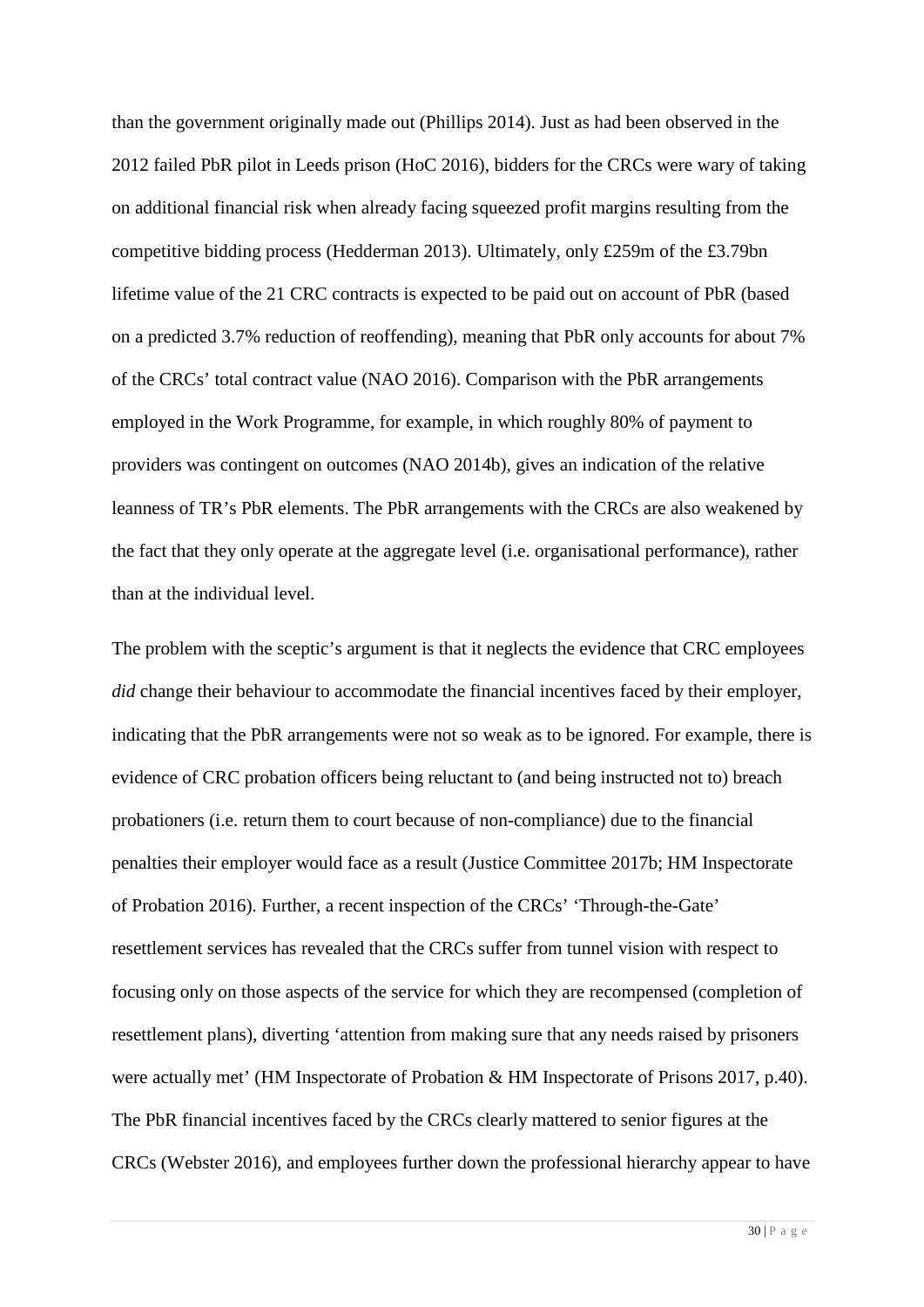been willing to modify their actions to accommodate them (to the detriment of service quality). Contrary to the argument that TR's PbR elements were too weak to have an effect, it is the case that CRC employees did modify their actions to optimise organisational performance against these incentives (albeit, perhaps begrudgingly) without reducing their underlying stock of PSM, thus indicating the resilience of PSM.

Furthermore, the fact that the CRCs' and the NPS' different organisational contexts *did*  produce significantly different organisational means of value congruence and job satisfaction (Table 4) in the direction conjectured in Hypotheses 2 and 3 suggests that the organisational differences *are* significant enough to trigger a reduction of PSM *were it possible*. The fact that virtually identical organisational means for PSM were recorded indicates that PSM is *alieni generis* to dynamic psychological states like value congruence and job satisfaction. This conclusion is supported by Bellé and Ongaro (2014), who found that two decades of NPM reforms in the Italian public sector did not equalise levels of PSM across the public and private sectors, a result they interpreted as indicating 'a sort of 'resilience', the capacity of the public sector to 'absorb' a certain degree of NPM reforms without ultimately changing […] its motivational structure' (2014, p.394). In a similar way, the present study's results indicate that, while employees' job satisfaction and value congruence levels are susceptible to reduction due to a disagreeable work environment (indicating the dynamism of these states), PSM, on the other hand, seems to be less susceptible. It follows that, when prior studies found that levels of performance and effort in altruistic tasks could be altered through contextual manipulations (Bellé 2015; Georgellis et al. 2011), they were incorrect to infer that this indicates an actual change in participants' underlying stock of PSM, as the outcome was more likely due to a change in the participant's attitude towards the task (with his/her PSM left unaffected).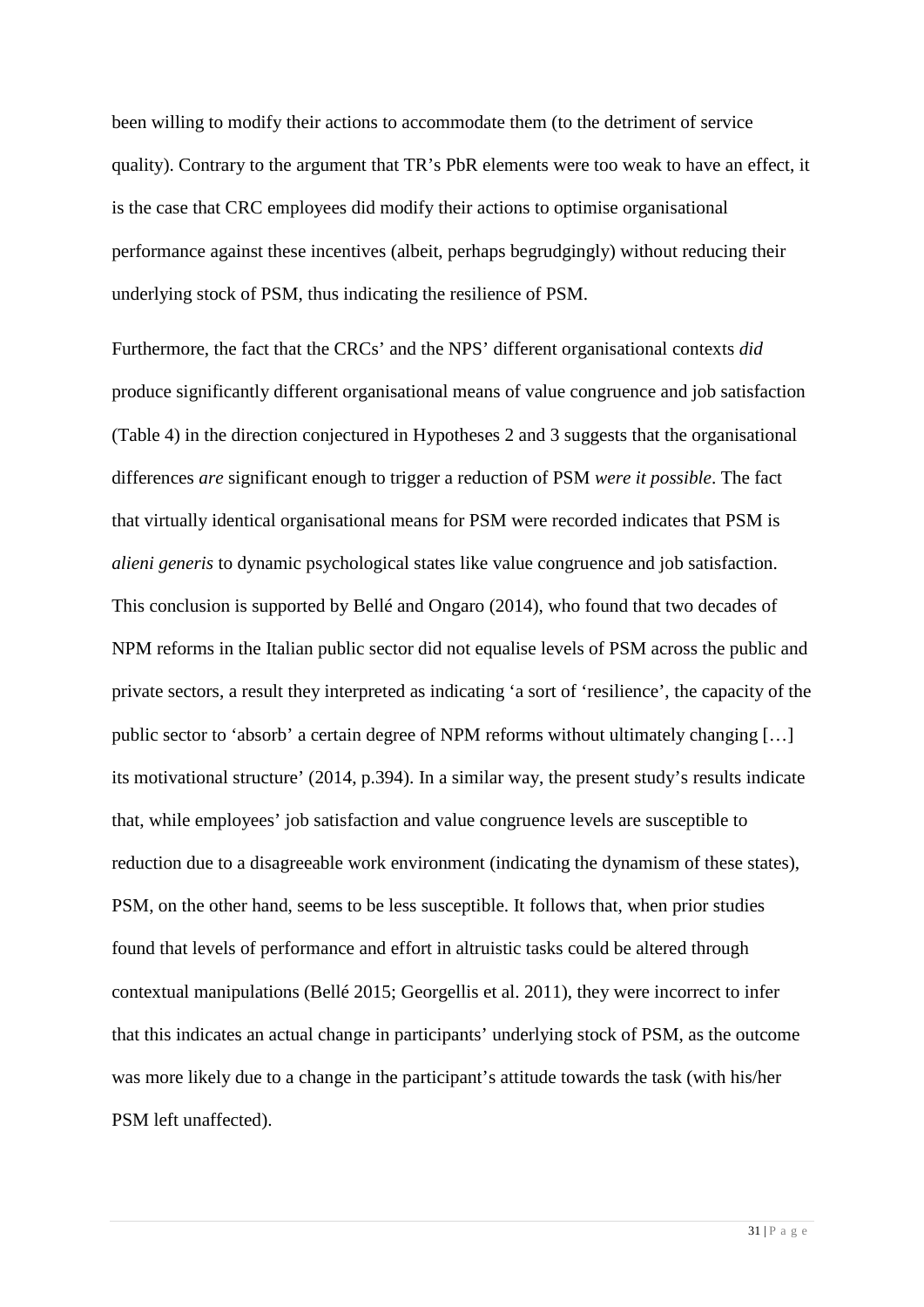The second major outcome of this study is the result that, in the context of TR at least, PSM does not have a significant relationship with job satisfaction, irrespectively of the role of value congruence on that relationship. In other words, Hypothesis 4 – the TR context-specific proxy of the thesis of the mediating role of value congruence on the relationship between PSM and job satisfaction (Wright and Pandey 2008; Caillier 2015; Bright 2008) – is not supported by results, although the disparate effects of TR on CRC and NPS employees' levels of value congruence (Hypothesis 2) and job satisfaction (Hypothesis 3) are. The nonsignificance of the relationship between PSM and job satisfaction found in this study is a difficult result to interpret, given the strong prior evidence that there is, under normal circumstances, a significant, positive relationship between the two (Andersen and Kjeldsen 2013; Taylor and Westover 2011). The key to interpreting the lack of support for Hypothesis 4 is found in Table 5 (the regression models of value congruence). Unlike the present study, previous research found that PSM is a significant determinant of value congruence (i.e. Bright 2008; Wright and Pandey 2008). The difference between the present study and these prior studies is that, whereas the latter were carried out under ordinary circumstances (i.e. in a context of organisational stability), the present study takes place in the aftermath of a highlypoliticised reform agenda that was met with strong, ideological opposition from the workforce (Deering and Feilzer 2017).

The results shown in Table 5 indicate that, in a politically charged working environment like the post-TR probation service, the relationship between PSM and value congruence breaks down and is overshadowed by emergent factors that become more pertinent in the latter's determination: factors like political ideology, collective social sentiment, and job insecurity. The significance of employer in Model 4, and the non-significance of PSM, strongly supports this thesis. CRC staff may feel that the 'psychological contract' they formed pre-TR on entry to their Probation Trust (Coyle-Shapiro and Kessler 2003; Rousseau 1989), pursuant to which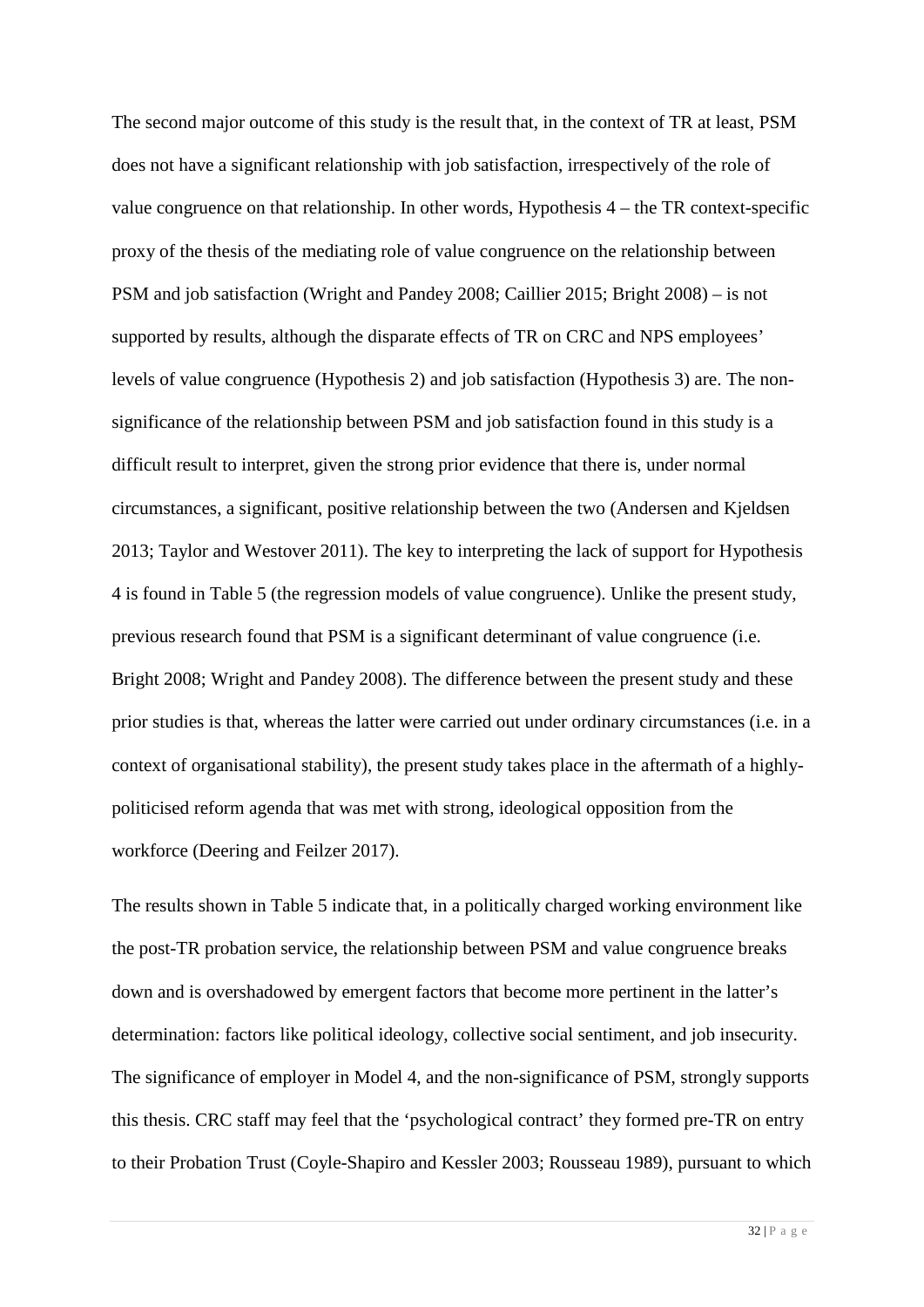they agreed to provide their labour at a low price in exchange for opportunities to provide meaningful assistance to vulnerable people, was broken with the redesignation of the officerprobationer relationship as a market relationship (Burgess and Ratto 2003; Titmuss 1970), resulting in very low levels of value congruence and job satisfaction. That E-P match was found to have a significant relationship with value congruence in Model 5, even though the 'preference' referred to was one expressed to Trust managers over three years ago, indicates that (i) the factors that informed respondents' earlier organisational preferences (ideology, for example) remain relevant in the determination of value congruence three years later (and have likely not changed), and (ii) managers risk harming their staffs' levels of job satisfaction if they request preferences from them that they are not able to fulfil.

Reviewing prior surveys and interviews of probation workers provides insight into additional factors that may have contributed to CRC employees' lower job satisfaction. Robinson et al. (2016, p.168) report that many of the CRC employees they surveyed 'alluded to the idea of the NPS as 'the elite' organisation, casting the CRC in the role of 'second class' probation', and suffered a significant status anxiety on account of their allocation. Some CRC employees reported that they had resorted to describing themselves as being simply 'from probation' in meetings with external organisations, 'either to enable the other's understanding or to avoid feelings of stigma associated with being (1) not NPS and (2) a (quasi-private) 'company'' (Robinson et al. 2016, p.168). The prominent sense that the CRCs constitute a second-rate probation service has been attributed to, firstly, the fact that CRC staff are not subject to any training or qualification requirements following deregulation under TR (Clare 2015; Justice Committee 2017b), and secondly, because the CRCs are only responsible for medium-and low-risk cases. In his interviews with 20 male probationers, Kay (2016, p.165) found that the risk-based split at the core of TR had led to questioning amongst probationers as to 'the ability of CRC staff to successfully support [their] desistance efforts'. On account of their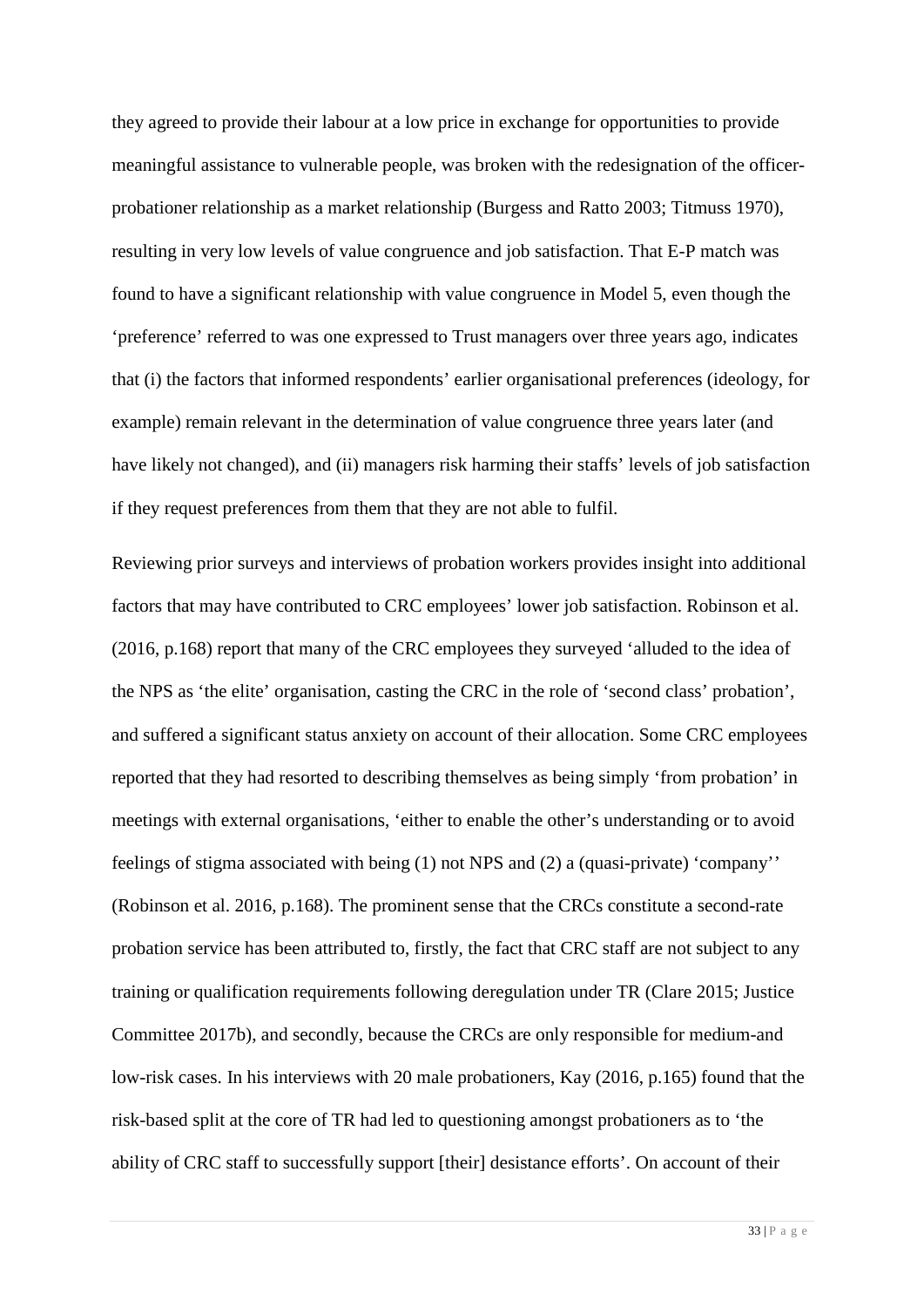allocation, CRC staff appear to have suffered from a sense of legitimacy-deficit (Deering and Feilzer 2017) and concerns that their professional status had been undermined by TR, contributing to their low job satisfaction.

The third major outcome of this study are the results obtained regarding which sort of professional characteristics contribute to *intra*-organisational differences of PSM, value congruence, and job satisfaction. The results are generally supportive of Hypothesis 5, indicating that job role – in particular, placement within the professional hierarchy – has a significant relationship with PSM and job satisfaction (at least amongst managers in the latter case), albeit not with value congruence. Duration of service, on the other hand, was not found to have a significant relationship with PSM, value congruence, or job satisfaction, and therefore Hypothesis 6 should be rejected.

The significance of role for PSM is interpreted as confirmation of earlier studies (i.e. Christensen and Wright 2011) which found that person-job fit (fit between an individual's skills and values and the responsibilities of a role) is an important determinant of high-PSM individuals' employment decisions. It is an interesting finding that roles involving direct contact with probationers are correlated with having a significantly higher level of PSM than administrative positions, and that seniority in the probation professional hierarchy has a positive, linear relationship with PSM (Model 3). The fact that role was not found to have a significant relationship with value congruence is interpreted as confirmation of earlier research claiming that probation workers share a relatively universal set of values; namely, a belief that troubled individuals should be given help to make changes in their lives, and faith that this transformation is possible with the right support (Grant 2016; Deering 2011). If all staff are committed to the same values irrespectively of role, then the non-significance of the relationship between role and value congruence (shown in Models 4 and 5) is unsurprising. The increase in job satisfaction associated with occupying a manager or SPO role is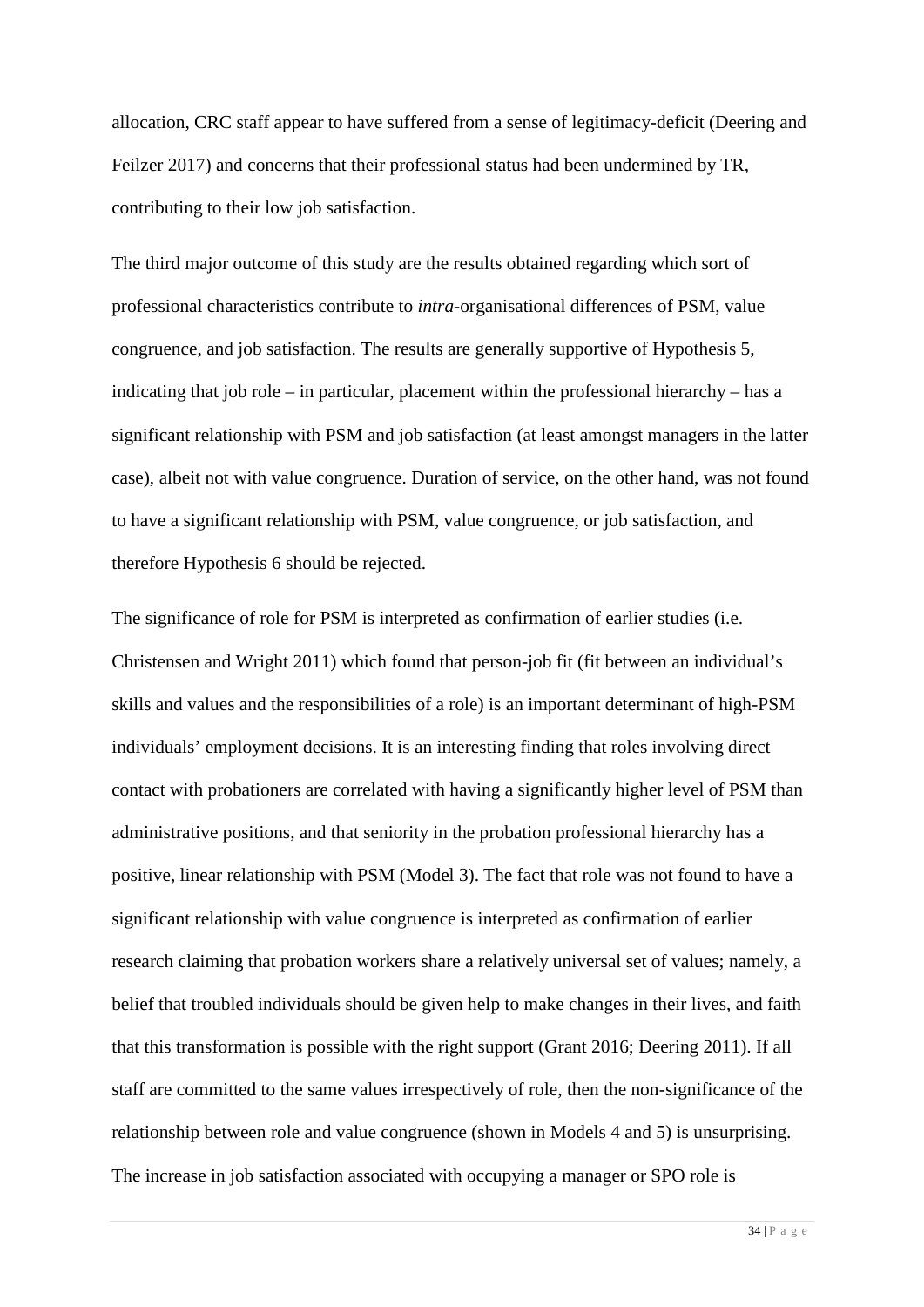supported by Burke et al.'s (2017) finding that probation managers often seemed 'somewhat energized' (2017, p.196) at the prospect of developing new practices and being freed from bureaucracy. Waring and Bishop's (2011) study of an involuntary transfer of NHS employees to a privately-managed hospital found a similar result to the present study: doctors were found to have welcomed the changes, viewing them as a source of autonomy and freedom from bureaucracy, whereas those further down the professional hierarchy tended to be disempowered and disillusioned with the realities of commercial healthcare.

Duration of service, on the other hand, was not found to be a source of intra-organisational differences of PSM, value congruence, and job satisfaction, contra-Hypothesis 6. This is a surprising finding, given Mawby and Worrall's (2011; 2014) ethnological studies of probation sub-cultures which found that the different training regimes in place at the time of an employee's recruitment had resulted in generational differences of attitudes towards the probationer and the increasing use of computer-based risk assessment. The present result is interpreted as indicating that the significance of duration of service's relationships with PSM, value congruence, and job satisfaction is usurped by other factors when in the context of a workforce that has recently been subjected to rapidly-implemented and widely opposed reforms (Teague 2016). The one instance where organisational tenure *was* found to be significant – Model 7, in which having been employed by the probation service prior to the 1<sup>st</sup> of June 2014 was correlated with an expected 1.8-point decrease of job satisfaction (holding all other variables constant) – is interpreted as indicating that those who *voluntarily* entered the TR institutional framework are far more likely to be happy with current arrangements than those who were *involuntarily* transferred into it. From a practical perspective, the non-significance of the relationship between duration of service and PSM is a positive finding, as this indicates that the probation service has consistently managed to recruit individuals with a similar psychological profile despite frequent NPM-style reforms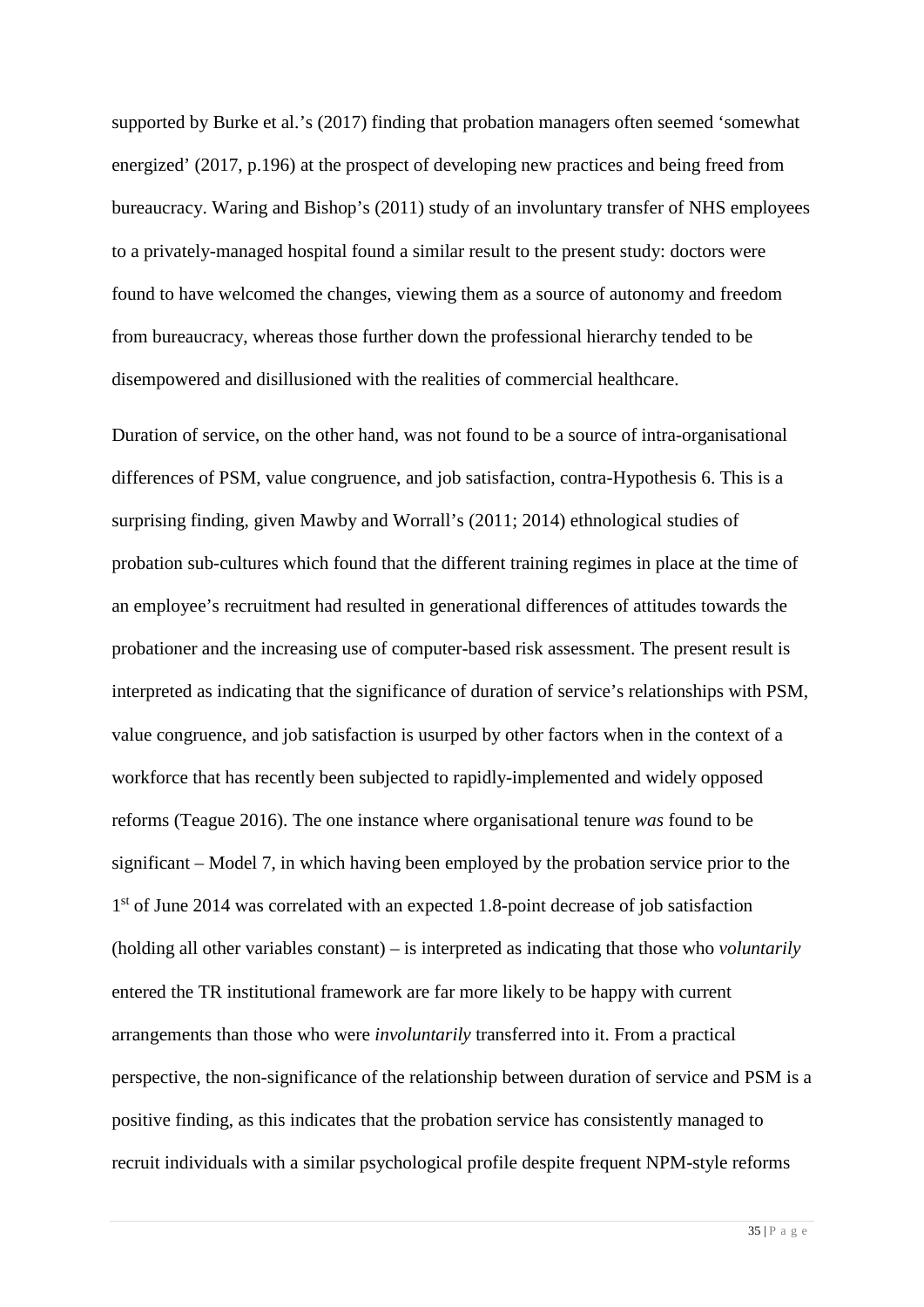(although none as significant as TR) over the last two decades (Mair and Burke 2012; Burke and Collett 2016).

#### **B. Limitations**

As with any voluntary survey, one possible limitation of the results is the risk of selfselection bias. That said, the demographic similarities between the respondent sample and that of Kirton and Guillaume (2015) suggest that either (i) both samples are representative of the total probation workforce, or (ii) self-selection bias has operated in a near-identical fashion in both surveys. It is not possible to conclusively determine which explanation is correct, due to the lack of available information on the demographic profile of CRC employees. However, comparison with recently published data on the demographic profile of NPS employees (MoJ 2016) confirms that the demographic profile of this study's NPS-based cohort is proportionate to the total NPS population in terms of age, gender, and role.

Care was taken to appear neutral with respect to attitude towards TR in the naming of the survey ('Measuring Transforming Rehabilitation's Impact on Public Service Motivation') and in the wording of the survey's cover note and questions. However, a risk remains of social desirability bias having artificially inflated PSM scores. The fact that most responses came from union members responding to a request from their union to participate in the study is another potential source of bias, given the unions' opposition to TR and earlier findings that union members were often amongst the most aggrieved with TR (Burke et al. 2017). Potentially, this may have resulted in artificial down-tariffing of value congruence and job satisfaction scores, or biased the results of the second set of questions outlined in section 2.B.IV.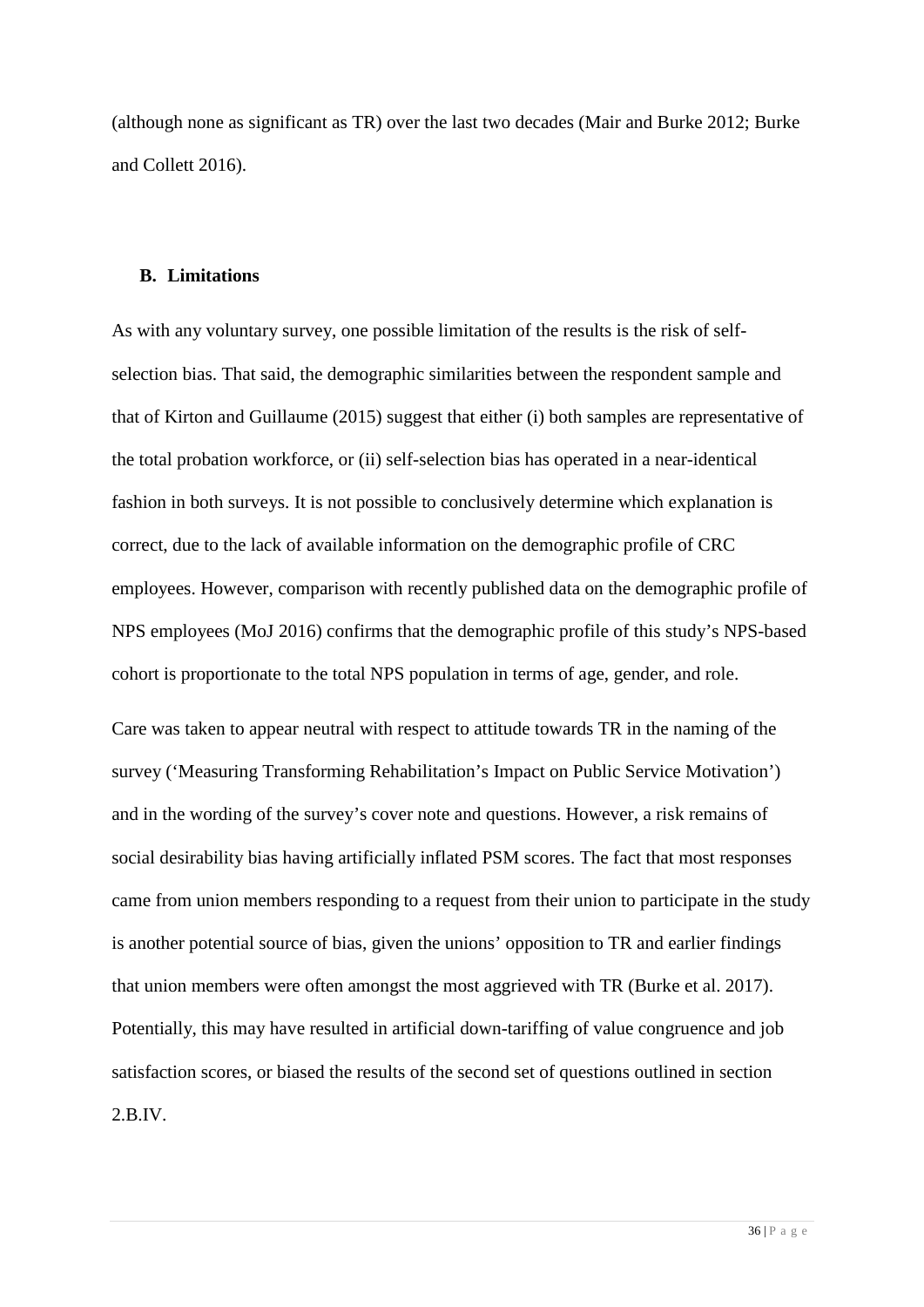It is unfortunate that the four-dimensional measure of PSM originally intended for this study had to be abandoned due to a lack of internal consistency in two of its dimensions. Multidimensional analysis promised to offer a more nuanced picture of how TR has impacted on employees' PSM than the global construct that was ultimately used (Wright, Christensen, and Pandey 2013). However, it should be noted that additional analysis was conducted in which Model 3 was duplicated with either the 'compassion' or 'self-sacrifice' dimension of PSM (both had acceptable α-scores) as the dependent variable instead of the global measure of PSM, and the output of these additional analyses was very similar to that of Model 3. This indicates that it is unlikely that the use of the global measure of PSM has resulted in different results than would have been observed using the four-dimensional measure.

A four-dimensional measure of PSM would likely have been achievable if more items had been included in the survey for each dimension (i.e. more than four). This would have allowed for the possibility of removing individual items with low levels of inter-item correlation whilst still having acceptable α-scores for each dimension (Streiner 2003). The limited number of items per dimension was motivated in part by the need to keep the survey brief in order to attract maximum responses, but it had the unintended consequence of compromising the intended four-dimensional construction of PSM. Furthermore, the need to gather responses within a short time period lead to the publication of the survey prior to the decision being made (based on a review of the literature that was ongoing at the time) to include items measuring value congruence and job satisfaction. Consequentially, whereas all responses featured values for PSM  $(n = 517)$ , fewer responses included values for value congruence  $(n = 482)$ , and fewer still for job satisfaction  $(n = 398)$ .

Finally, it is acknowledged that a longitudinal research design would have been the ideal methodology for evaluating how changeable PSM is (Perry et al. 2010; Ward 2013), but this research design was not possible due to time constraints. Carrying out a cross-sectional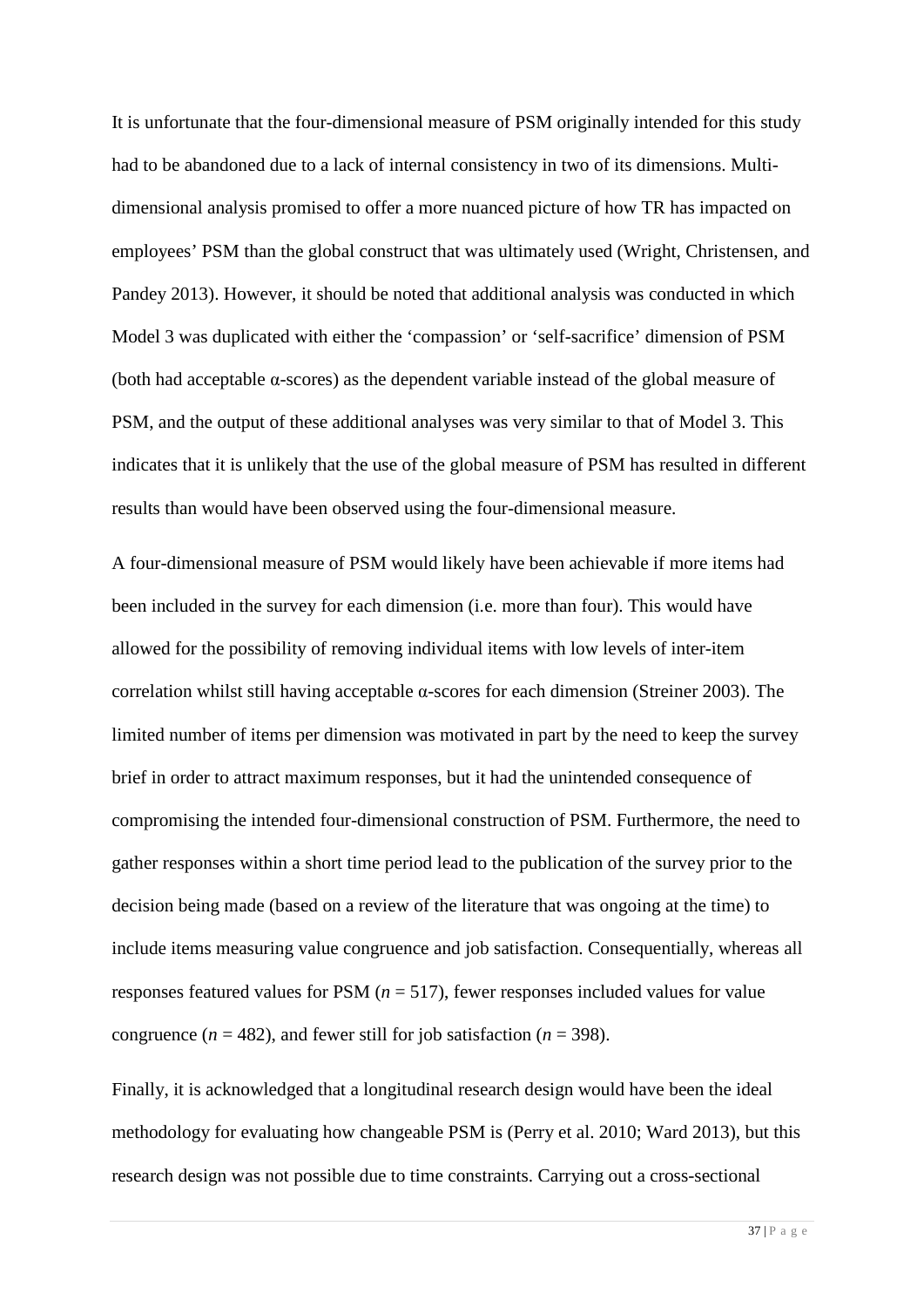survey in the post-TR context was deemed to be a good alternative, due to the near-random nature of the allocation process which created the context of a natural experiment (Kirton and Guillaume 2015). However, a longitudinal research design, had one been possible, may have improved the quality of the data because baseline levels of PSM (i.e. pre-TR) would have been known, meaning that changes in PSM since 2014 could be measured independently for NPS and CRC employees, rather than using NPS employees' current PSM as the baseline from which to compare CRC employees' PSM. A shortcoming of the adopted research design is, therefore, that it assumes there has been no change in the PSM of those employees allocated to the NPS since the organisational split, which may not be the case.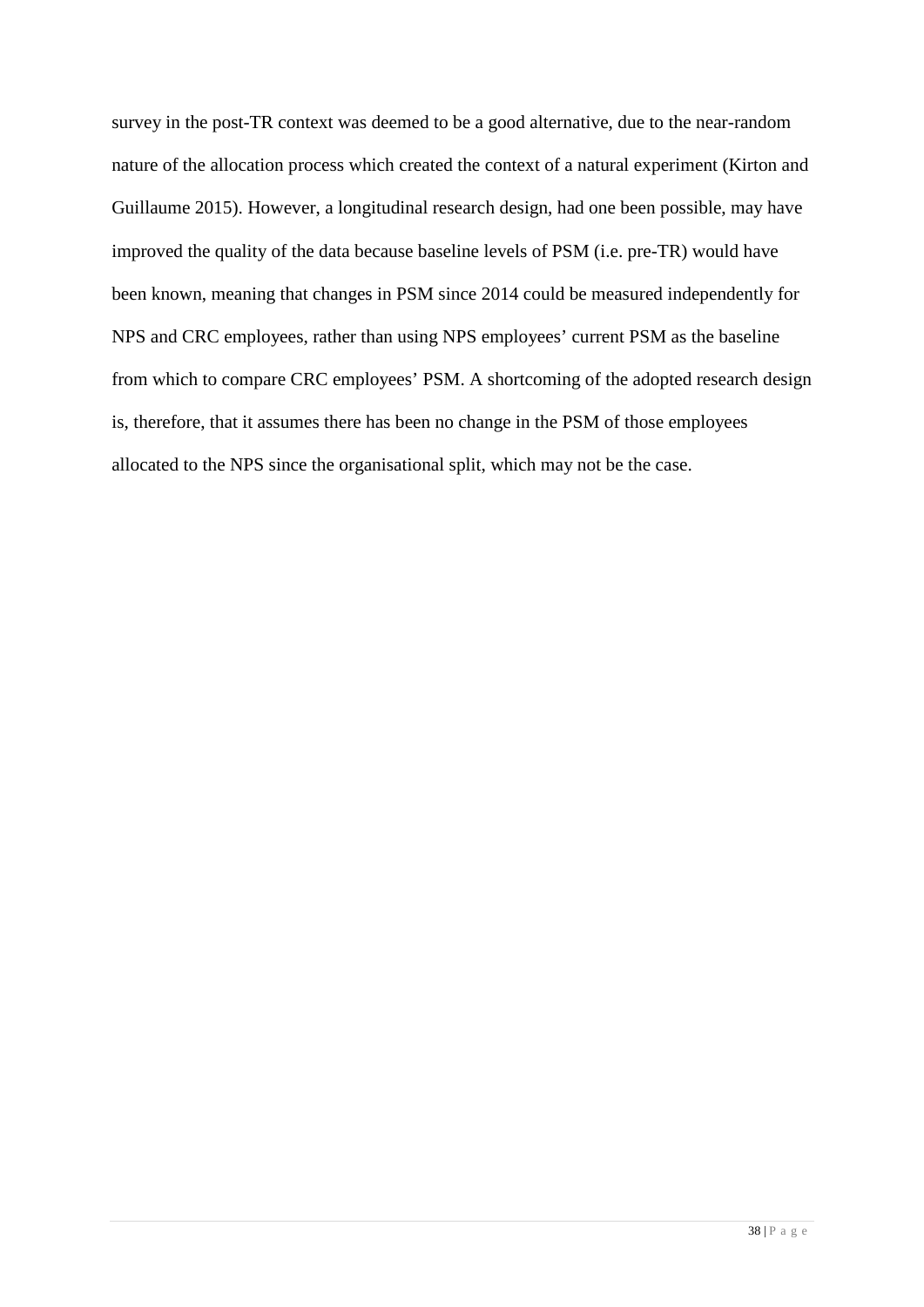#### **5. Conclusion**

This study was prompted by a need to address two gaps in the PSM-theory literature. The first gap concerned the possibility that PSM may be vulnerable to reduction on account of adaptation to a work environment that is incompatible with public service values. The second gap concerned the possibility that the relationship between PSM and job satisfaction may be mediated by a third variable – value congruence – rather than being directly related as is often assumed (Wright and Pandey 2008; Naff and Crum 1999).

Several hypotheses were devised to test the above PSM-theory gaps in a carefully selected context; the current English and Welsh probation service, which has recently undergone a major set of NPM-style reforms known as TR. The reforms can be considered as an exogenous source of variation, splitting up the public sector workforce of the former Probation Trusts in a near-random allocation process into newly established, public and private sector organisations. Academically speaking, TR is a natural experiment that has resulted in an unusual service provision landscape (Webster 2016) which, with its public sector 'control' group (NPS) and its private sector 'treatment' group (CRCs), is ideal for testing hypotheses related to PSM. The six hypotheses evaluated in this study, and their outcomes, are shown in Table 7, below.

| <b>Table 7:</b> Summary of Hypotheses |  |
|---------------------------------------|--|
|---------------------------------------|--|

| <b>Hypothesis</b>                                                                                                                                                                                           | <b>Tested in</b><br>Models no. | <b>Supported</b><br>by Results? |
|-------------------------------------------------------------------------------------------------------------------------------------------------------------------------------------------------------------|--------------------------------|---------------------------------|
| 1: CRC employees' PSM levels will be lower than NPS employees' PSM levels.                                                                                                                                  | 1,2,3                          | N <sub>0</sub>                  |
| 2: CRC employees' levels of value congruence will be lower than NPS employees'.                                                                                                                             | 4.5                            | Yes                             |
| 3: CRC employees' levels of job satisfaction will be lower than NPS employees'.                                                                                                                             | 6,7                            | Yes                             |
| 4: PSM will have a statistically significant relationship with job satisfaction, but the<br>extent of this relationship's statistical significance will decrease once value<br>congruence is controlled for | 6,7                            | N <sub>0</sub>                  |
| 5: Job role will have a statistically significant effect on employee levels of PSM, value-<br>congruence, and job satisfaction.                                                                             | 1,2,3,4,5,6,7                  | Mixed                           |
| 6: Duration of service will have a statistically significant effect on employee levels of<br>PSM, value-congruence, and job satisfaction.                                                                   | 1,2,3,4,5,6,7                  | No                              |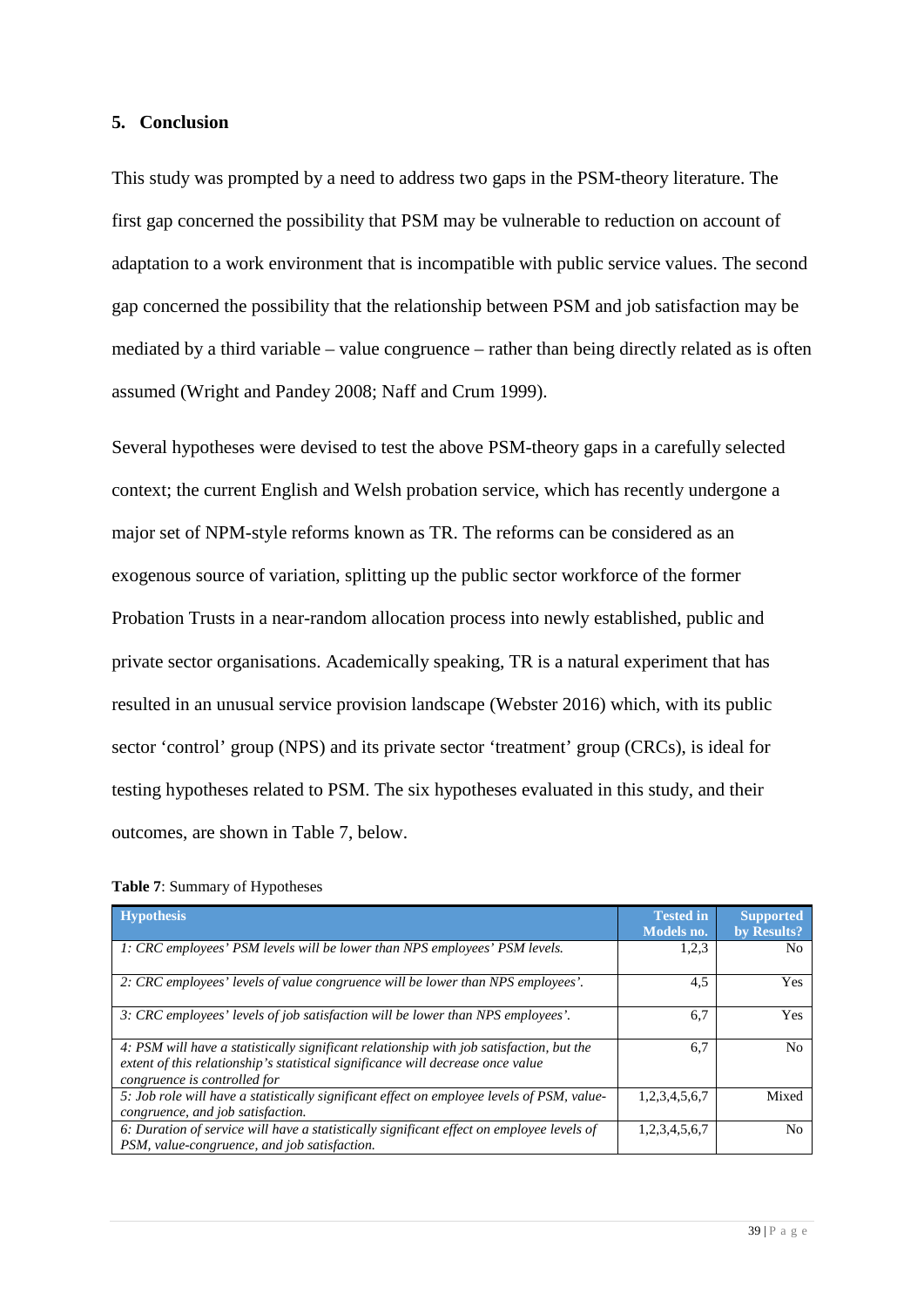As shown in Table 7, the hypothesis advanced to test the possibility of PSM's vulnerability to reduction (Hypothesis 1) was not supported by results. CRC employees' PSM levels are not significantly lower than their NPS counterparts (in fact, the mean PSM of the two groups are extraordinarily close), indicating that PSM is not vulnerable to reduction through negative adaptation processes. The results show that PSM is a much more resilient, stable (or, at least, very slow moving) variable than psychological states like value congruence or job satisfaction.

Having regard to the possibility that PSM's relationship with job satisfaction is mediated by value congruence (tested in the evaluation of Hypothesis 4), the results do not support this proposition, although they do not conclusively reject it either. No statistically significant relationship between PSM and job satisfaction was found, which was interpreted as indicating the breakdown of the PSM-job satisfaction relationship in a post-reform, politically charged, working environment in which reforms efforts have not been well received, as is the case in the current English and Welsh probation service. In this context, it seems that PSM ceases to matter for job satisfaction, with the latter, instead, being closely related to employees' levels of value congruence with their employer. This result does not necessarily indicate that value congruence does not mediate the relationship between PSM and job satisfaction; it is possible that it still does, but that in these extreme working contexts value congruence becomes so significant in the determination of job satisfaction that it usurps the significance of PSM's relationship with job satisfaction.

The two main theoretical contributions of this study are, accordingly, as follows. Firstly, it is concluded that PSM is not vulnerable to diminution on account of adaptation to a working environment that is not supportive of public service values. It remains possible that NPMstyle reforms, for example, may still gradually reduce the PSM of a public sector workforce through ASA-processes (i.e. pre-existent workers' PSM may not change, but new recruits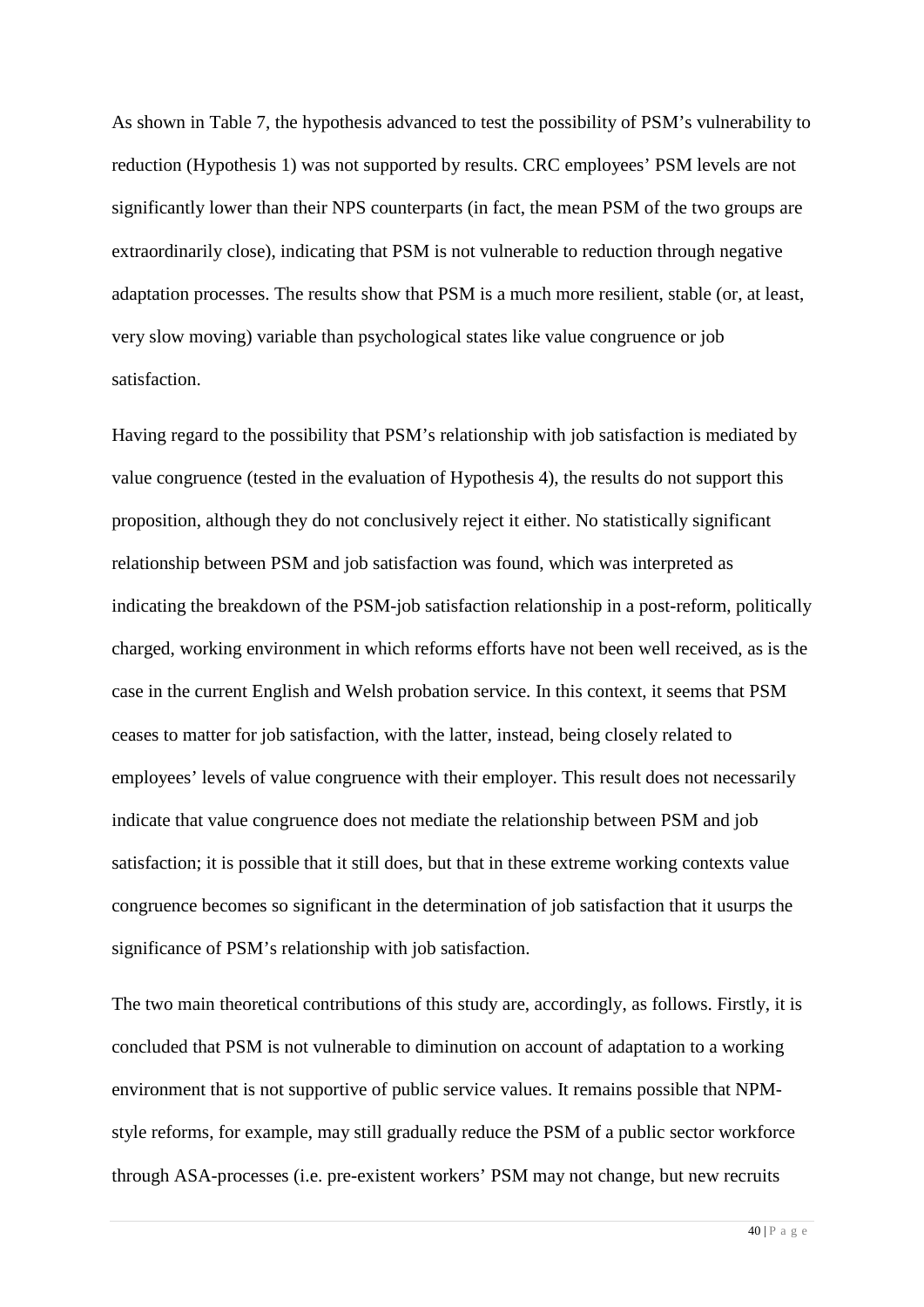may have lower PSM), although the available evidence (Bellé and Ongaro 2014) suggests that this is unlikely. Secondly, it is concluded that in the context of post-reform, fractious working environments, value congruence becomes a very significant determinant of job satisfaction at the expense of PSM. It remains undecided whether this result is conclusive evidence against Wright and Pandey's (2008) thesis of the mediating role of value congruence on the relationship between PSM and job satisfaction, or whether the results are but a reflection of this theorised role operating in extreme circumstances.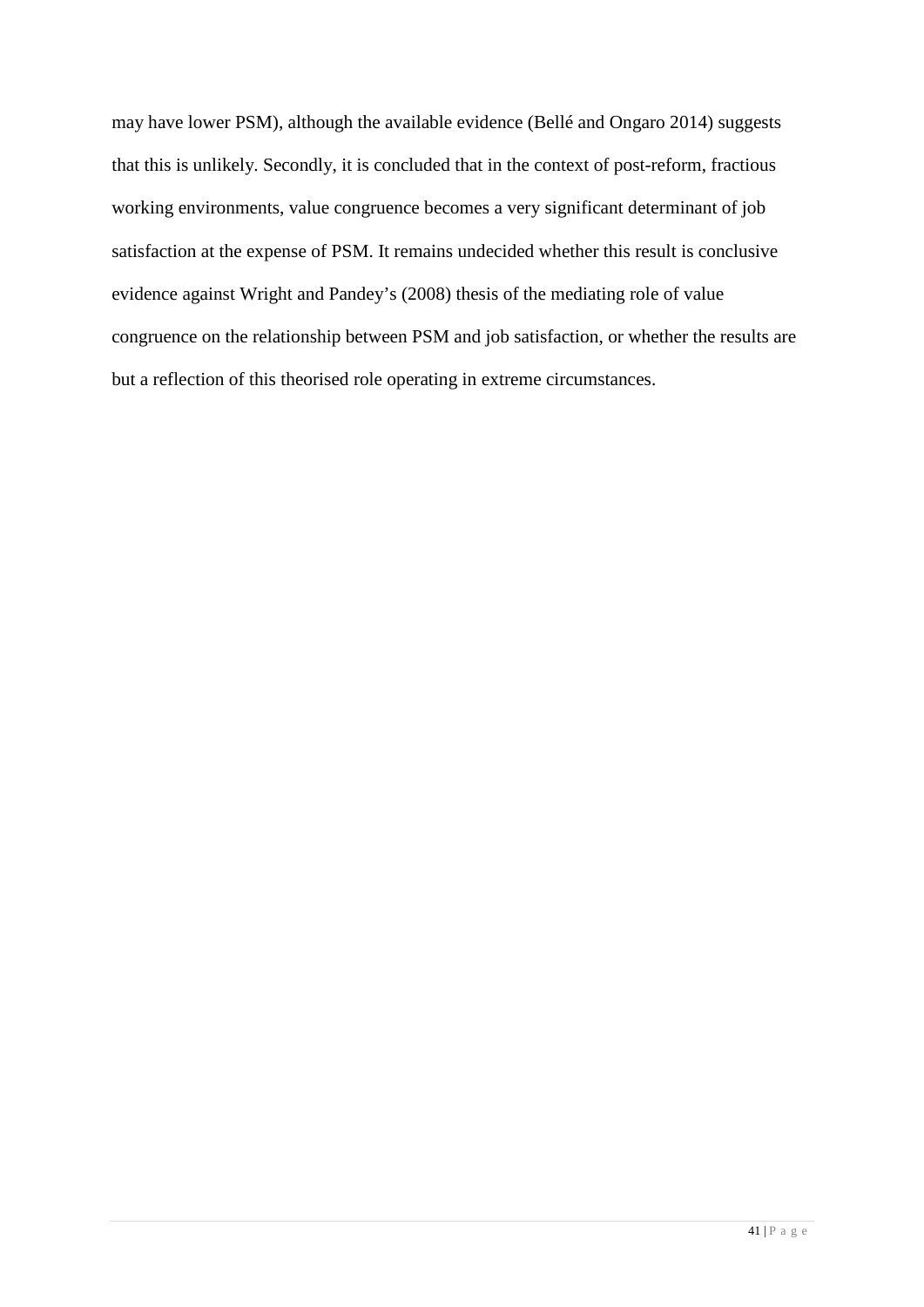#### **Bibliography**

Alonso, P. and Lewis, G. B. (2001) "Public service motivation and job performance: Evidence from the federal sector", in *American Review of Public Administration* 31: 363-380.

Andersen, L. B. and Kjeldsen A. M. (2013) "Public Service Motivation, User Orientation, and Job Satisfaction: A Question of Employment Sector?", in *International Public Management Journal* 16(2): 252-274.

Andersen, L. B., Pallesen, T., Pedersen, L. H. (2011) "Does Ownership Matter? Public Service Motivation Among Physiotherapists in the Private and Public Sectors in Denmark", in *Review of Public Personnel Administration* 31(1): 10-27.

Andersen, L. B., Heinesen, E., Pedersen, L. H. (2014) "How Does Public Service Motivation Among Teachers Affect Student Performance in Schools?", in *Journal of Public Administration Research* 24: 651-671.

Annison, J., Burke, L., Senior, P. (2014) "Transforming Rehabilitation: Another example of English 'exceptionalism' or a blueprint for the rest of Europe?", in *European Journal of Probation* 6(1): 6-23.

Bakker, A. B. (2015) "A Job Demands-Resources Approach to Public Service Motivation", in *Public Administration Review* 75(5): 723-732.

Baron, J. (2007) *Thinking and Deciding* (Cambridge: Cambridge University Press).

Barzelay, M. (2001) *The New Public Management: Improving Research and Policy Dialogue* (Berkeley: University of California Press).

Boardman, C., Bozeman, B., Ponomariov, B. (2010) "Private Sector Imprinting: An Examination of the Impacts of Private Sector Job Experience on Public Managers' Work Attitudes", in *Public Administration Review* 70(1): 50-59.

Bellé, N. (2013) "Experimental Evidence on the Relationship between Public Service Motivation and Job Performance", in *Public Administration Review* 73(1): 143-153.

Bellé, N. (2015) "Performance-Related Pay and the Crowding out of Motivation in the Public Sector: A Randomized Field Experiment", in *Public Administration Review* 75(2): 230-241.

Bellé, N. and Ongaro, E. (2014) "NPM, administrative reforms and public service motivation: improving the dialogue between research agendas", in *International Review of Administrative Sciences* 80(2): 382-400.

Bland, J. M. and Altman, D. G. (1997) "Statistics Notes: Cronbach's Alpha", in *British Medical Journal* 314(7080): 572

Bonett, D. G. and Wright, T. A. (2015) "Cronbach's alpha reliability: Interval estimation, hypothesis testing, and sample size planning", in *Journal of Organizational Behavior* 36: 3-15.

Boyne, G. A. (2002) "Public and Private Management: What's the Difference?", in *Journal of Management Studies* 39(1): 97-122.

Brewer, G. A. (2013) "Public service motivation and performance", in R. M. Walker, G. A. Boyne, G. A. Brewer (Eds.) *Public Management and Performance* (p.152-177). (Cambridge: Cambridge University Press).

Brewer, G. A. and Selden, S. C. (1998) "Whistle Blowers in the Federal Civil Service: New Evidence of the Public Service Ethic", in *Journal of Public Administration Research and Theory* 8(3): 413-439.

Brewer, G. A. and Selden, S. C. (2000) "Why Elephant Gallop: Assessing and Predicting Organizational Performance in Federal Agencies", in *Journal of Public Administration Research and Theory* 10(4): 685-711.

Bright, L. (2008) "Does Public Service Motivation Really Make a Difference on the Job Satisfaction and Turnover Intentions of Public Employees?", in *The American Review of Public Administration* 38(2): 149-166.

Bullock, J. B., Stritch, J. M., Rainey, H. G. (2015) "International Comparison of Public and Private Employees' Work Motives, Attitudes, and Perceived Rewards", in *Public Administration Review* 75(3): 479-489.

Burgess, S. and Ratto, M. (2003) "The Role of Incentives In The Public Sector: Issues and Evidence", in *Oxford Review of Economic Policy* 19(2): 285-300.

Burke, L. (2014) "Maintaining professionalism in a house divided", in *Probation Journal* 61(3): 229-233.

Burke, L. and Collett, S. (2016) "Transforming Rehabilitation: Organizational bifurcation and the end of probation as we knew it?", in *Probation Journal* 63(2): 120-135.

Burke, L., Millings, M., Robinson, G. (2017) "Probation migration(s): Examining occupational culture in a turbulent field", in *Criminology and Criminal Justice* 17(2): 192-208.

Camilleri, E. (2007) "Antecedents affecting public service motivation", *Personnel Review* 36(3): 356-377.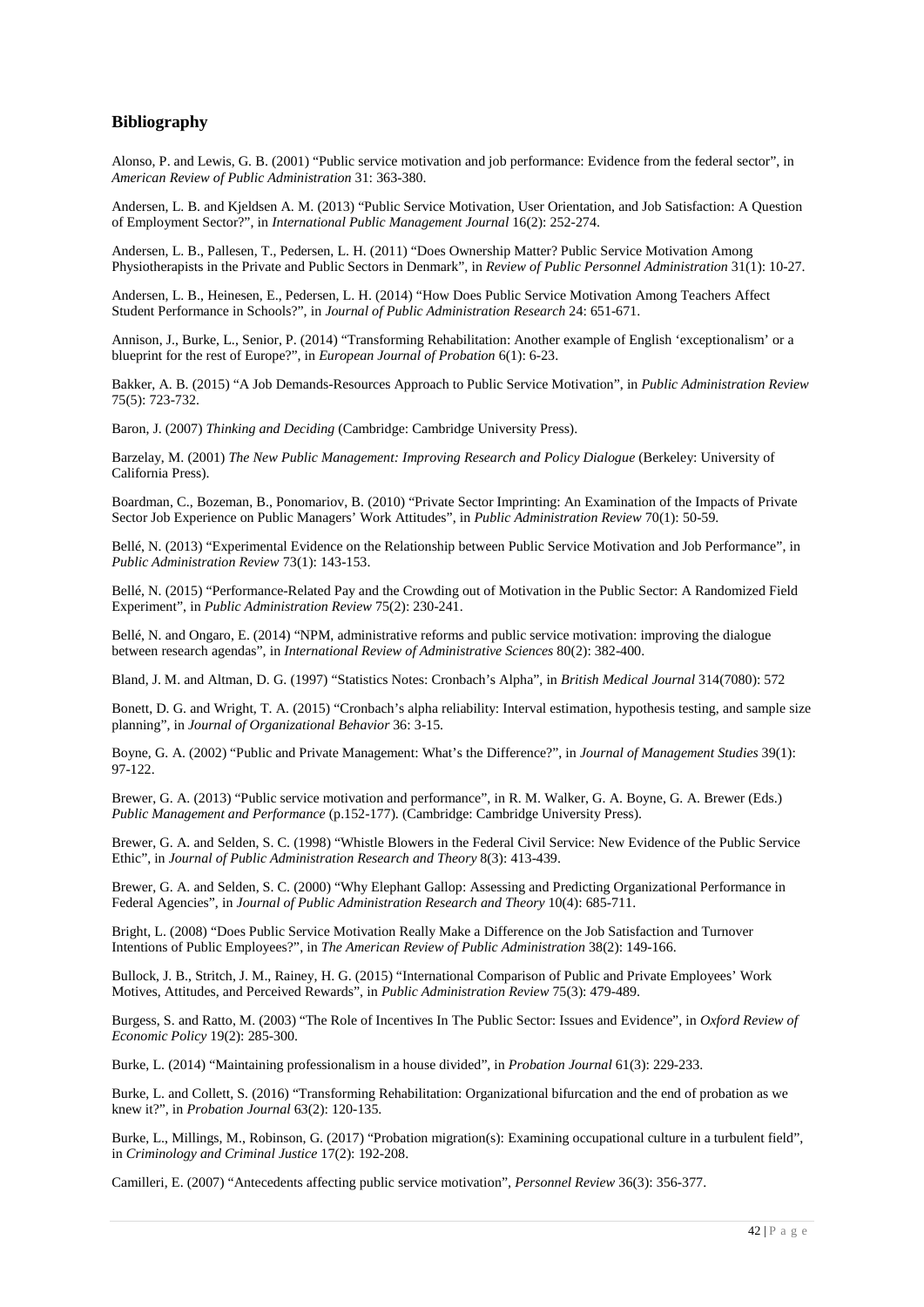Caillier, J. G. (2015) "Towards A Better Understanding of Public Service Motivation and Mission Valence in Public Agencies", in *Public Management Review* 17(9): 1217-1236.

Carpenter, J., Doverspike, D., Miguel R. F. (2012) "Public service motivation as a predictor of attraction to the public sector", in *Journal of Vocational Behavior* 80: 509-523.

Cheng, K-T. (2015) "Public service motivation and job performance in public utilities: An investigation in a Taiwan sample", in *International Journal of Public Sector Management* 28(4/5): 352-370.

Christensen, R. K. and Wright, B. E. (2011) "The Effects of Public Service Motivation on Job Choice Decisions: Disentangling the Contributions of Person-Organization Fit and Person-Job Fit", in *Journal of Public Administration Research of Theory* 21: 723-743.

Clare, R. (2015) "Maintaining professional practice: The role of the probation officer in community rehabilitation companies", in *Probation Journal* 62(1): 49-61.

Coursey, D. H. and Pandey, S. K. (2007) "Public service motivation measurement: Testing an abridged version of Perry's proposed scale", in *Administration and Society* 39(5) 547-568.

Coyle-Shapiro, J. A-M. and Kessler, I. (2003) "The employment relationship in the U.K. public sector: a psychological contract perspective", in *Journal of Public Administration Research and Theory* 13(2): 213-230.

Crewson, P. E. (1997) "Public-Service Motivation: Building Empirical Evidence of Incidence and Effect", in *Journal of Public Administration Research and Theory* 7(4): 499-518.

Deci, E. L., Koestner, R., Ryan R. M. (1999) "A Meta-Analytic Review of Experiments Examining the Effects of Extrinsic Rewards on Intrinsic Motivation", in *Psychological Bulletin* 125(6): 627-668.

Deering, J. (2011) *Probation Practice and the New Penology: Practitioner Reflections* (Aldershot: Ashgate).

Deering, J. and Feilzer, M. Y. (2017) "Questions of Legitimacy in Probation Practice after Transforming Rehabilitation", in *The Howard Journal* 56(2): 158-175.

Deering, J., Feilzer, M. Y., Holmes, T. (2014) "The transition from public to private in probation: Values and attitudes of managers in the private sector", in *Probation Journal* 61(3): 234-250.

DeHart-Davis, L., Marlowe, J., Pandey, S. K. (2006) "Gender Dimensions of Public Service Motivation", in *Public Administration Review* 66(6): 873-887.

Dias, J. J. and Maynard-Moody, S. (2007) "For-Profit Welfare: Contracts, Conflicts, and the Performance Paradox", in *Journal of Public Administration Research and Theory* 17(2): 189-211.

Dolbier, C. L., Webster, J. A., McCalister, K. T., Mallon, M. W., Steinhardt, M. A. (2005) "Reliability and Validity of a Single-item Measure of Job Satisfaction", in *American Journal of Health Promotion* 19(3): 194-198.

Dominey, J. (2016) "Fragmenting probation: Recommendations from research", in *Probation Journal* 63(2): 136-143.

Evans, E. (2016) "The expected impacts of Transforming Rehabilitation on working relationships with offenders", in *Probation Journal* 63(2): 153-161.

Frank, S. A. and Lewis, G. B. (2004) "Government Employees: Working Hard or Hardly Working?", in *American Review of Public Administration* 34(1): 36-51.

Georgellis, Y. and Tabvuma, V. (2010) "Does Public Service Motivation Adapt?", in *Kyklos* 63: 176-191.

Georgellis, Y., Iossa, E., Tabvuma, V. (2011) "Crowding Out Intrinsic Motivation in the Public Sector", in *Journal of Public Administration Research and Theory* 21: 473-493.

Grant, S. (2016) "Constructing the durable penal agent: tracing the development of habitus within English probation officers and Scottish criminal justice social workers", in *British Journal of Criminology* 56: 750-768.

Hartl, L. (2016) *The dark side of PSM – An analysis of the relationship between the level of PSM and the level of stress*. Available from[: http://essay.utwente.nl/70330/](http://essay.utwente.nl/70330/) [Accessed: 28<sup>th</sup> June 2017].

Hebson, G., Grimshaw, D., Marchington, M. (2003) "PPPs and the changing public sector ethos: case-study evidence from the health and local authority sectors", in *Work, Employment and Society* 17(3): 481-501.

Hedderman, C. (2013) "Payment by Results: Hopes, Fears and Evidence", in *British Journal of Community Justice* 11(2-3): 43-58.

Herzberg, F. (1966) *Work and the Nature of Man* (New York: Thomas Y. Crowell).

HM Government (2010) *The Coalition: Our Programme for Government* (London: The Stationary Office).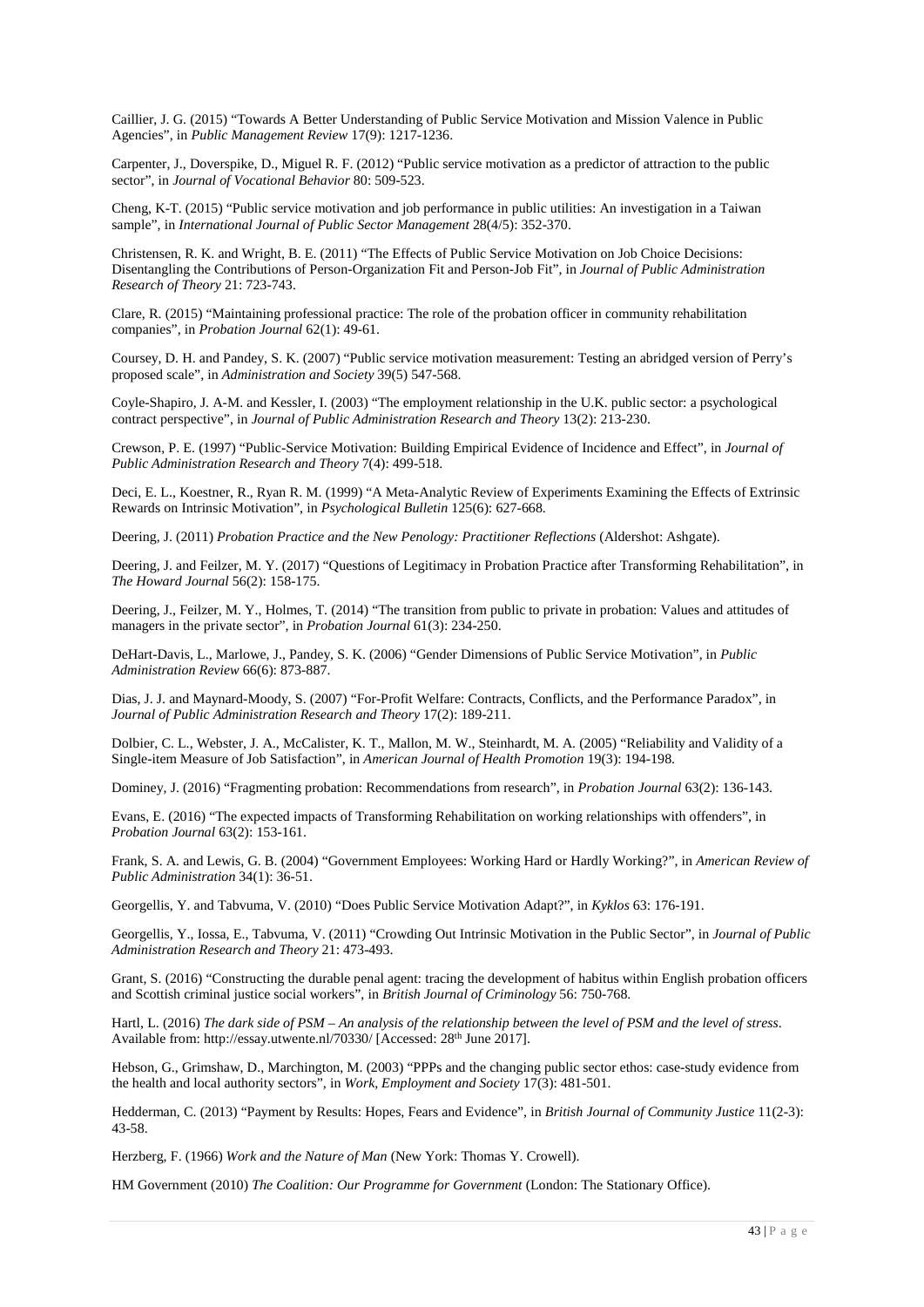HM Inspectorate of Probation (2017) *The work of probation services in courts* (Manchester: HMIP).

HM Inspectorate of Probation (2016) *Transforming Rehabilitation: Early Implementation 5* (Manchester: HMIP).

HM Inspectorate of Probation and HM Inspectorate of Prisons (2017) *An Inspection of Through the Gate Resettlement Services for Prisoners Serving 12 Months or More* (Manchester: HMIP).

Homberg, F., McCarthy, D., Tabvuma, V. (2015) "A Meta-Analysis of the Relationship between Public Service Motivation and Job Satisfaction", in *Public Administration Review* 75(5): 711-722.

House of Commons: Committee of Public Accounts (2016) *Transforming Rehabilitation,* HC 2016-17, HC 484 (London: The Stationary Office).

House of Commons: Justice Committee (2014) *Crime reduction policies: a co-ordinated approach? Interim report on the Government's Transforming Rehabilitation programme*, HC 2013-14, HC 1004 (London: The Stationary Office).

House of Commons: Justice Committee (2017a) *Oral evidence: Transforming Rehabilitation (Q1-128)*, HC 2016-17, HC 1018 (London: The Stationary Office).

House of Commons: Justice Committee (2017b) *Oral evidence: Transforming Rehabilitation (Q129-231)*, HC 2016-17, HC 1018 (London: The Stationary Office).

Houston, D. J. (2006) "'Walking the Walk' of Public Service Motivation: Public Employees and Charitable Gifts of Time, Blood, and Money", in *Journal of Public Administration Research and Theory* 16(1): 67-86.

Houston, D. J. (2011) "Implications of Occupational Locus and Focus for Public Service Motivation: Attitudes toward Work Motives across Nations", in *Public Administration Review* 71(5): 761-771.

Jöreskog, K. G. **(**1993) "Testing structural equation Models", in K. A. Bollen and J. S. Long (Eds.), *Testing structural equation models* (p294-316). (Newbury Park, CA: Sage).

Kay, C. (2016) "Good cop, bad cop, both? Examining the implications of risk based allocation on the desistance narratives of intensive probationers", in *Probation Journal* 63(2): 162-168.

Kim, S. (2005) "Individual-Level Factors and Organizational Performance in Government Organizations", in *Journal of Public Administration Research and Theory* 15(2): 245-261.

Kim, S. and Vandenabeele, W. (2010) "A Strategy for Building Public Service Motivation Research Internationally", in *Public Administration Review* 70(5): 701-709.

Kim, S., Vandenabeele, W., Wright, B. E., Andersen, L. B., Cerase, F. P., Christensen, R. K., Desmarais, C., Koumenta, M., Leisink, P., Liu, B., Palidauskaite, J., Pedersen, L. H., Perry, J. L., Ritz, A., Taylor, J., De Vivo, P. (2013) "Investigating the Structure and Meaning of Public Service Motivation across Populations: Developing an International Instrument and Addressing Issues of Measurement Invariance", in *Journal of Public Administration Research and Theory* 23: 79-102.

Kirton, G. and Guillaume, C. (2015) *Employment Relations and Working Conditions in Probation after Transforming Rehabilitation*. Available from[: https://www.napo.org.uk/sites/default/files/BR%20112-2015%20Appendix%20A%20-](https://www.napo.org.uk/sites/default/files/BR%20112-2015%20Appendix%20A%20-%20Gill%20Kirton%20Report.doc) [%20Gill%20Kirton%20Report.doc](https://www.napo.org.uk/sites/default/files/BR%20112-2015%20Appendix%20A%20-%20Gill%20Kirton%20Report.doc) [Accessed: 4th of June 2017].

Kjeldsen, A. M. and Jacobsen C. B. (2012) "Public Service Motivation and Employment Sector: Attraction or Socialization?", in *Journal of Public Administration Research and Theory* 23: 899-926.

Koumenta, M. (2011) "Modernization, Privatization, and the Public Service Ethos in the United Kingdom", in D. Marsden (Ed.) *Employment in the Lean Years: Policy and Prospects for the Next Decade* (Chapter 14). (Oxford: Oxford University Press).

Kristof-Brown, A. L., Zimmerman, R. D., Johnson, E. C. (2005) "Consequences of Individuals' Fit at Work: A Meta-Analysis of Person-Job, Person-Organization, Person-Group, and Person-Supervisor Fit", in *Personnel Psychology* 58(2): 281-342.

Lee, C. and Kim, S. (2014) "Making the quality of government better: the possibility of public service motivation (PSM) change", in *International Review of Public Administration* 19(2): 107-125.

Leftly, M. (2016) "Sodexo is ruining probation centres, officers claim – 'There is no privacy'", in *The Independent*, 8th February 2016. Available at[: http://www.independent.co.uk/news/business/sodexo-is-ruining-probation-centres-officers](http://www.independent.co.uk/news/business/sodexo-is-ruining-probation-centres-officers-claim-there-is-no-privacy-a6859946.html)[claim-there-is-no-privacy-a6859946.html](http://www.independent.co.uk/news/business/sodexo-is-ruining-probation-centres-officers-claim-there-is-no-privacy-a6859946.html) (Accessed: 4th July 2017).

Leisink, P. and Steijn, B. (2009) "Public service motivation and job performance of public sector employees in the Netherlands", in *International Review of Administrative Sciences* 75(1): 35-52.

Mair, G. and Burke, L. (2012) *Redemption, rehabilitation and risk management: a history of probation* (Abingdon: Routledge).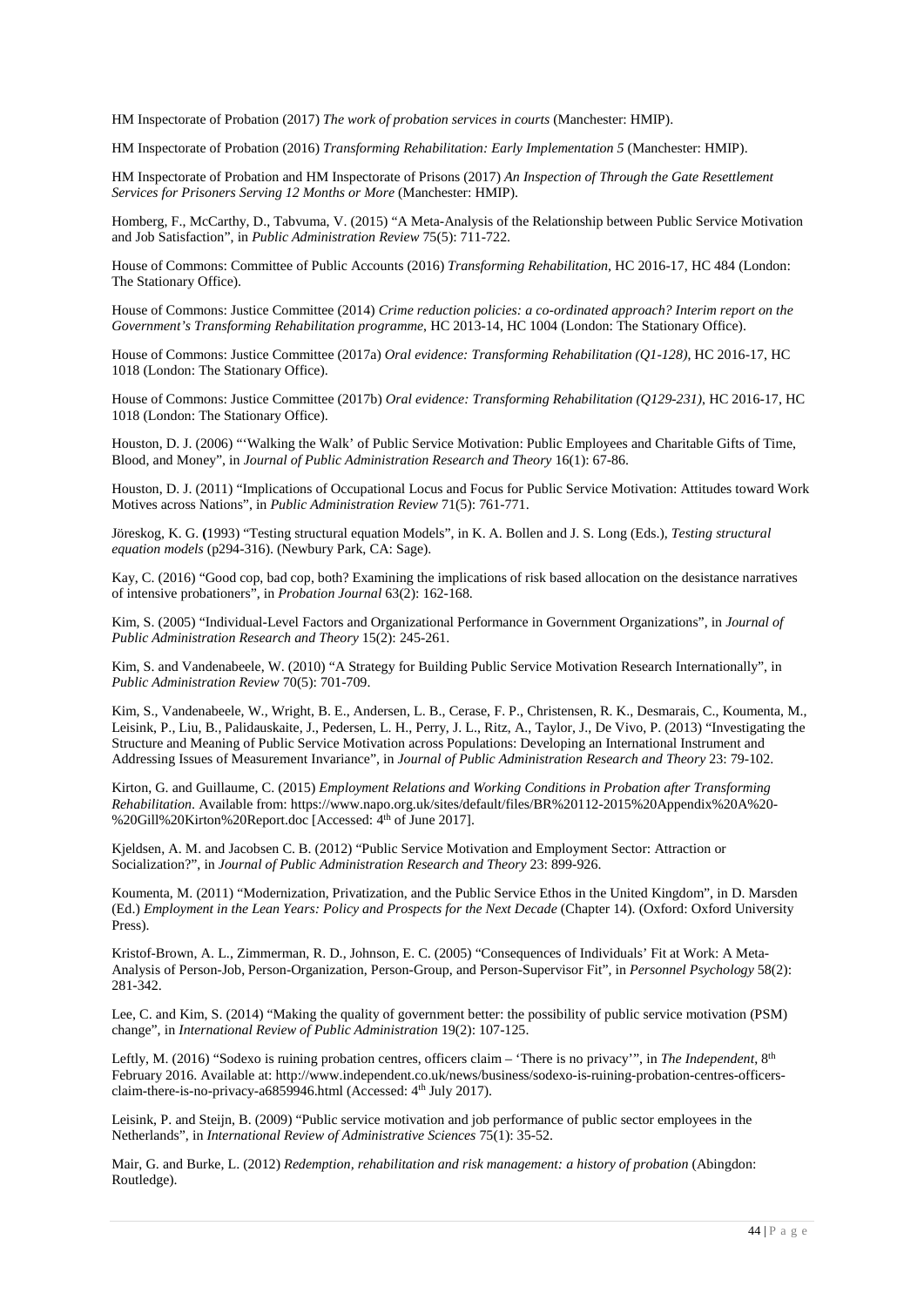Mawby, R. C. and Worrall, A. (2011) *Probation workers and their occupational cultures*. Available from: https://www2.le.ac.uk/departments/criminology/documents/Final\_report\_Nov\_2011%20-17%20Nov%202011.pdf [Accessed: 13<sup>th</sup> July 2017].

Mawby, R. C. and Worrall, A. (2014) "Probation worker cultures and relationships with offenders", in *Probation Journal*  61(4): 346-357.

Ministry of Justice (2012) *Proven Re-offending Statistics: Quarterly Bulletin January to December 2010, England and Wales* (London: The Stationary Office).

Ministry of Justice (2013) *Transforming Rehabilitation: A Strategy for Reform*, CP(R)16/2013 (London: The Stationary Office).

Ministry of Justice (2016) *National Offender Management Service: Workforce Statistics Bulletin, 31st March 2016* (London: The Stationary Office).

Moynihan, D. P. (2010) "A Workforce of Cynics? The Effects of Contemporary Reforms on Public Service Motivation", in *International Public Management Journal* 13(1): 24-34.

Moynihan, D. P. and Pandey, S. K. (2007) "The Role of Organizations in Fostering Public Service Motivation", in *Public Administration Review* 67(1): 40-53.

Mullins, L. J. (2010) *Management and Organisational Behaviour (9th edition)* (Harlow, New York: Prentice Hall/Financial Times).

Naff, K. C. and Crum, J. (1999) "Working for America: does public service motivation make a difference?", in *Review of Public Personnel Administration* 19(4): 5-16.

Napo (2015) *More CRC's join the Job Cuts stampede*. Available from[: https://www.napo.org.uk/blogs/more-crcs-join-job](https://www.napo.org.uk/blogs/more-crcs-join-job-cuts-stampede)[cuts-stampede](https://www.napo.org.uk/blogs/more-crcs-join-job-cuts-stampede) [Accessed: 28<sup>th</sup> July 2017].

Napo and UNISON (2014) *The Truth about Transforming Rehabilitation: Voices from the Frontline*. Available from: <https://www.napo.org.uk/sites/default/files/The%20Truth%20About%20Transforming%20Rehabilitation%202.pdf> [Accessed: 25<sup>th</sup> June 2017].

National Audit Office (2014a) *Probation: Landscape Review*, Session 2013-14: HC1100 (London: The Stationary Office).

National Audit Office (2014b) *The Work Programme*, Session 2014-15: HC266 (London: The Stationary Office).

National Audit Office (2016) *Transforming Rehabilitation*, Session 2015-16: HC 951 (London: The Stationary Office).

National Careers Service (2017) *Probation officer*. Available from[: https://nationalcareersservice.direct.gov.uk/job](https://nationalcareersservice.direct.gov.uk/job-profiles/probation-officer)[profiles/probation-officer](https://nationalcareersservice.direct.gov.uk/job-profiles/probation-officer) [Accessed: 13th August 2017].

New Philanthropy Capital (2015) *The Transforming Rehabilitation Tier 1 Tendering Process: The Voluntary Sector Perspective*. Available from: [http://www.thinknpc.org/publications/transforming-rehabilitation-the-voluntary-sector](http://www.thinknpc.org/publications/transforming-rehabilitation-the-voluntary-sector-perspective/)[perspective/](http://www.thinknpc.org/publications/transforming-rehabilitation-the-voluntary-sector-perspective/) [Accessed: 3rd June 2017].

Oberfield, Z. (2014) "Motivation, Change, and Stability: Findings from an Urban Police Department", in *American Review of Public Administration* 44(2): 210-232.

Pandey, S. K. and Stazyk, E. C. (2008) "Antecedents and Correlates of Public Service Motivation", in J. L. Perry and A. Hondeghem (Eds.) *Motivation in Public Management: The Call of Public Service* (Chapter 5) (Oxford: Oxford University Press).

Pandey, S. K., Wright, B. E., Moynihan, D. P. (2008) "Public service motivation and interpersonal citizenship behaviour in public organizations: Testing a preliminary model", in *International Public Management Journal* 11(1): 89-108.

Pedersen, M. J. (2015) "Activating the Forces of Public Service Motivation: Evidence from a Low-Intensity Randomized Survey Experiment", in *Public Administration Review* 75(5): 734-746.

Perry, J. L. (1996) "Measuring Public Service Motivation: An Assessment of Construct Reliability and Validity", in *Journal of Public Administration Research and Theory* 6(1): 5-22.

Perry, J. L. (1997) "Antecedents of Public Service Motivation", in *Journal of Public Administration Research and Theory* 7(2): 181-197.

Perry, J. L. and Hondeghem, A. (2008) "Directions for Future Theory and Research", in J. L. Perry and A. Hondeghem (Eds.) *Motivation in Public Management: The Call of Public Service* (Chapter 14) (Oxford: Oxford University Press).

Perry, J. L. and Vandenabeele, W. (2015) "Public Service Motivation Research: Achievements, Challenges, and Future Directions", in *Public Administration Review* 75(5): 692-699.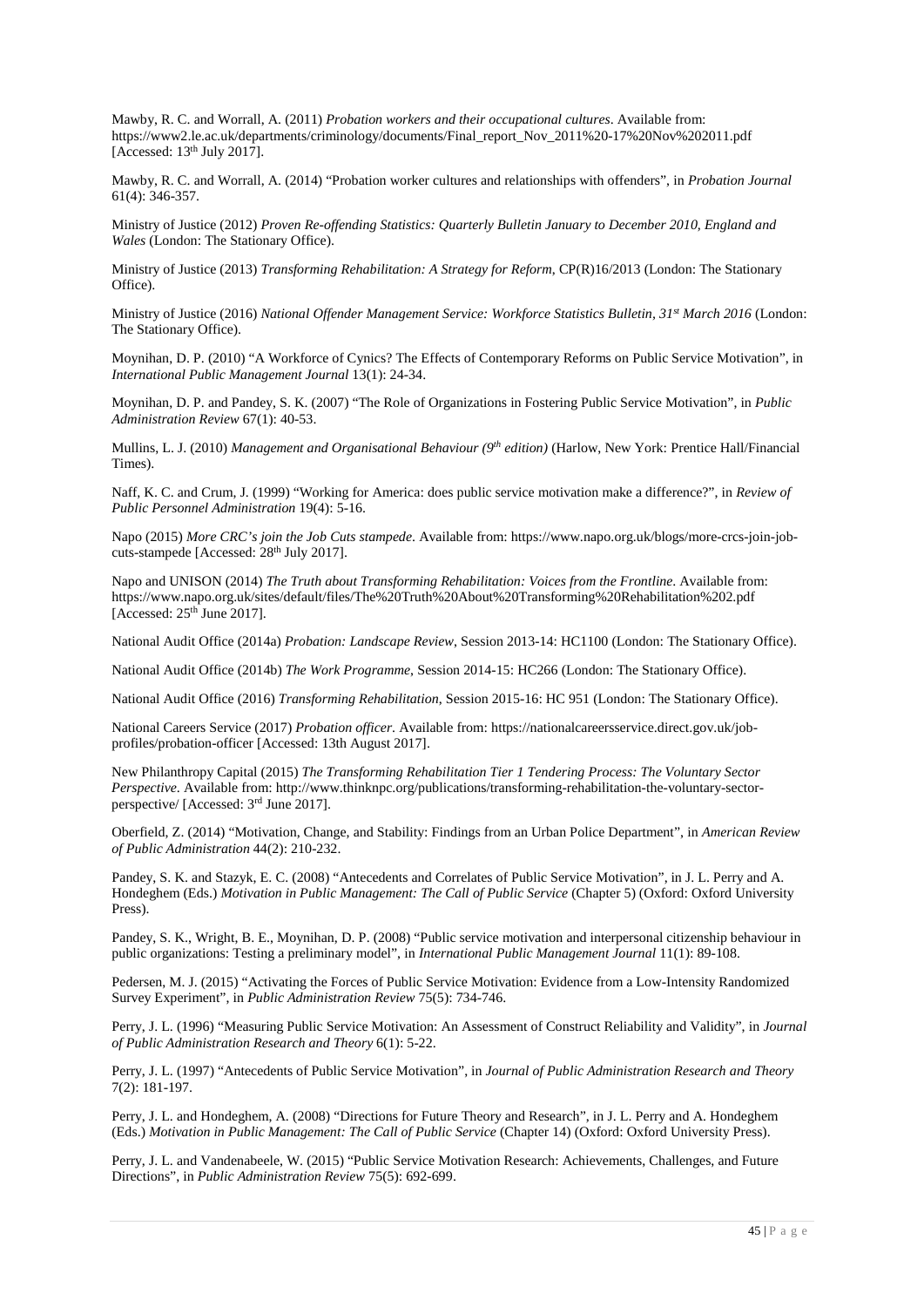Perry, J. L. and Wise, L. R. (1990) "The Motivational Bases of Public Service", in *Public Administration Review* 50(3): 367- 373.

Perry, J. L., Hondeghem, A., Wise, L. R. (2010) "Revisiting the Motivational Bases of Public Service: Twenty Years of Research and an Agenda for the Future", in *Public Administration Review* 70(5): 681-690.

Phillips, J. (2014) "Probation in the News: Transforming Rehabilitation", in *British Journal of Community Justice* 12(1): 27- 48.

Rainey, H. G. (1982) "Reward Preferences Among Public and Private Managers: In Search of the Service Ethic", in *American Review of Public Administration* 16(4): 288-302.

Rainey, H. G. (1993) "A theory of goal ambiguity in public organizations", in J. L. Perry (Ed.) *Research in public administration* (p. 121-166) (Greenwich, CT: JAI Press).

Ritz, A. (2011) "Attraction to Public Policy-Making: A Qualitative Inquiry into Improvements in PSM Measurement", in *Public Administration* 89(3): 1128-1147.

Robinson, G. (2016) "Patrolling the Borders of Risk: The New Bifurcation of Probation Services in England and Wales", in M. Bosworth, C. Hoyle, L. Zedner (Eds.) *Changing Contours of Criminal Justice* (Chapter 4) (Oxford: Oxford University Press).

Robinson, G., Burke, L., Millings, M. (2016) "Criminal Justice Identities in Transition: The Case of Devolved Probation Services in England and Wales", in *British Journal of Criminology* 56(1): 161-178.

Rousseau, D. M. (1989) "Psychological and Implied Contracts in Organizations", in *Employee Responsibilities and Rights Journal* 2: 121-139.

Schneider, B. (1987) "The people make the place", in *Personnel Psychology* 40: 437-453.

Schneider, B., Goldstein, H. W., Smith, D. B. (1995) "The ASA framework: An update", in *Personnel Psychology* 48: 747- 773.

Senior, P. (2016) "Privatising Probation: The Death Knell of a Much-Cherished Public Service?", in *The Howard Journal* 55(4): 414-431.

Squires, P. (2016) "Crime and Criminal Justice", in H. Bochel and M. Powell (Eds.) *The Coalition Government and Social Policy: Restructuring the Welfare State* (Chapter 13) (Bristol: Policy Press).

Steijn, B. (2008) "Person-Environment Fit and Public Service Motivation", in *International Public Management Journal*   $11(1): 13-27.$ 

Streiner, D. L. (2003) "Starting at the Beginning: An Introduction to Coefficient Alpha and Internal Consistency", in *Journal of Personality Assessment* 80(1): 99-103.

Strickland, P. (2016) "Contracting out probation services 2013-2016", *House of Commons Briefing Paper 06894* (London: The Stationary Office).

Sturgess, G. L., Cumming, L. M., Dicker, J. (2011) *Payment by Outcome: A Commissioner's Toolkit* (London: 2020 Public Services Trust at the RSA).

Taylor, J. (2007) "The Impact of Public Services Motives on Work Outcomes in Australia: A Comparative Multi-Dimensional Analysis", in *Public Administration* 85(4): 931-959.

Taylor, J. (2008) "Organizational Influences, Public Service Motivation and Work Outcomes: An Australian Study", in *International Public Management Journal* 11(1): 67-88.

Taylor, J. (2013) "Public Service Motivation, Relational Job Design, and Job Satisfaction in Local Government", in *Public Administration* 92(4): 902-918.

Taylor, J. and Westover, J. H. (2011) "Job Satisfaction in the Public Service", in *Public Management Review* 13(5): 731- 751.

Taylor-Gooby, P. (2012) "Root and Branch Restructuring to Achieve Major Cuts: The Social Policy Programme of the 2010 UK Coalition Government", in *Social Policy and Administration* 46(1): 61-82.

Teague, M. (2016) "Probation, People and Profits: The Impact of Neoliberalism", in *British Journal of Community Justice* 14(1): 133-138.

Titmuss, R. M. (1970) *The Gift Relationship: From Human Blood to Social Policy* (London: Allen and Unwin).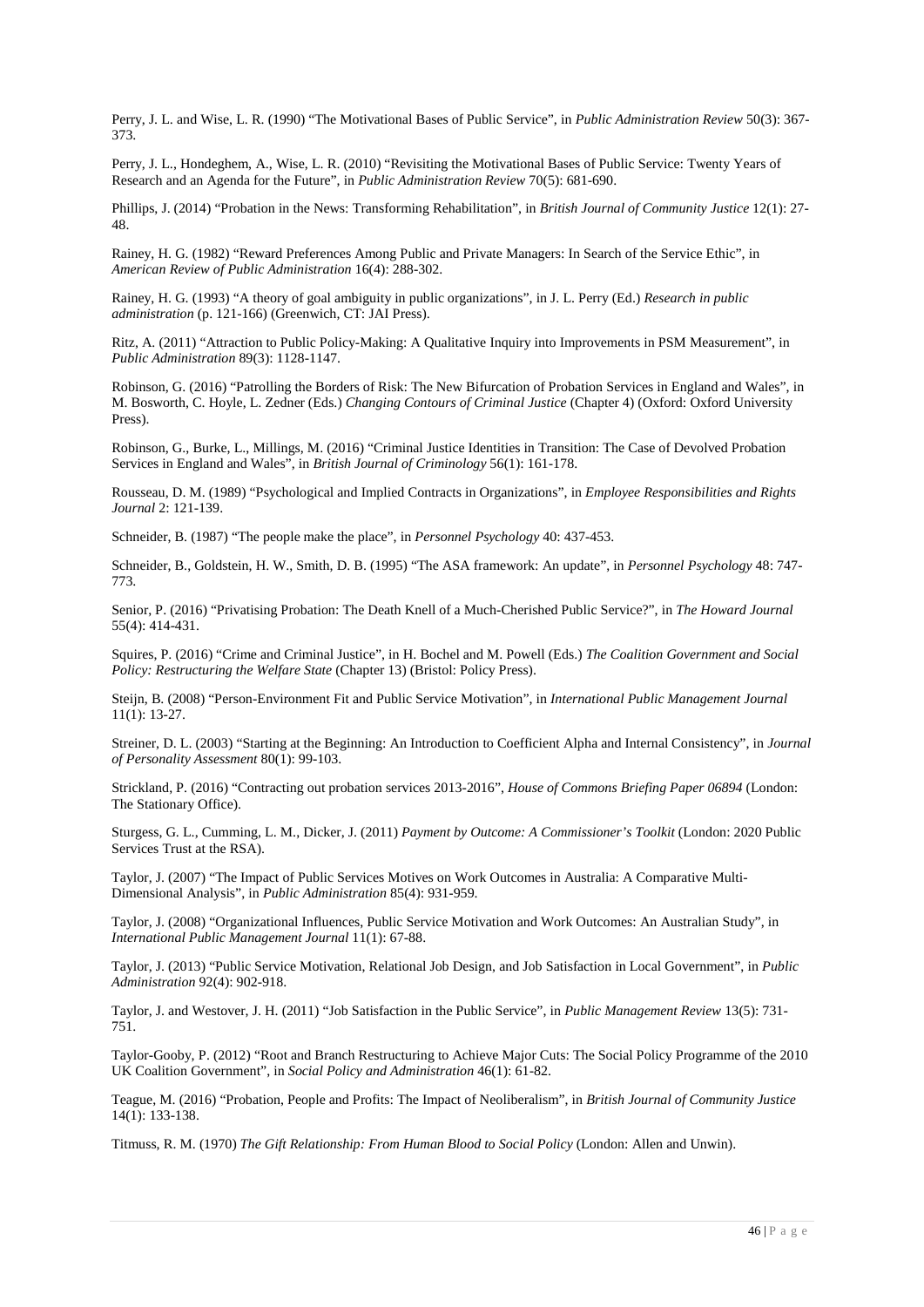Travis, A. (2013) "Probation officers face social media gag as outsourcing row rumbles on", *The Guardian*, 21<sup>st</sup> March 2013. Available at:<https://www.theguardian.com/society/2013/mar/21/probation-officers-social-media-gag-outsourcing> [Accessed: 18th June 2017].

Travis, A. (2014) "Two companies to run more than half of privatised probation services", *The Guardian*, 29th October 2014. Available at[: https://www.theguardian.com/uk-news/2014/oct/29/justice-probation-contracts-private-companies](https://www.theguardian.com/uk-news/2014/oct/29/justice-probation-contracts-private-companies) [Accessed: 4th July 2017].

Travis, A. (2015) "Probation officers face redundancy in plan to replace them with machines", *The Guardian*, 30<sup>th</sup> March 2015. Available at: [https://www.theguardian.com/society/2015/mar/30/probation-officers-face-redundancy-in-plan-to](https://www.theguardian.com/society/2015/mar/30/probation-officers-face-redundancy-in-plan-to-replace-them-with-machines)[replace-them-with-machines](https://www.theguardian.com/society/2015/mar/30/probation-officers-face-redundancy-in-plan-to-replace-them-with-machines) [Accessed: 23rd July 2017].

van Loon, N. M., Vandenabeele, W., Leisink, P. (2015) "On the bright and dark side of public service motivation: the relationship between PSM and employee wellbeing", in *Public Money and Management* 35(5): 349-356.

Vandenabeele, W. (2007) "Towards a Theory of Public Service Motivation: An Institutional Approach", in *Public Management Review* 9(4): 545-556.

Vandenabeele, W. (2008a) "Government Calling: Public Service Motivation as an Element in Selecting Government as an Employer of Choice", in *Public Administration* 86(4): 1089-1105.

Vandenabeele, W. (2008b) – "Development of a Public Service Motivation Measurement Scale: Corroborating and Extending Perry's Measurement Instrument", in *International Public Management Journal* 11(1): 143-167.

Vandenabeele, W. (2014) "Explaining Public Service Motivation: The Role of Leadership and Basic Needs Satisfaction", in *Review of Public Personnel Administration* 34(2): 153-173.

Vaske, J. J., Beaman, J., Sponarski, C. C. (2017) "Rethinking Internal Consistency in Cronbach's Alpha", in *Leisure Sciences* 39(2): 163-173.

Vinzant, J. C. (1998) "Where Values Collide: Motivation and Role Conflict in Child and Adult Protective Services", in *American Review of Public Administration* 28(4): 347-366.

Wanous, J. P., Reichers, A. E., Hudy, M. J. (1997) "Overall Job Satisfaction: How Good are Single-Item Measures?", in *Journal of Applied Psychology* 82(2): 247-252.

Waring, J. and Bishop, S. (2011) "Healthcare Identities at the Crossroads of Service Modernisation: The Transfer of NHS Clinicians to the Independent Sector", in *Sociology of Health and Illness* 35(3): 661-676.

Ward, K. D. (2013) "Cultivating Public Service Motivation through AmeriCorps Service: A Longitudinal Study", in *Public Administration Review* 74(1): 114-125.

Webster, R. (2016) *Payment by Results: Lessons from the Literature*. Available at: http://www.russellwebster.com/paymentby-results-lessons-from-the-literature [Accessed: 29<sup>th</sup> May 2017].

Weibel, A., Rost, K., Osterloh, M. (2009) "Pay for Performance in the Public Sector – Benefits and (Hidden) Costs", in *Journal of Public Administration Research and Theory* 20(2): 387-412.

Whitehead, P. (2015) "Payment by results: the materialist reconstruction of criminal justice", in *Internal Journal of Sociology and Social Policy* 35(5/6): 290-305.

Wise, L. R. (2000) "The Public Service Culture", in R. D. Stillman (Ed.) *Public Administration: Concepts and Cases 7th edition* (p.342-353) (Boston: Houghton Mifflin).

Wright, B. E. (2007) "Public Service and Motivation: Does Mission Matter?", in *Public Administration Review* 67(1): 54-64.

Wright, B. E. and Grant, A. M. (2010) "Unanswered Questions about Public Service Motivation: Designing Research to Address Key Issues of Emergence and Effects", in *Public Administration Review* 70(5): 691-700.

Wright, B. E. and Pandey, S. K. (2008) "Public Service Motivation and the Assumption of Person-Organization Fit: Testing the Mediating Effect of Value Congruence", in *Administration and Society* 40(5): 502-521.

Wright, B. E., Christensen, R. K., Isett, K. R. (2013) "Motivated to Adapt? The Role of Public Service Motivation as Employees Face Organizational Change", in *Public Administration Review* 73(5): 738-747.

Wright, B. E., Christensen, R. K., Pandey, S. K. (2013) "Measuring Public Service Motivation: Exploring the Equivalence of Existing Global Measures", in *Internal Public Management Journal* 16(2): 197-223.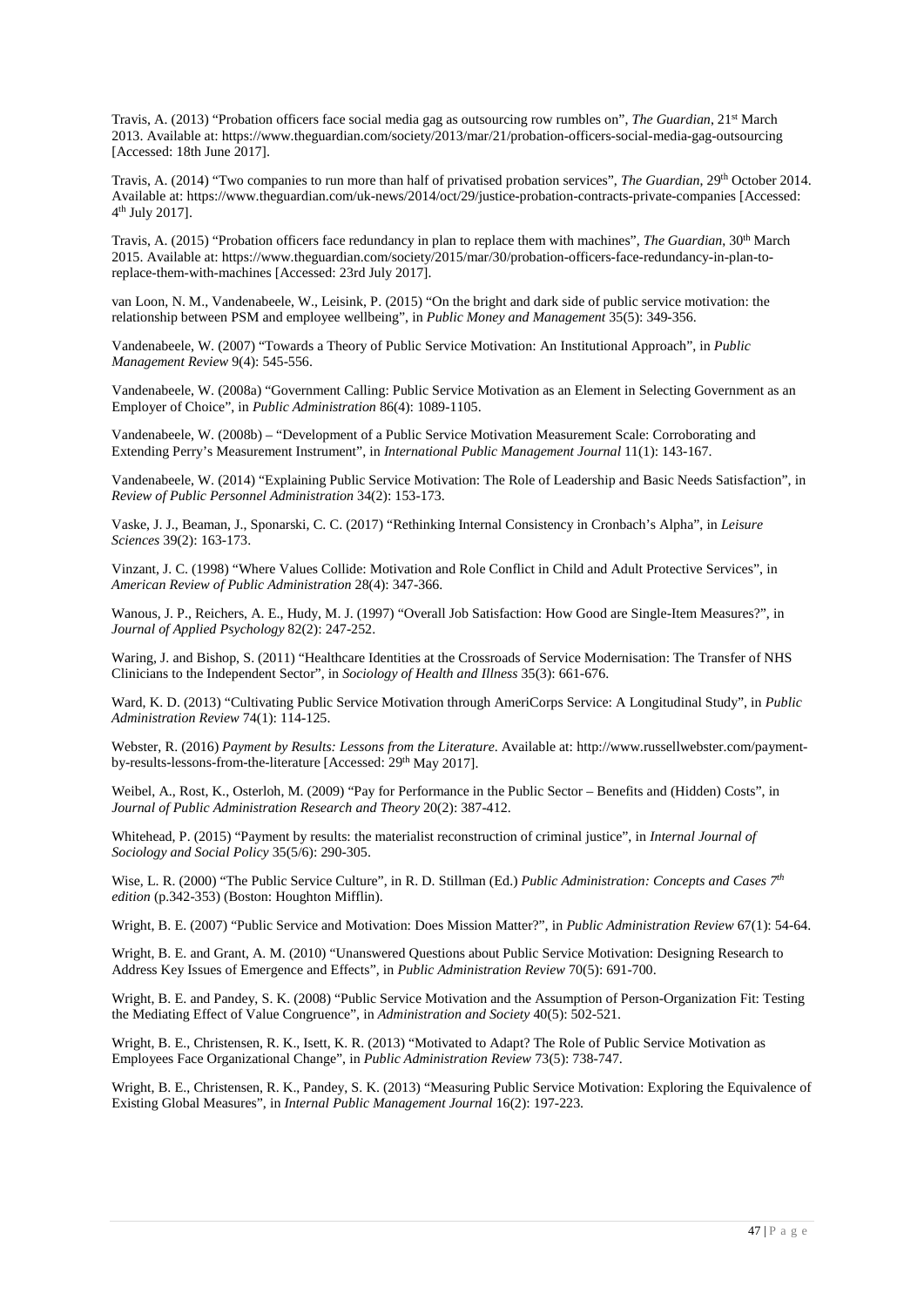#### **Acknowledgements**

UNISON (Police and Justice Service Group)

The author thanks Napo, UNISON (Police and Justice Service Group), the Probation Institute, the Criminal Justice Alliance, Clinks, Russell Webster, and the Probation Matters blog for their assistance in promoting and circulating the survey.

| <b>Publicizing</b><br><b>Agent</b> | <b>Mode of Communication</b>                                                      | <b>Date</b> | <b>Link to Communication</b>                                                   |
|------------------------------------|-----------------------------------------------------------------------------------|-------------|--------------------------------------------------------------------------------|
| Clinks                             | Survey promoted on Twitter.                                                       | 27/06/2017  | https://twitter.com/Clinks_Twe<br>ets/status/87964847225273139                 |
| Criminal Justice<br>Alliance       | Link to survey and short brief included in bi-<br>weekly email bulletin.          | 30/06/2017  | N/A                                                                            |
| Napo                               | Link to survey and short brief sent in an email to<br>roughly 5000 union members. | 14/07/2017  | N/A                                                                            |
| Probation<br>Institute             | Link to survey and short brief included in the PI<br>'July News' email circular.  | 07/07/2017  | N/A                                                                            |
| Probation<br>Matters Blog          | Link to survey and short brief included in 'News<br>Roundup 10'                   | 17/06/2017  | http://probationmatters.blogspo<br>$t.co.uk/2017/06/news$ -roundup-<br>10.html |

Link to survey and short brief sent in an email to

#### **Appendix 1: Information on Postings of Survey**

#### **Appendix 2: Sources of Items used in Survey**

roughly 3500 union members.

| <b>PSM</b>           |                                                                                                                     |                         |                  |
|----------------------|---------------------------------------------------------------------------------------------------------------------|-------------------------|------------------|
| <b>Variable Name</b> | Item                                                                                                                | <b>Source</b>           | <b>Dimension</b> |
| PSM <sub>1</sub>     | 'Making a difference in society means more to me than<br>personal achievements.'                                    | Vandenabeele (2008)     | <b>APP</b>       |
| PSM <sub>2</sub>     | 'Ethical behaviour of public officials is as important as<br>competence.'                                           | Perry $(1996) - PSM$ 22 | <b>APP</b>       |
| PSM <sub>3</sub>     | The give and take of public policy making doesn't appeal to<br>me.' $(R)$                                           | Perry $(1996) - PSM 27$ | <b>APP</b>       |
| PSM <sub>4</sub>     | 'I respect public officials who can turn a good idea into law.'                                                     | Perry $(1996) - PSM$ 15 | <b>APP</b>       |
| PSM <sub>5</sub>     | 'Much of what I do is for a cause bigger than myself.'                                                              | Vandenabeele (2008)     | <b>CPV</b>       |
| PSM <sub>6</sub>     | When public officials take an oath of office, I believe they<br>accept obligations not expected of other citizens." | Perry $(1996) -$ PSM 14 | <b>CPV</b>       |
| PSM <sub>7</sub>     | I do not believe that government can do much to make<br>society fairer.' (R)                                        | Perry $(1996) -$ PSM 20 | <b>CPV</b>       |
| PSM <sub>8</sub>     | To me, patriotism includes seeing to the welfare of others.'                                                        | Perry $(1996) - PSM 8$  | <b>CPV</b>       |
| PSM <sub>9</sub>     | T am rarely moved by the plight of the underprivileged. (R)                                                         | Perry $(1996) - PSM$ 2  | $\mathcal{C}$    |

Russell Webster Survey promoted on Twitter. 16/06/2017 https://twitter.com/russwebt/sta

tus/875710705416249344

12/07/2017 N/A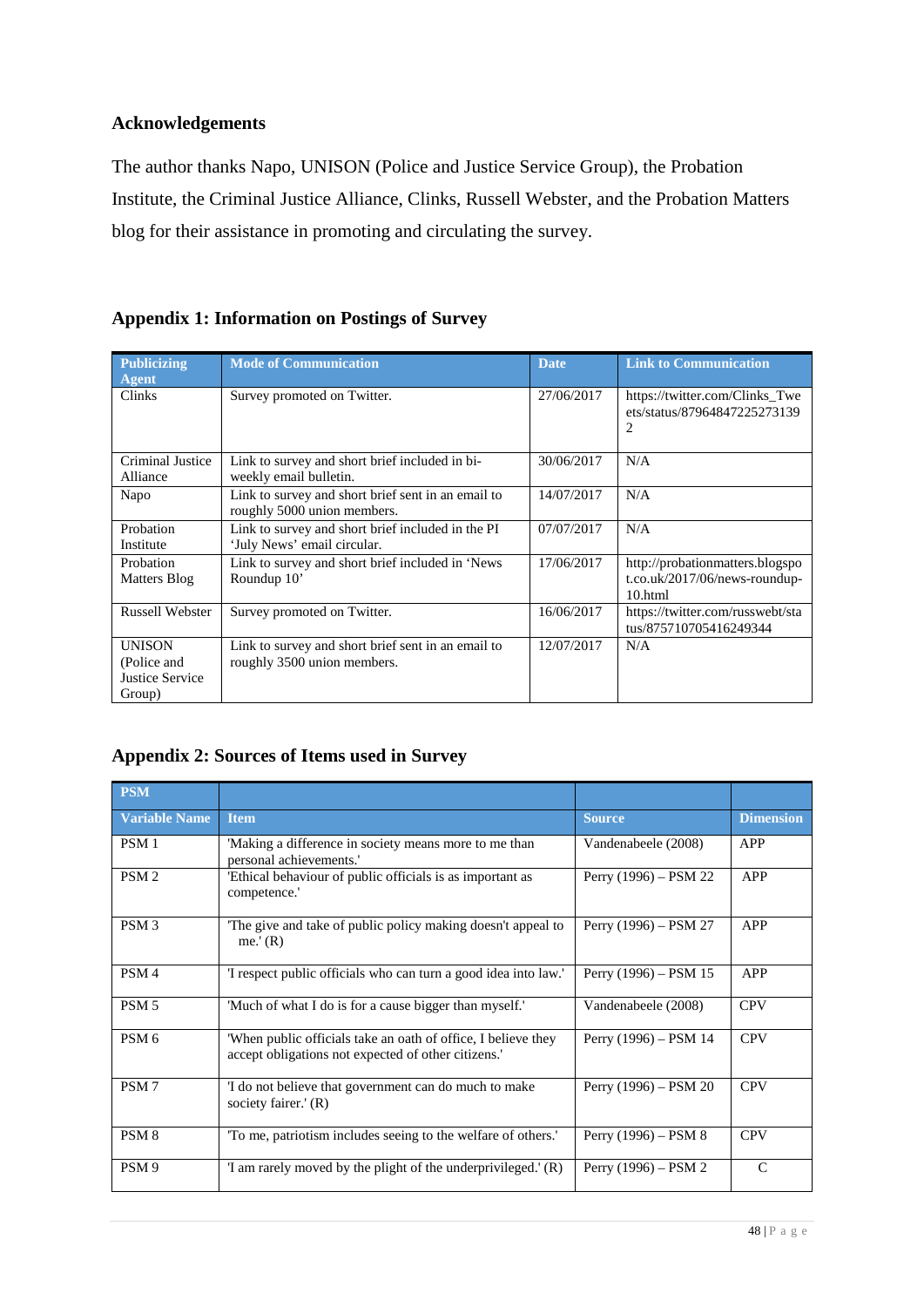| <b>PSM 10</b> | To me, helping people who are in trouble is very important.                              | Vandenabeele (2014)     | C             |
|---------------|------------------------------------------------------------------------------------------|-------------------------|---------------|
| <b>PSM 11</b> | I am often reminded by daily events about how dependent<br>we are on one another.        | Perry (1996) – PSM 13   | $\mathcal{C}$ |
| <b>PSM 12</b> | I seldom think about the welfare of people whom I don't<br>know personally.' $(R)$       | Perry $(1996) -$ PSM 10 | C             |
| <b>PSM 13</b> | I am prepared to make enormous sacrifices for the good of<br>society.'                   | Perry $(1996) - PSM 26$ | $S-S$         |
| <b>PSM 14</b> | T am one of those rare people who would risk personal loss<br>to help someone else.'     | Perry (1996) – PSM 19   | $S-S$         |
| <b>PSM 15</b> | Doing well financially is definitely more important to me<br>than doing good deeds.' [R] | Perry $(1996) -$ PSM 6  | $S-S$         |
| <b>PSM 16</b> | 'Serving citizens would give me a good feeling even if no<br>one paid me for it.'        | Perry (1996) – PSM 12   | $S-S$         |

'APP' = Attraction to Public Participation; 'CPV' = Commitment to Public Values; 'C' = Compassion; 'S-S' = Self-Sacrifice

| Value Congruence     |                                                                                                                          |                                                                                                         |
|----------------------|--------------------------------------------------------------------------------------------------------------------------|---------------------------------------------------------------------------------------------------------|
| <b>Variable Name</b> | <b>Item</b>                                                                                                              | <b>Source</b>                                                                                           |
| VC1                  | If find that my values and the values of the organisation I work<br>for are very similar.                                | Wright and Pandey (2008),<br>who developed the item from<br>one used in O'Reilly and<br>Chatman (1986). |
| VC2                  | If the values of the organisation I work for were different from<br>what they are now, I would not be as attached to it. | Wright and Pandey (2008),<br>who developed the item from<br>one used in O'Reilly and<br>Chatman (1986). |

Note – both items were slightly re-worded from the items used in Wright and Pandey (2008).

| <b>Job Satisfaction</b> |                                                                                               |                                                         |
|-------------------------|-----------------------------------------------------------------------------------------------|---------------------------------------------------------|
| <b>Variable Name</b>    | <b>Item</b>                                                                                   | <b>Source</b>                                           |
| Jobsat                  | All things considered, how satisfied are you with your current<br>iob on a scale of 1 to 10?' | Derived from a measure used<br>in Dolbier et al. (2005) |
|                         |                                                                                               |                                                         |